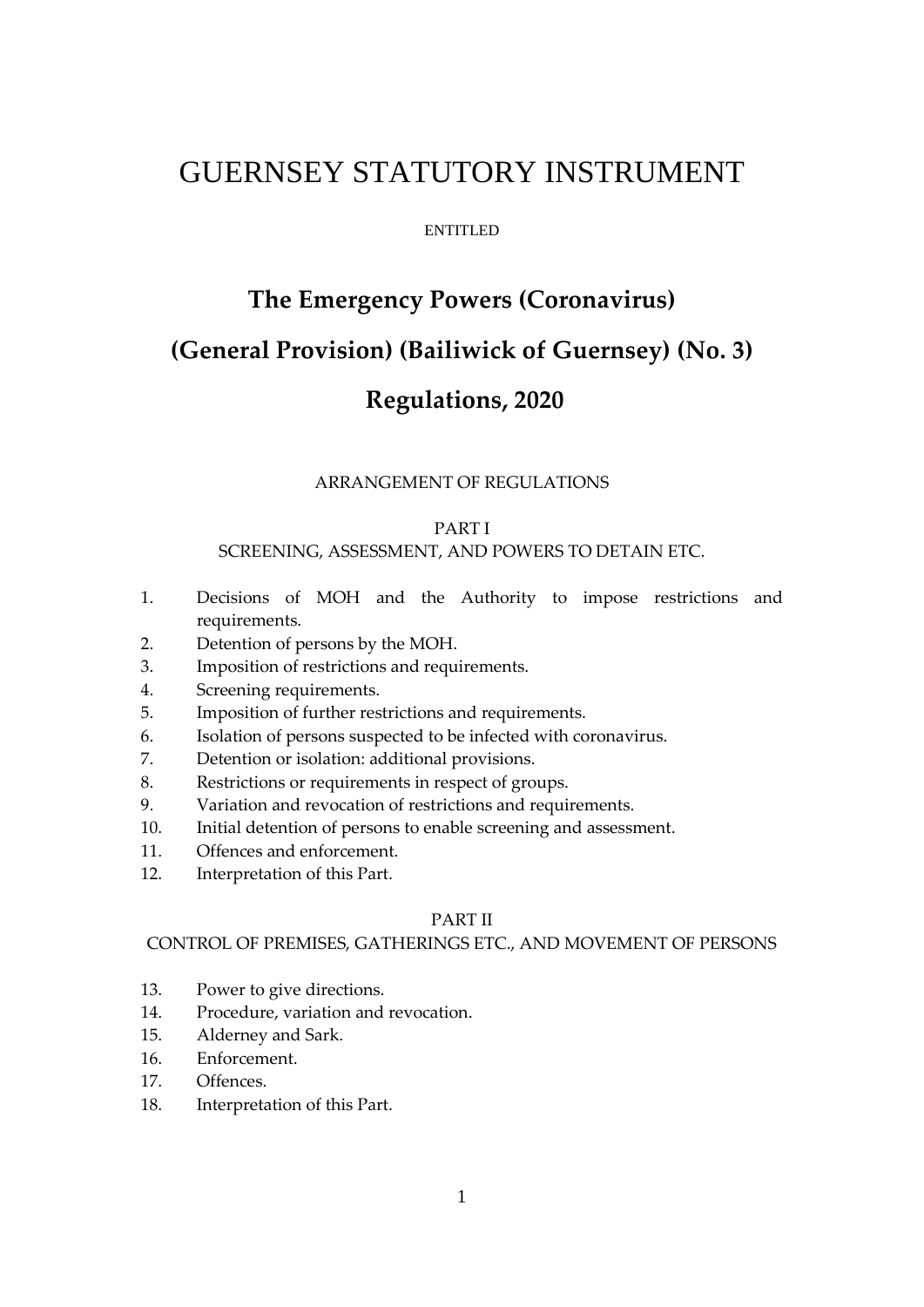# PART III MODIFICATION OF LEGISLATION RELATING TO MENTAL HEALTH

19. Modification of legislation relating to mental health.

# PART IV

# REGISTRATION OF DEATHS AND STILL-BIRTHS

# *Legislation extending to the Bailiwick except for registration of deaths and still-births in Alderney*

20. Modification of the Loi relative à l'Enregistrement des Naissances et Décès dans le Bailliage de l'Île de Guernesey.

# *Legislation extending to Alderney*

21. Modification of the Loi relative aux certificats de Décès et aux Enterrements.

# PART V MODIFICATIONS TO LEGISLATION RELATING TO CREMATIONS IN **GUERNSEY**

22. Modification of legislation relating to cremation.

# PART VI PAROCHIAL MEETINGS, ETC.

- 23. Application of this Part.
- 24. Determination of parish matters.
- 25. Application to Royal Court for confirmation of parochial tax or parish waste rate.
- 26. Parish elections.
- 27. Meetings of Constables and Douzaine.
- 28. Interpretation of this Part.

#### PART VII

# HEALTH AND SAFETY

- 29. Disapplication of requirement to thoroughly examine etc.
- 30. Interpretation of this Part.

# PART VIII

# THE COURT OF APPEAL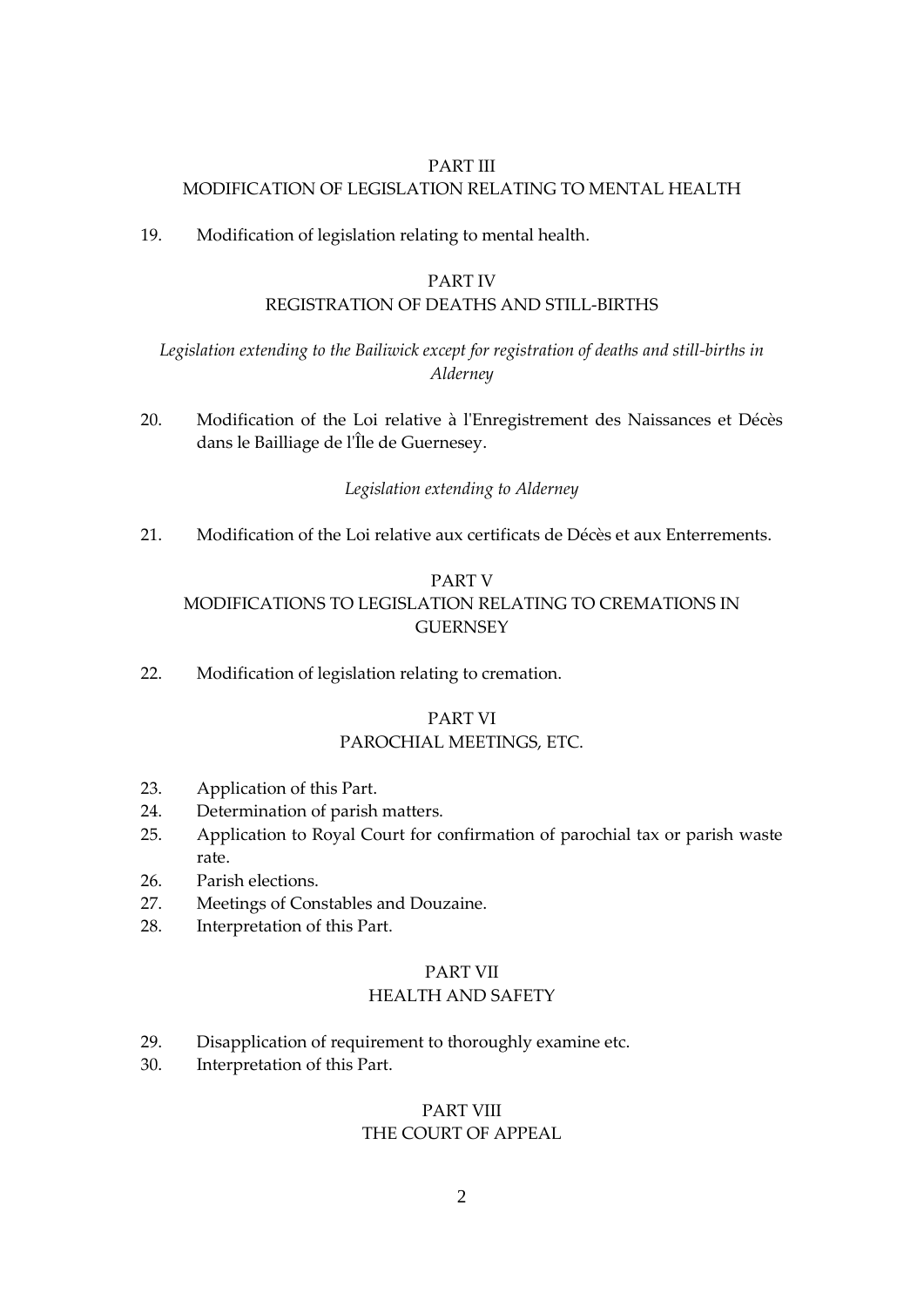# 31. Court of Appeal.

# PART IX **SCHOOLS**

32. Power of MOH to close schools.

# PART X

# STATES OF DELIBERATION, STATES OF ALDERNEY AND CHIEF PLEAS OF SARK

# *States of Deliberation*

- 33. Modification of the Reform Law.
- 34. Disapplication of section 1 of the States Reform (Guernsey) Law, 2015.

# *States of Alderney*

35. Modification of the Government of Alderney Law.

# *Chief Pleas of Sark*

36. Modification of the Sark Reform Law.

# PART XI MISCELLANEOUS AND FINAL

- 37. Population Management Law: Employment Permits.
- 38. Cutting and collection of seaweed.
- 39. Offences by legal persons and unincorporated bodies.
- 40. Revocation and savings.
- 41. Interpretation: general.
- 42. Citation.
- 43. Extent.

.

44. Commencement.

| <b>SCHEDULE 1:</b> | Modification of legislation relating to mental health. |  |  |  |  |  |                                                      |  |
|--------------------|--------------------------------------------------------|--|--|--|--|--|------------------------------------------------------|--|
| <b>SCHEDULE 2:</b> |                                                        |  |  |  |  |  | Provisions of the Safety of Employees (Miscellaneous |  |
|                    | Provisions) Ordinance, 1952.                           |  |  |  |  |  |                                                      |  |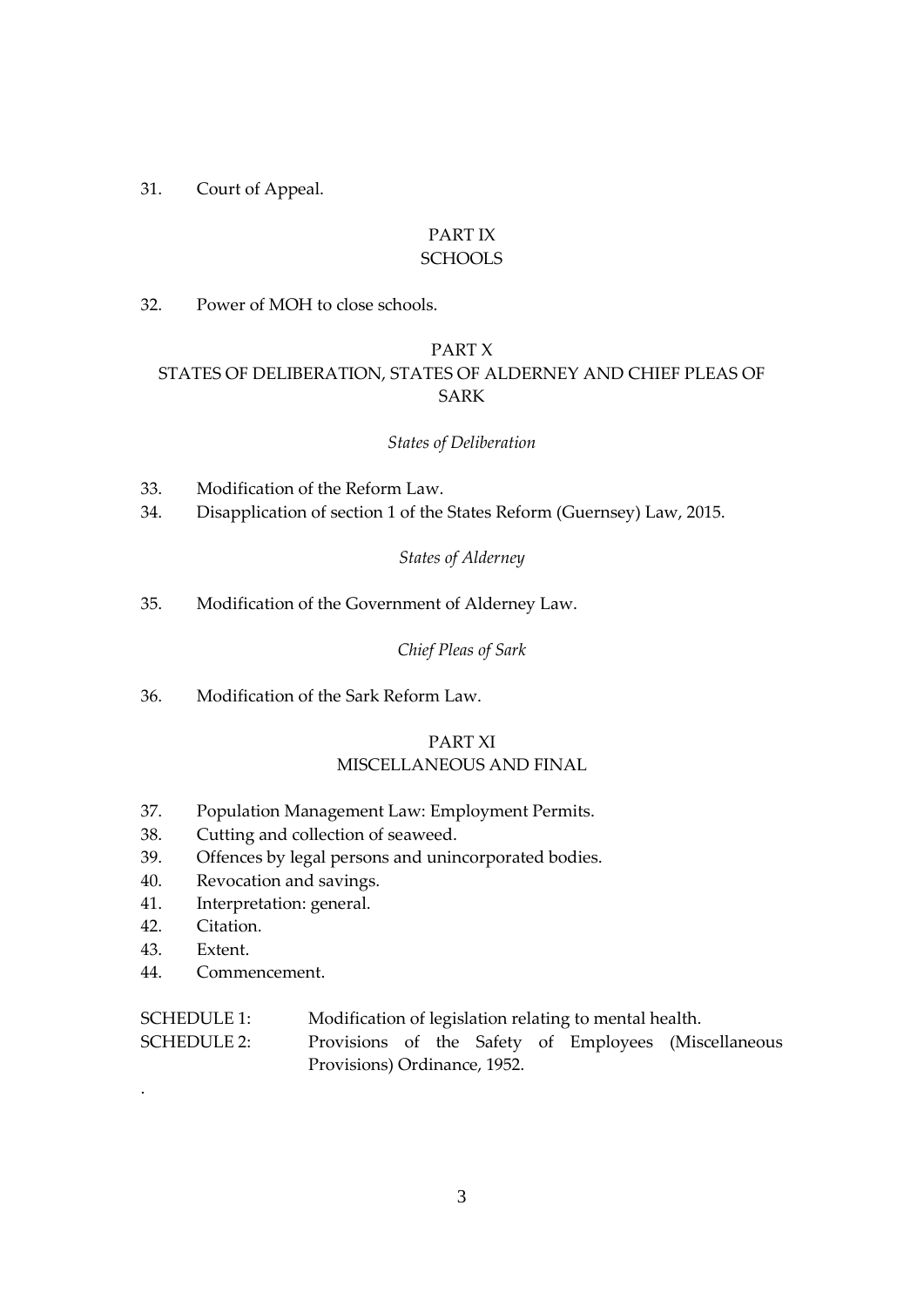# GUERNSEY STATUTORY INSTRUMENT 2020 No.

# **The Emergency Powers (Coronavirus) (General Provision) (Bailiwick of Guernsey) (No. 3) Regulations, 2020**

| Made                   | 12 <sup>th</sup> June, 2020 |
|------------------------|-----------------------------|
| Coming into operation  | 13 <sup>th</sup> June, 2020 |
| Laid before the States | . 2020                      |

**WHEREAS** there are one or more persons within the Bailiwick who may be infected with Severe Acute Respiratory Syndrome Coronavirus 2, resulting in the occurrence of an emergency within the meaning of the Civil Contingencies (Bailiwick of Guernsey) Law, 2012**<sup>a</sup>** ;

**AND WHEREAS** one or more persons within the Bailiwick have died after being infected with Severe Acute Respiratory Syndrome Coronavirus 2;

**AND WHEREAS THE** Civil Contingencies Authority (**"the Authority"**) (having consulted the Medical Officer of Health in respect of the risk to public health created thereby and by the spread of Severe Acute Respiratory Syndrome Coronavirus 2, the virus causing the disease COVID-19, and in respect of the

1

**<sup>a</sup>** Order in Council No. XIV of 2012; amended by Ordinance No. IX of 2016; and No. II of 2017.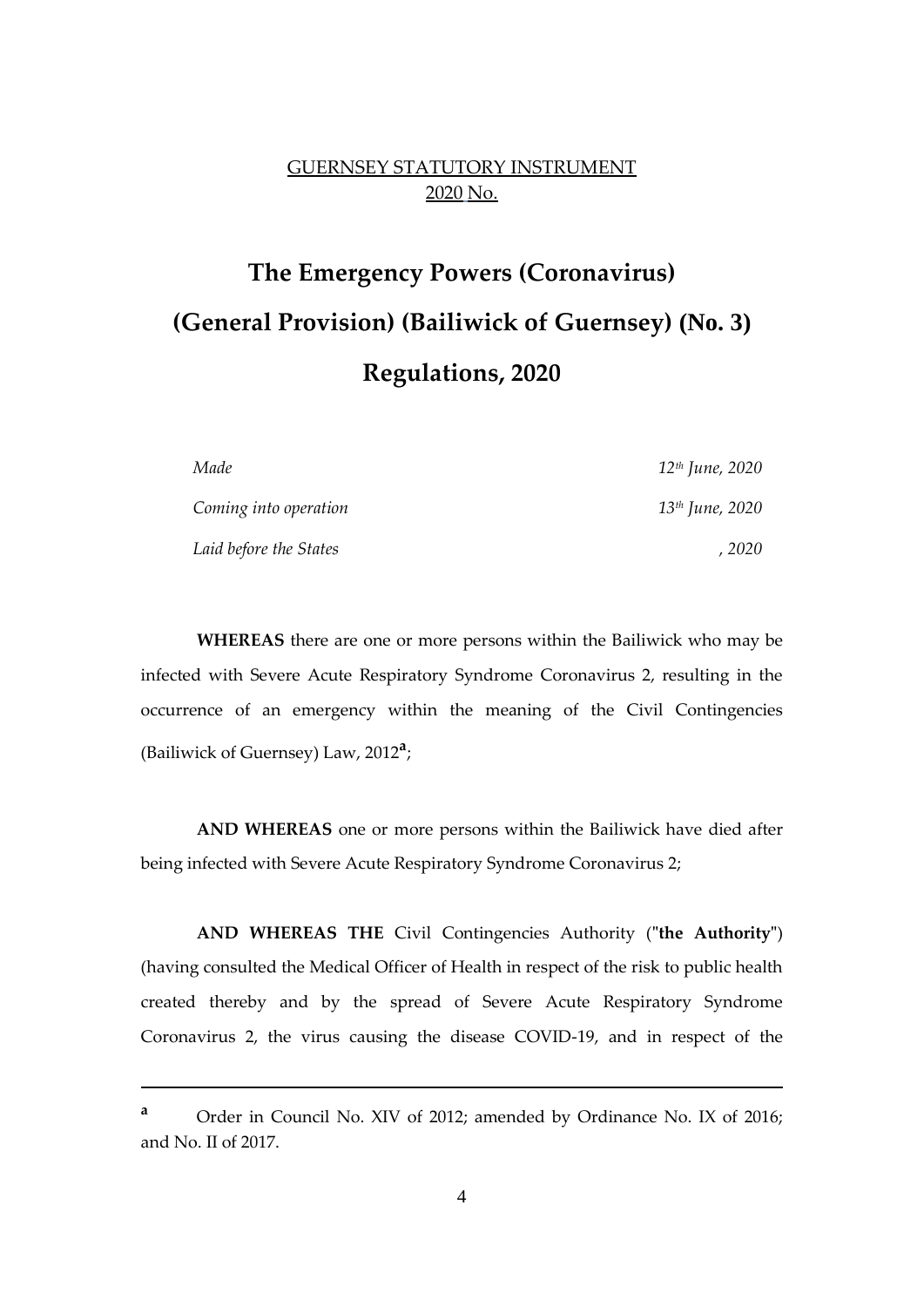measures necessary to prevent or slow the spread of infection) is satisfied that the conditions set out in section 13 of the Law are satisfied, and that the following regulations contain only provisions which are appropriate for and proportionate to the purpose of preventing, controlling or mitigating the emergency referred to above;

**AND WHEREAS** the Authority is satisfied that the effect of the following regulations is in due proportion to that emergency, and that they are compatible with the Convention rights within the meaning of section 1 of the Human Rights (Bailiwick of Guernsey) Law, 2000**<sup>b</sup>** ;

**NOW THEREFORE THE AUTHORITY,** in exercise of the powers conferred upon it by sections 12(1), 14 and 19 of the Law, and of all other powers enabling them in that behalf, hereby makes the following regulations: –

#### PART I

#### SCREENING, ASSESSMENT, AND POWERS TO DETAIN ETC.

#### **Decisions of MOH and the Authority to impose restrictions and requirements.**

**1.** (1) Subject to paragraph (3), the Medical Officer of Health (**"the MOH"**) may not impose a restriction or requirement under this Part unless the MOH has sought the advice of Her Majesty's Procureur in relation to the appropriateness and proportionality of the proposed requirement or restriction, and has taken account of that advice.

<u>.</u>

**<sup>b</sup>** Order in Council No. XIV of 2000; amended by No. I of 2005; Ordinance No. XXXVII of 2001; No. XXXIII of 2003; No. XX of 2015; No. IX of 2016; No. XXVI of 2018; and G.S.I. No. 27 of 2006.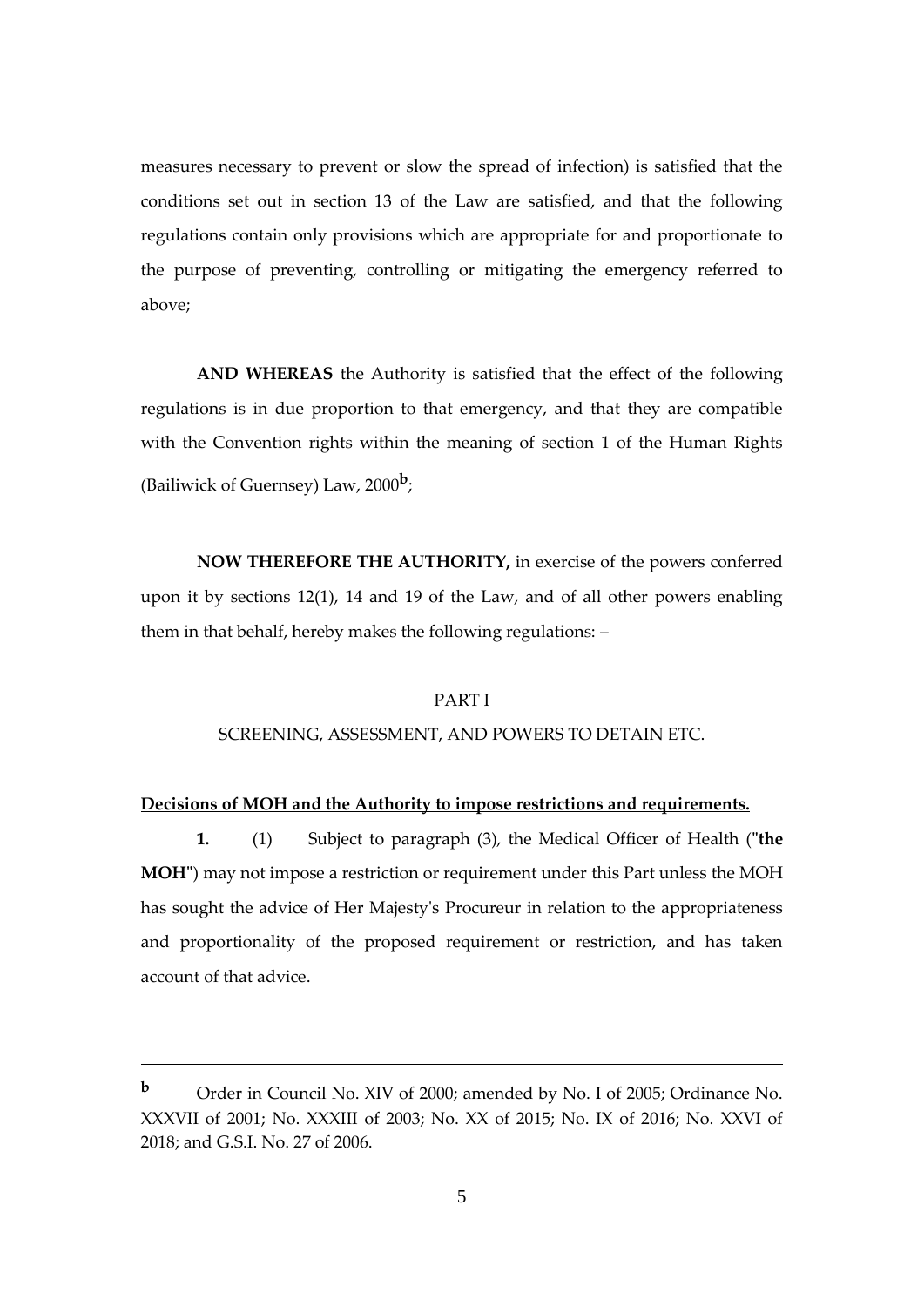(2) Subject to paragraph (3), the Civil Contingencies Authority (**"the Authority"**) may not impose a requirement under regulation 3(4) or vary a requirement under regulation 3(6) unless the Authority has sought the advice of the MOH in relation to the appropriateness of the proposed requirement or variation and has taken account of that advice.

(3) Neither the requirement in paragraph (1) nor the requirement in paragraph (2) applies where the MOH or the Authority (as the case may be) considers that, in all the circumstances, it would be impracticable to comply with it.

(4) Where the MOH imposes a restriction or requirement under these Regulations without seeking the advice of Her Majesty's Procureur, in reliance on paragraph (3), the MOH shall, as soon as reasonably practicable, give notice that he or she has done so to Her Majesty's Procureur.

(5) Where the Authority imposes a requirement under regulation 3(4) or varies a requirement under regulation 3(6) without seeking the advice of the MOH, in reliance on paragraph (3), the Authority shall, as soon as reasonably practicable, give notice that it has done so to the MOH.

#### **Detention of persons by the MOH.**

**2.** (1) This regulation applies where the MOH has reasonable grounds to believe that a person (**"P"**) –

> (a) is, or may be, infected or contaminated with, or is suspected or confirmed to be suffering from, coronavirus, and there is a risk that P might infect or contaminate others, or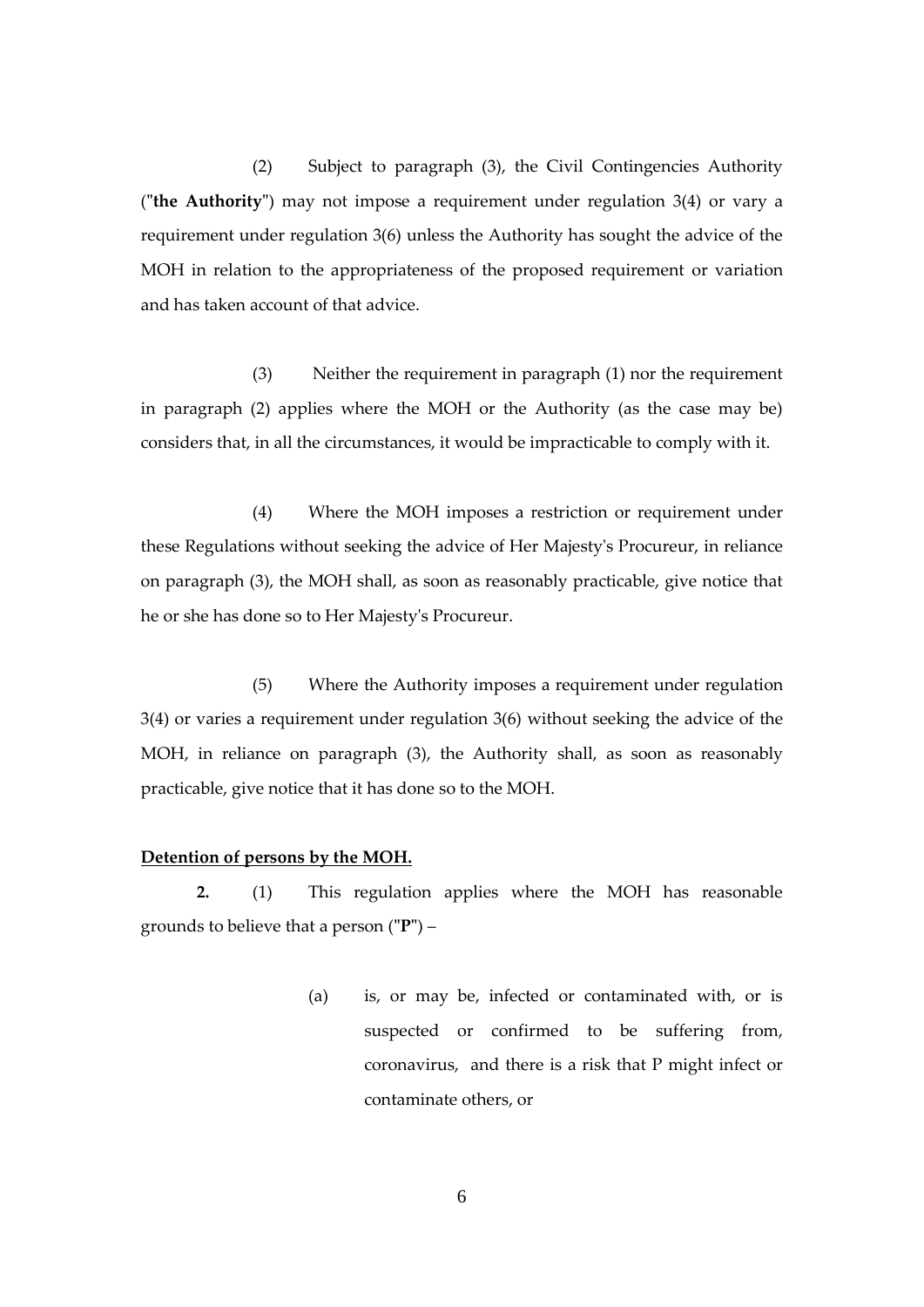(b) has arrived in the Bailiwick by air or sea and has left an infected area within the 14 day period immediately preceding the date of P's arrival in the Bailiwick.

(2) Where paragraph  $(1)(a)$  or  $(b)$  is met in relation to P, the MOH may, for the purposes of screening, assessment or the imposition of any restriction or requirement under regulation 3, impose on P a requirement to be detained until the later of –

- (a) the end of the period of 48 hours beginning with the time from which P's detention under this regulation begins,
- (b) such time as any screening requirements imposed on or in relation to P under regulation 3 have been complied with and the assessment referred to in that regulation carried out in relation to P.

# **Imposition of restrictions and requirements.**

**3.** (1) Where regulation 2(1)(a) or (b) is met in relation to a person (**"P"**), the MOH may –

- (a) (orally or in writing) impose on or in relation to P one or more screening requirements to inform an assessment by the MOH of whether P presents, or could present, a risk of infecting or contaminating others,
- (b) carry out such an assessment in relation to P, and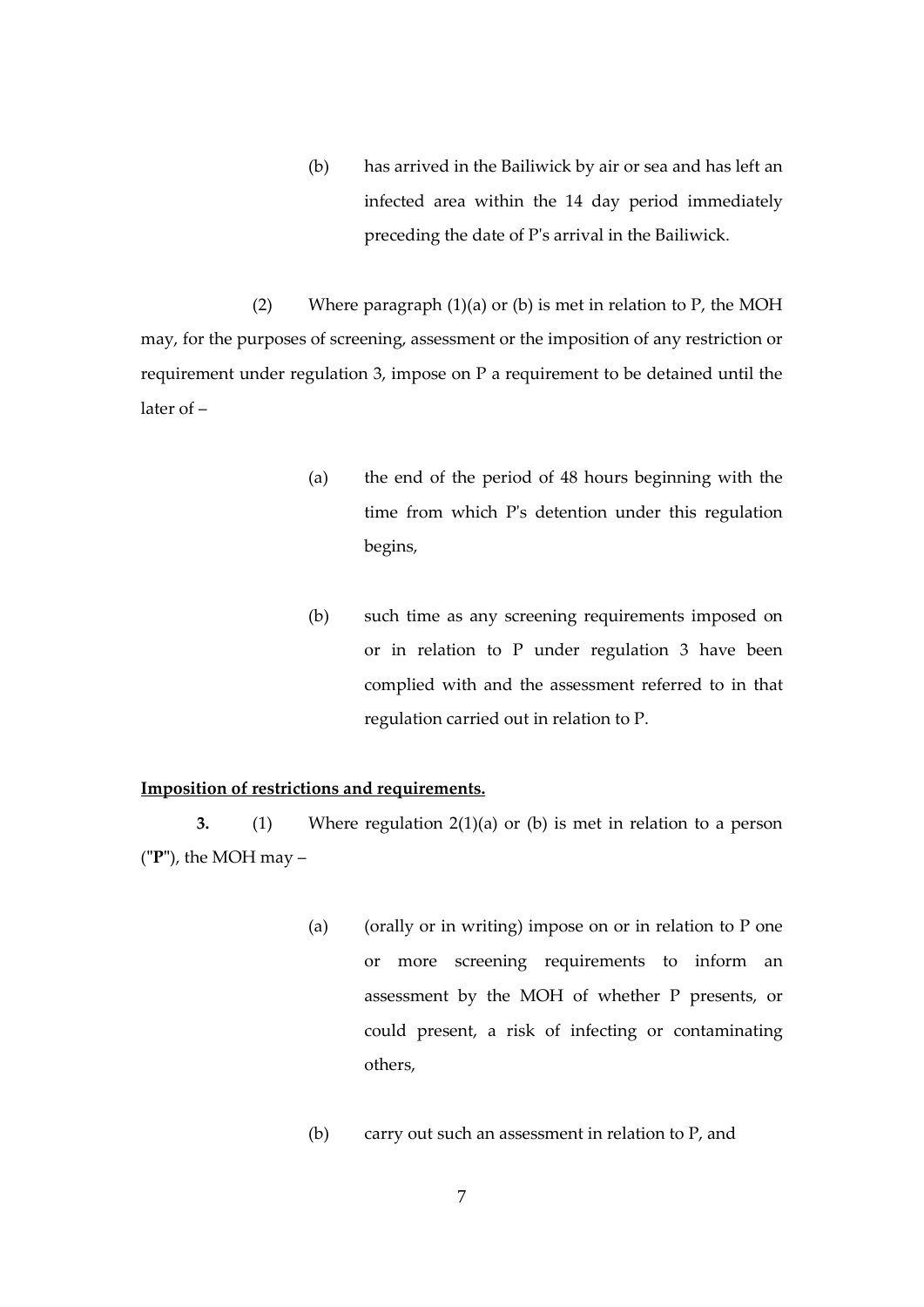- (c) following such an assessment, (orally or in writing) impose on or in relation to P any other restriction or requirement which the MOH considers necessary for the purposes of removing or reducing the risk referred to in subparagraph (a), including (without limitation) the restrictions or requirements set out in paragraph (2).
- (2) The restrictions or requirements are
	- (a) that P submit to medical examination,
	- (b) that P be removed to a hospital or other suitable establishment,
	- (c) that P be detained in a hospital or other suitable establishment,
	- (d) that P be kept in isolation,
	- (e) that P be disinfected or decontaminated,
	- (f) that P wear protective clothing,
	- (g) that P provide information or answer questions about P's health or other circumstances,
	- (h) that P's health be monitored and the results reported,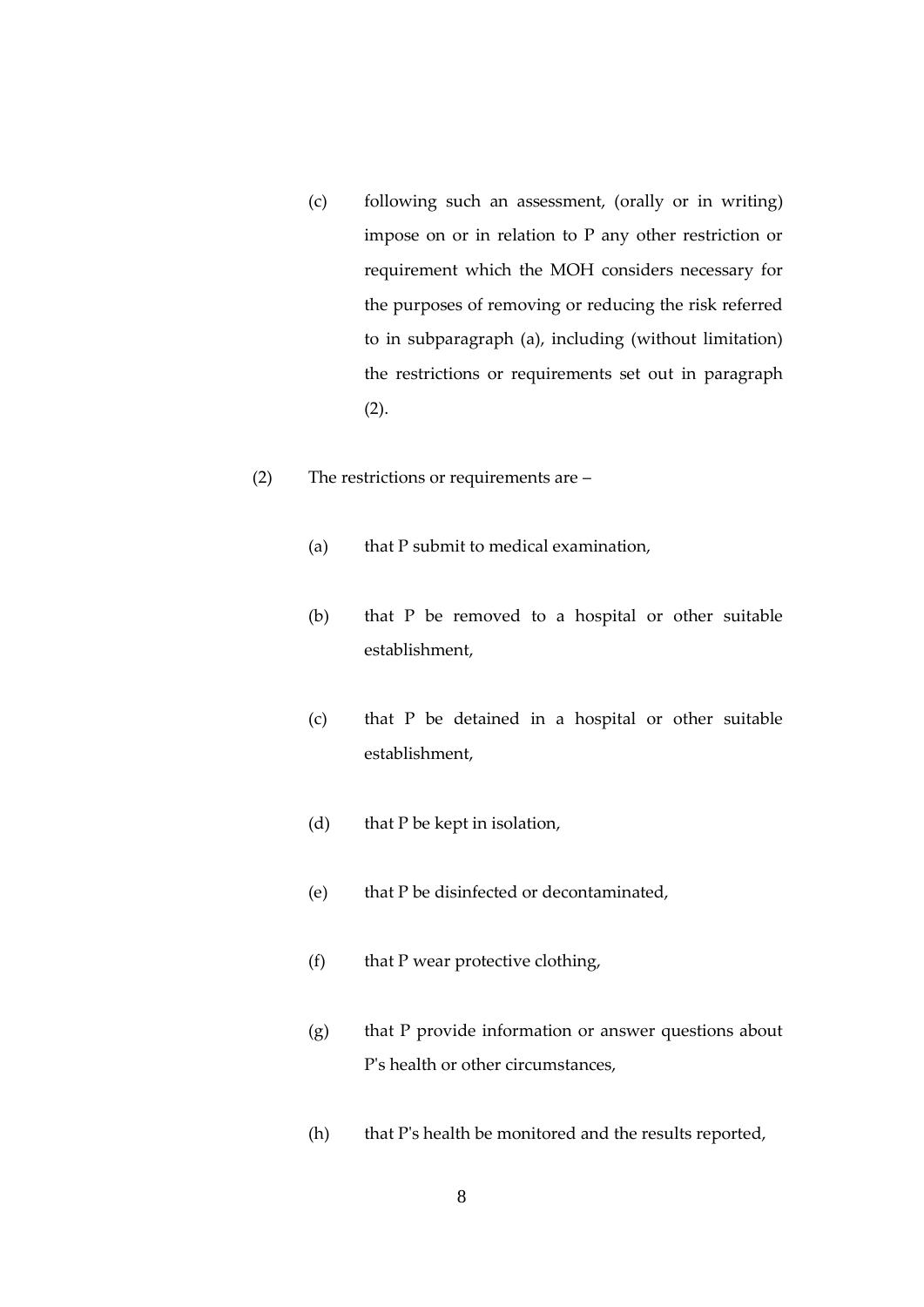- (i) that P attend training or advice sessions on how to reduce the risk of infecting or contaminating others,
- (j) that P be subject to restrictions on where P goes or with whom P has contact,
- $(k)$  that P abstain from working or trading.

(3) A person who has arrived in the Bailiwick by air or sea and who has left an infected area within the 14 day period immediately preceding the date of his or her arrival in the Bailiwick must self-isolate for 14 days.

(4) The Authority may, by publication on the relevant States of Guernsey website, impose a requirement that any person who has arrived in one Island in the Bailiwick from another Island in the Bailiwick must self-isolate for 14 days.

(5) A restriction or requirement imposed under paragraph (1) may be varied by the MOH orally or in writing.

(6) The requirement to self-isolate under paragraph (3) and a requirement to self-isolate imposed under paragraph (4) may be varied –

- (a) by the MOH in relation to a particular case, orally or in writing,
- (b) by the Authority in relation to or to one or more categories of case, or in relation to all cases, by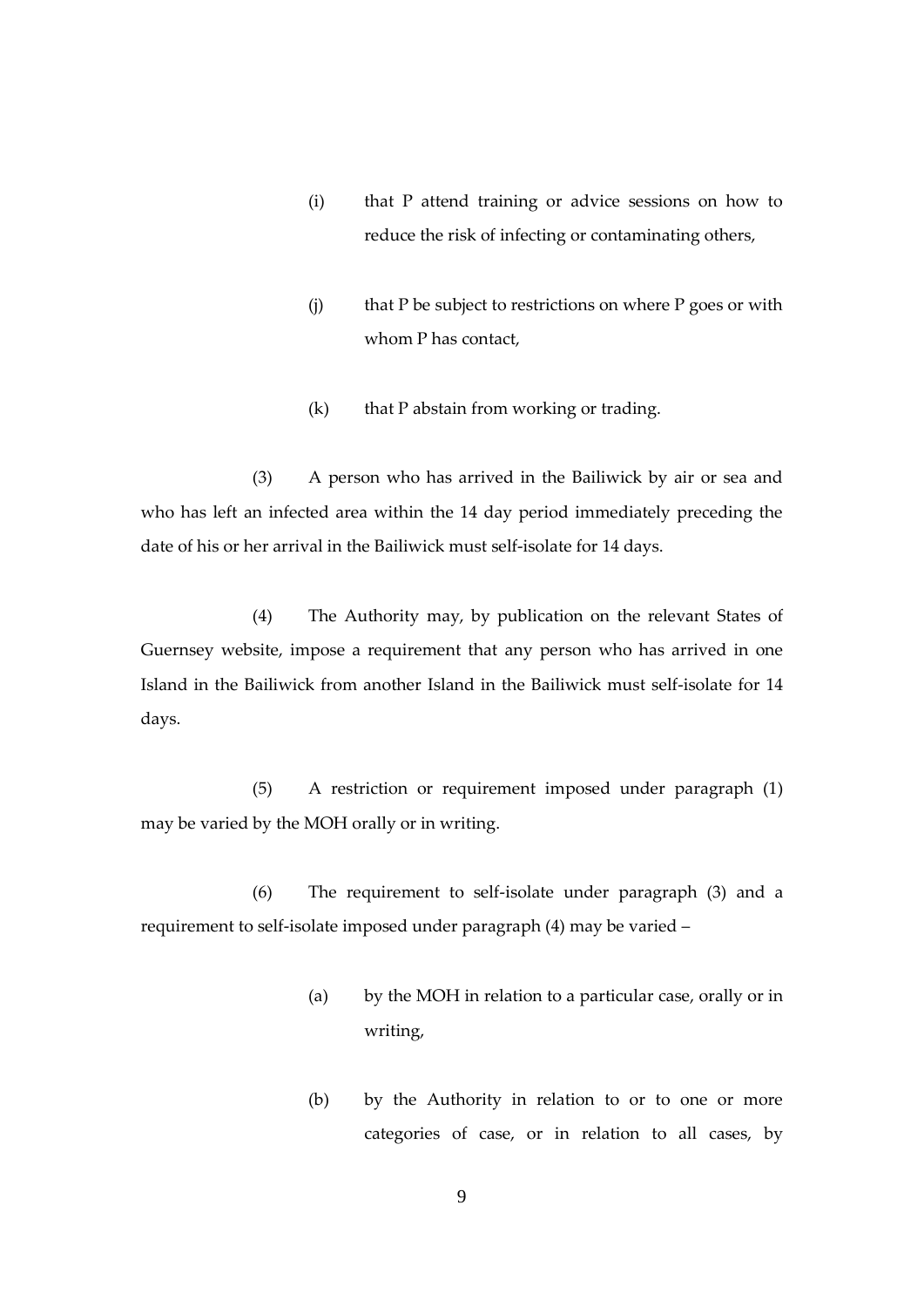publication on the relevant States of Guernsey website.

(7) Where a restriction or requirement is imposed on or in relation to a child (including the requirement to self-isolate under paragraph (3)), a person who is a responsible adult in relation to the child must ensure that the child complies with the restriction or requirement, insofar as that person is reasonably able to do so.

(8) The powers of the MOH and the Authority under paragraph (6) to vary the requirement under paragraph (3) or a requirement imposed under paragraph (4) include (but are not limited to) powers to –

- (a) specify exceptions to the requirement to self-isolate, and
- (b) shorten the duration of the requirement to self-isolate, either unconditionally or on the MOH being satisfied that one or more specified conditions have been met,

and such powers may be exercised either in relation to a particular case (as regards the powers of the MOH), or one or more categories of case, or all cases (as regards the powers of the Authority).

(9) Where a restriction or requirement is imposed orally on a person under this regulation, or a restriction or requirement is orally varied, the person (or, in the case of a child, a person who is a responsible adult in relation to the child) must be provided with a written notification of the restriction or requirement that has been imposed or varied as soon as reasonably practicable.

(10) Neither paragraph (1) nor paragraph (3) affects the exercise of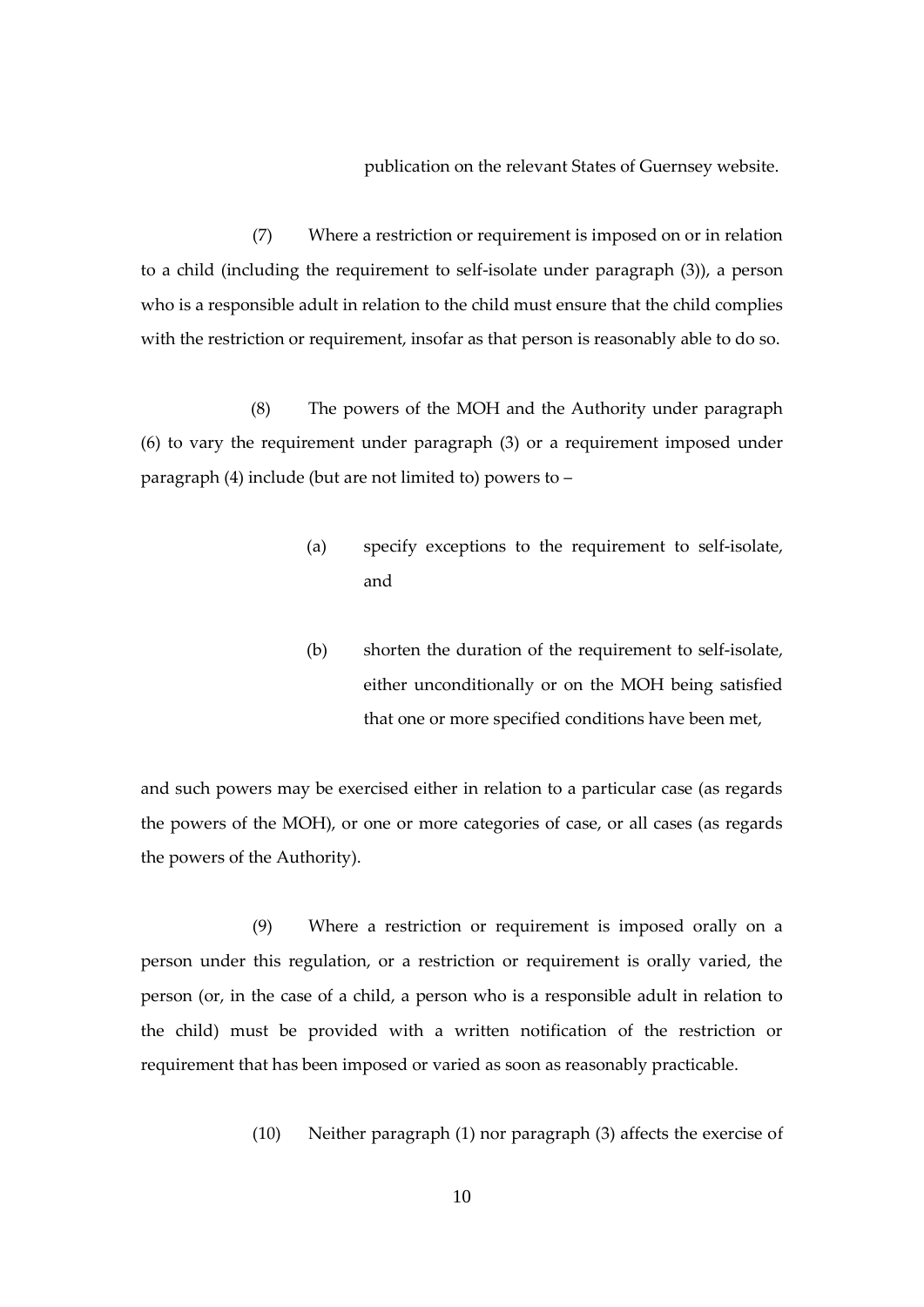any powers under regulation 6; and nothing in this regulation (or in any other provision in these Regulations) affects the MOH's powers under any other enactment.

(11) In this regulation, a power to vary a requirement or restriction includes a power to revoke it.

# **Screening requirements.**

**4.** (1) For the purposes of these Regulations, the screening requirements in relation to a person (**"P"**) are requirements to the effect that P must–

- (a) answer questions about P's health or other relevant circumstances (including travel history and information about other individuals with whom P may have had contact),
- (b) produce any documents which may assist the MOH in assessing P's health,
- (c) at such a time as the MOH may specify, allow a biological sample of P to be taken, including a biological sample of P's respiratory secretions or blood, by appropriate means including by swabbing P's nasopharyngeal cavity, or provide such a sample, and
- (d) provide sufficient information to enable P to be contacted immediately by the MOH during such period as the MOH may specify, where the MOH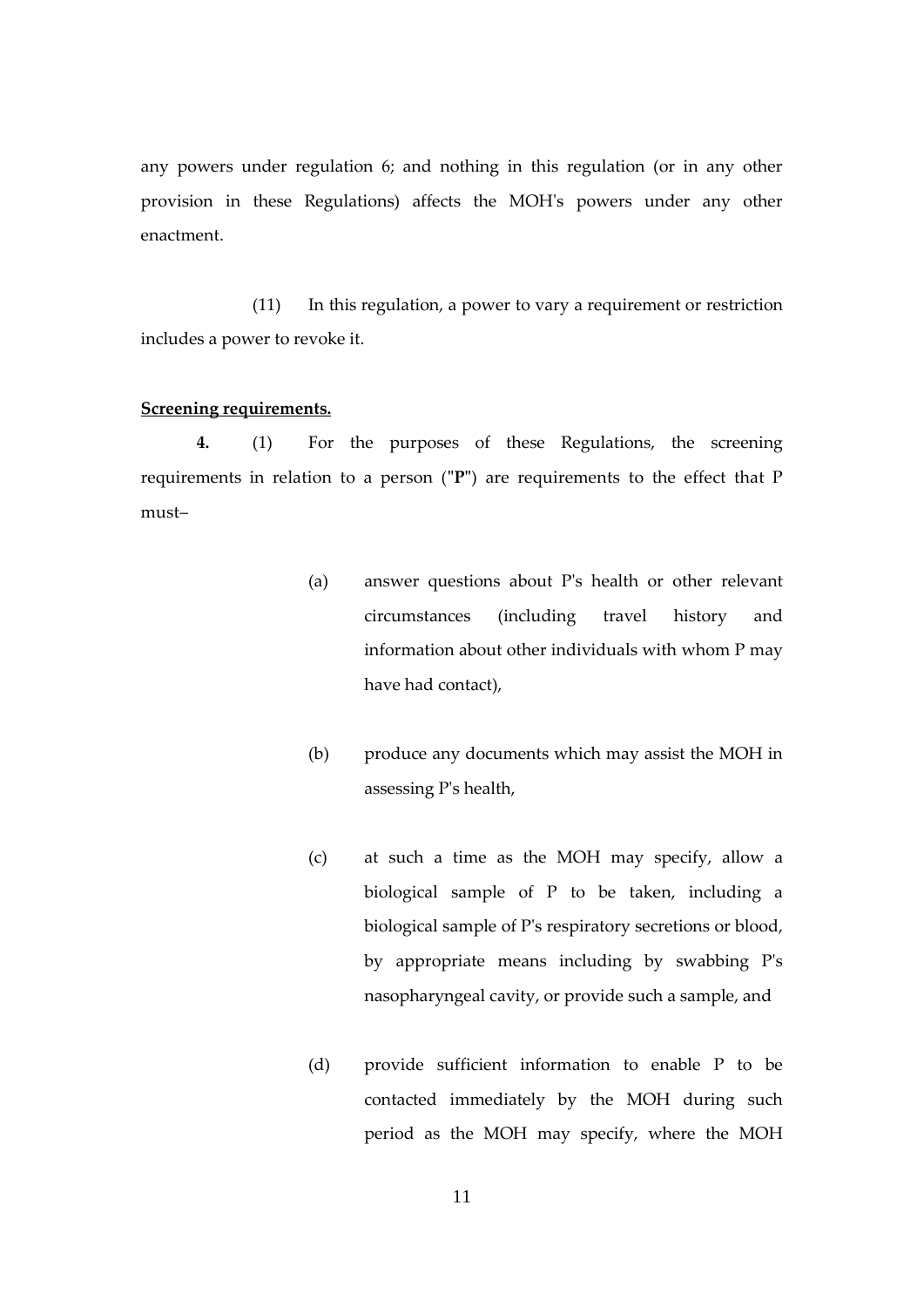considers that such provision of information is necessary in order to reduce or remove the risk of P infecting or contaminating others.

(2) Where P is a child who is accompanied by a responsible adult, the responsible adult must –

- (a) ensure that P answers questions in accordance with paragraph (1)(a),
- (b) answer the questions if P is unable to do so or cannot reliably do so,
- (c) produce any documents, required under paragraph  $(1)(b)$ , on P's behalf,
- (d) allow a biological sample of P to be taken, including a sample of P's respiratory secretions or blood, by appropriate means including by swabbing P's nasopharyngeal cavity, or provide such a sample, and
- (e) provide information where required by the MOH under paragraph (1)(d).

#### **Imposition of further restrictions and requirements.**

**5.** (1) Where regulation 2(1)(a) or (b) is met in relation to a person (**"P"**) –

(a) following an assessment by the MOH of the risk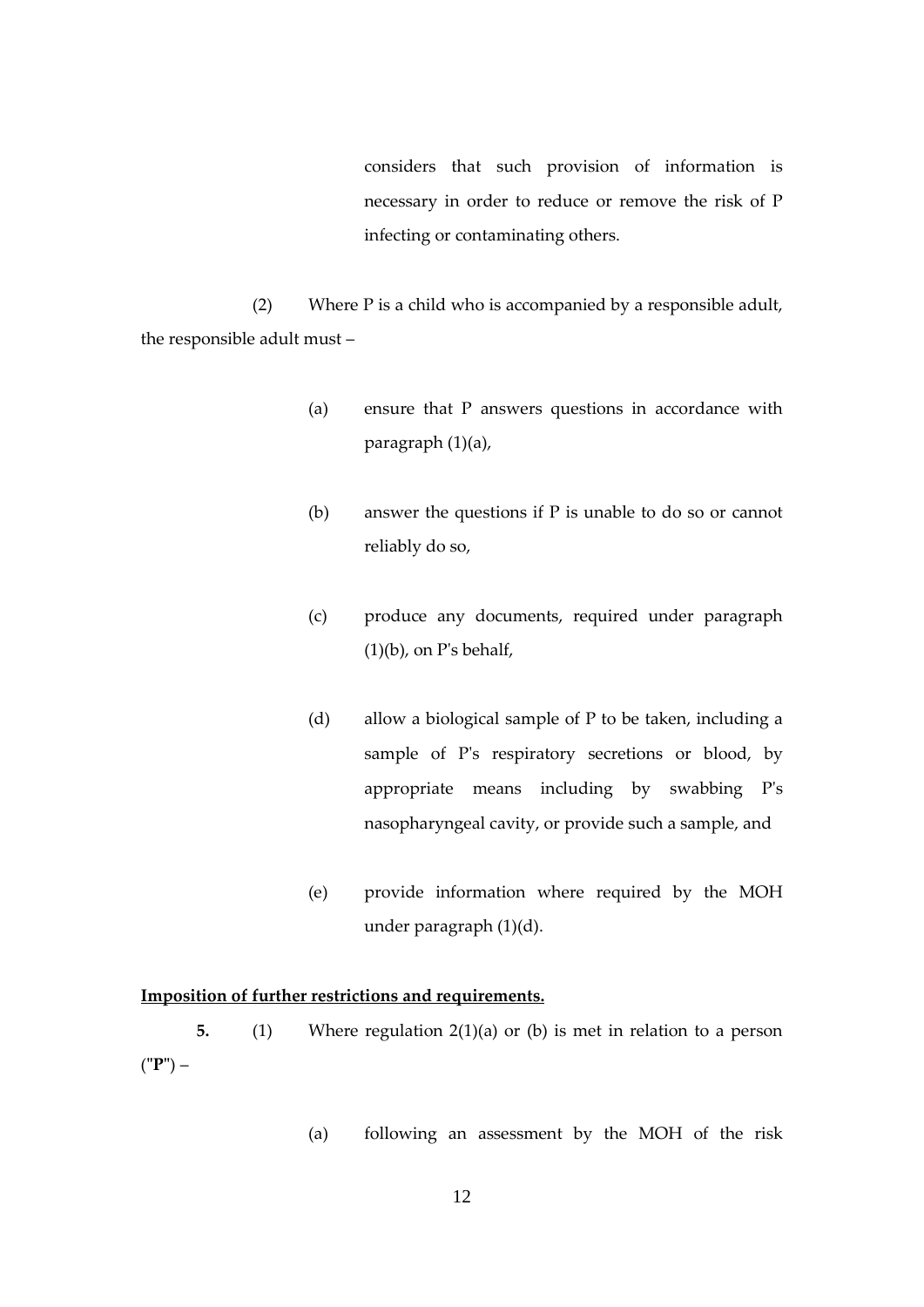presented by P in accordance with regulation 3(1), or

(b) following P's release from detention under regulation 2, or from isolation under regulation 6,

the MOH may (orally or in writing) impose on P any one or more of the requirements specified in paragraph (2) where the MOH considers that it is necessary to do so in order to reduce or remove the risk of P infecting or contaminating others.

(2) The requirements specified for the purposes of paragraph (1) are for P to –

- (a) provide P's contact details to the MOH,
- (b) supply information to the MOH which may assist in assessing P's health,
- (c) at such time as the MOH may specify, allow a biological sample of P to be taken, including a sample of P's respiratory secretions or blood, by appropriate means including by swabbing P's nasopharyngeal cavity, or provide such a sample,
- (d) comply with any other specified condition or to take any other specified measure.

(3) The conditions or measures which may be specified under paragraph (2)(d) include –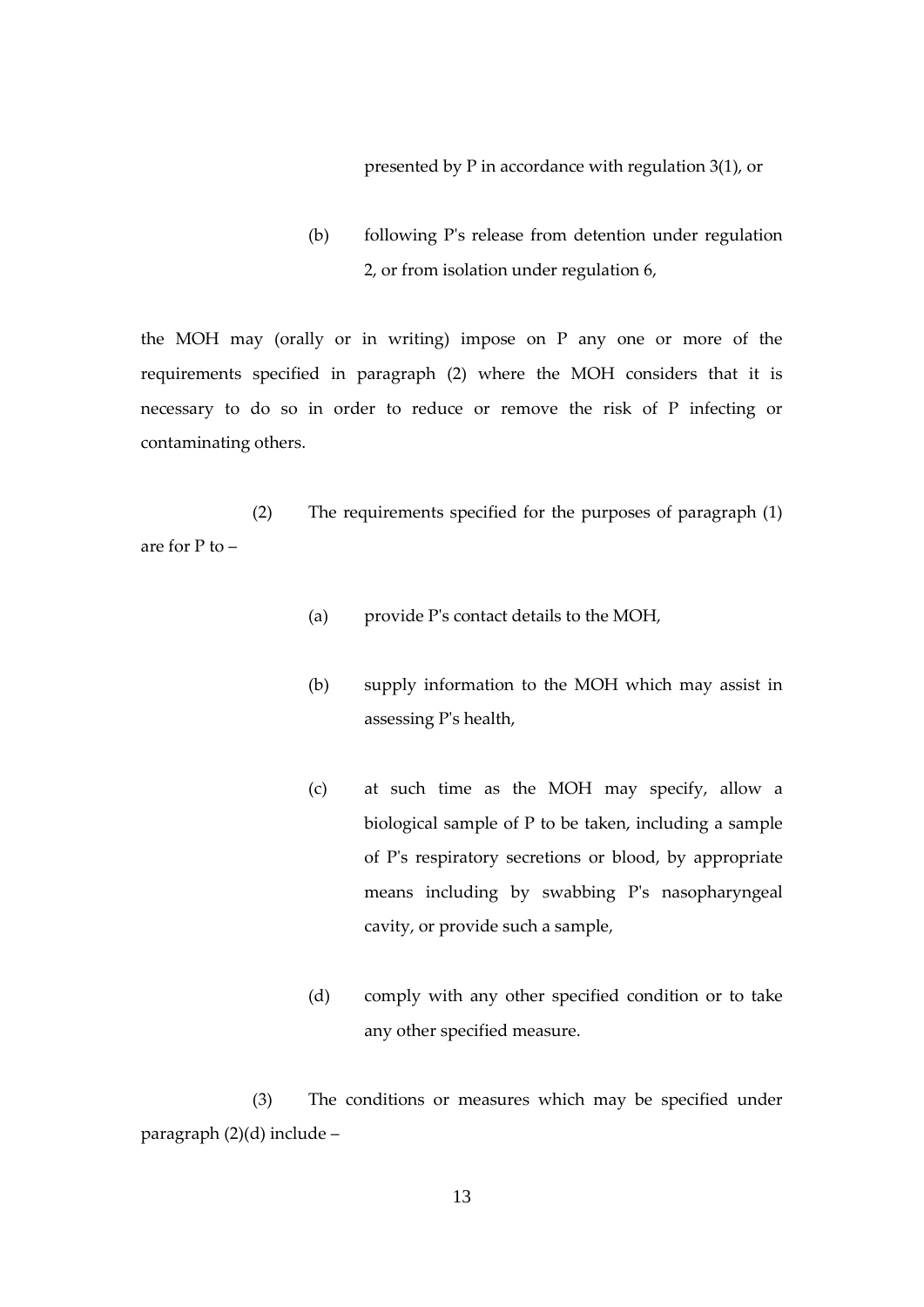- (a) a restriction on P's travel,
- (b) a restriction on P's activities,
- (c) a restriction on P's contact with specified persons.

(4) The MOH may (orally or in writing) revoke or vary any requirement or restriction imposed under this regulation, including by imposition of a restriction specified in paragraph (3).

(5) Subject to paragraph (6), the period for which a restriction set out in paragraph (3) is imposed may not exceed 14 days beginning with the day on which the restriction is imposed.

(6) Where a restriction set out in paragraph (3) is imposed, or the period of a restriction is extended under this paragraph, the MOH may (orally or in writing) extend the period of the restriction for a further specified period not exceeding 14 days if the MOH considers that the restriction is still necessary and proportionate.

(7) Before imposing or varying a requirement or restriction under this regulation, the MOH must –

> (a) inform  $P$  (or, where  $P$  is a child, a person who is a responsible adult in relation to P) of the requirement or variation that the MOH is minded to impose or make, and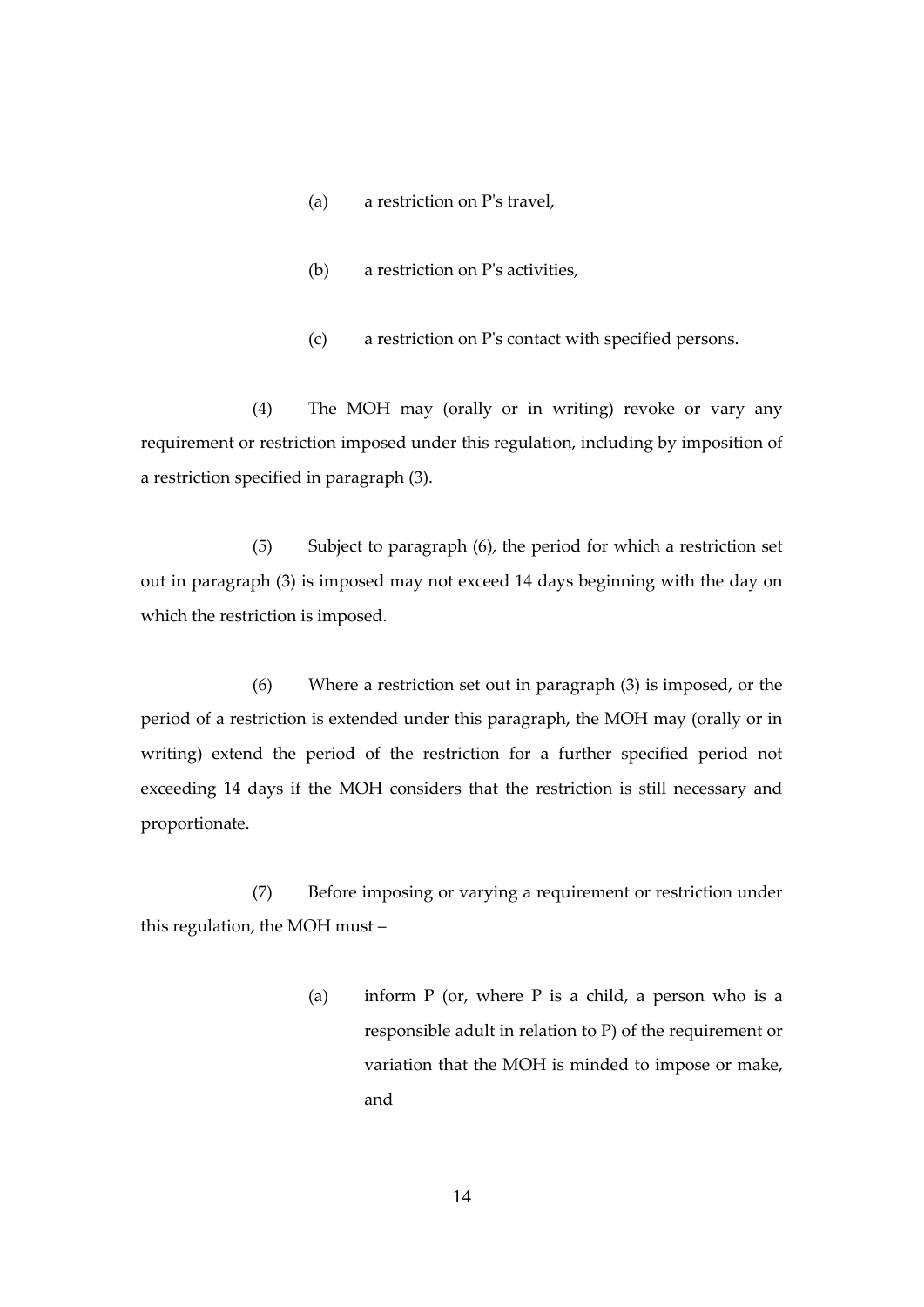(b) have regard to any relevant representations by P (or, where P is a child, a person who is a responsible adult in relation to P), as to its suitability.

(8) When imposing or varying a requirement or restriction under this regulation, the MOH must inform P that it is an offence to fail to comply with the requirement.

(9) Where a requirement or restriction under this regulation is imposed on or in relation to a child, or varied in relation to a child, a person who is a responsible adult in relation to the child must ensure that the child complies with the requirement or restriction, insofar as that person is reasonably able to do so.

(10) Where the MOH orally imposes a requirement or restriction on P under this regulation, or orally varies such a requirement or restriction, the MOH must provide P (or where P is a child, a person who is a responsible adult in relation to P) with a written notification of the requirement or restriction that has been imposed or varied.

(11) Paragraph (1) does not affect the exercise of any powers under regulation  $3(1)(c)$ .

#### **Isolation of persons suspected to be infected with coronavirus.**

**6.** (1) This regulation applies where regulation 2(1)(a) or (b) is met in relation to a person (**"P"**).

(2) The MOH may decide to require P to be kept in isolation if the MOH –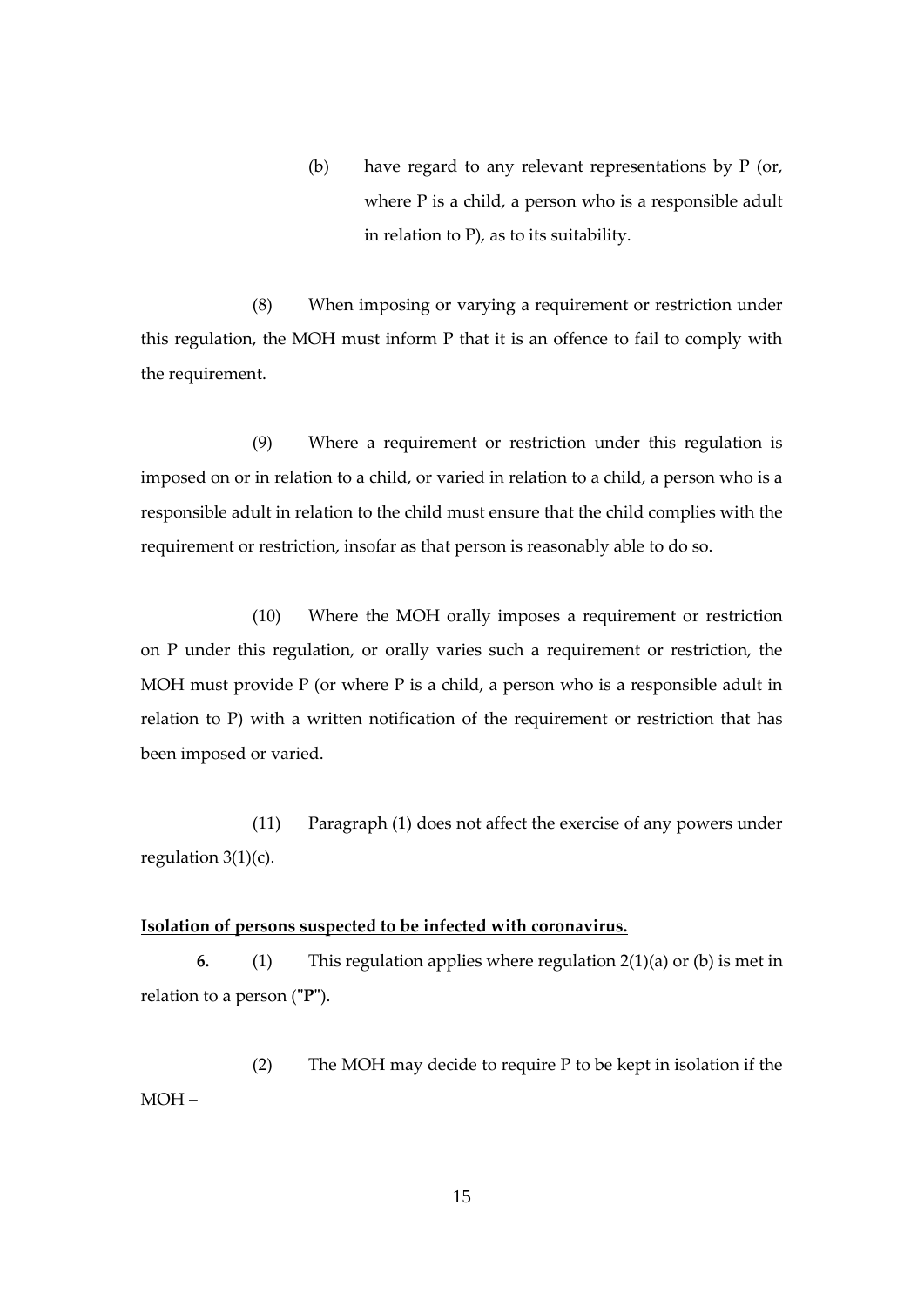- (a) has reasonable grounds to believe that P is, or may be, infected or contaminated with coronavirus, and
- (b) considers that it is necessary to do so in order to reduce or remove the risk of P infecting or contaminating others.

(3) Where the MOH has reasonable grounds to believe that P is, or may be, infected or contaminated with coronavirus, the MOH may detain P pending the decision of the MOH under paragraph (2).

(4) Where the MOH has detained P under paragraph (3) or has required P to be kept in isolation under paragraph (2), the MOH may impose on or in relation to P one or more screening requirements.

(5) Paragraph (1) does not affect the exercise of any powers under regulation  $3(1)(c)$ .

#### **Detention or isolation: additional provisions.**

**7.** (1) Where a person (**"P"**) is required to be detained or kept in isolation under regulation 3 or 6 or subjected to restrictions or requirements under regulation 5, the MOH must have due regard to P's well-being.

(2) Where P is detained or kept in isolation under regulation 3 or 6 or subjected to restrictions or requirements under regulation 5 for a period exceeding 14 days, the MOH must review the continuation of P's detention by reference to the provisions of those regulations.

(3) After each subsequent interval of 24 hours during which P is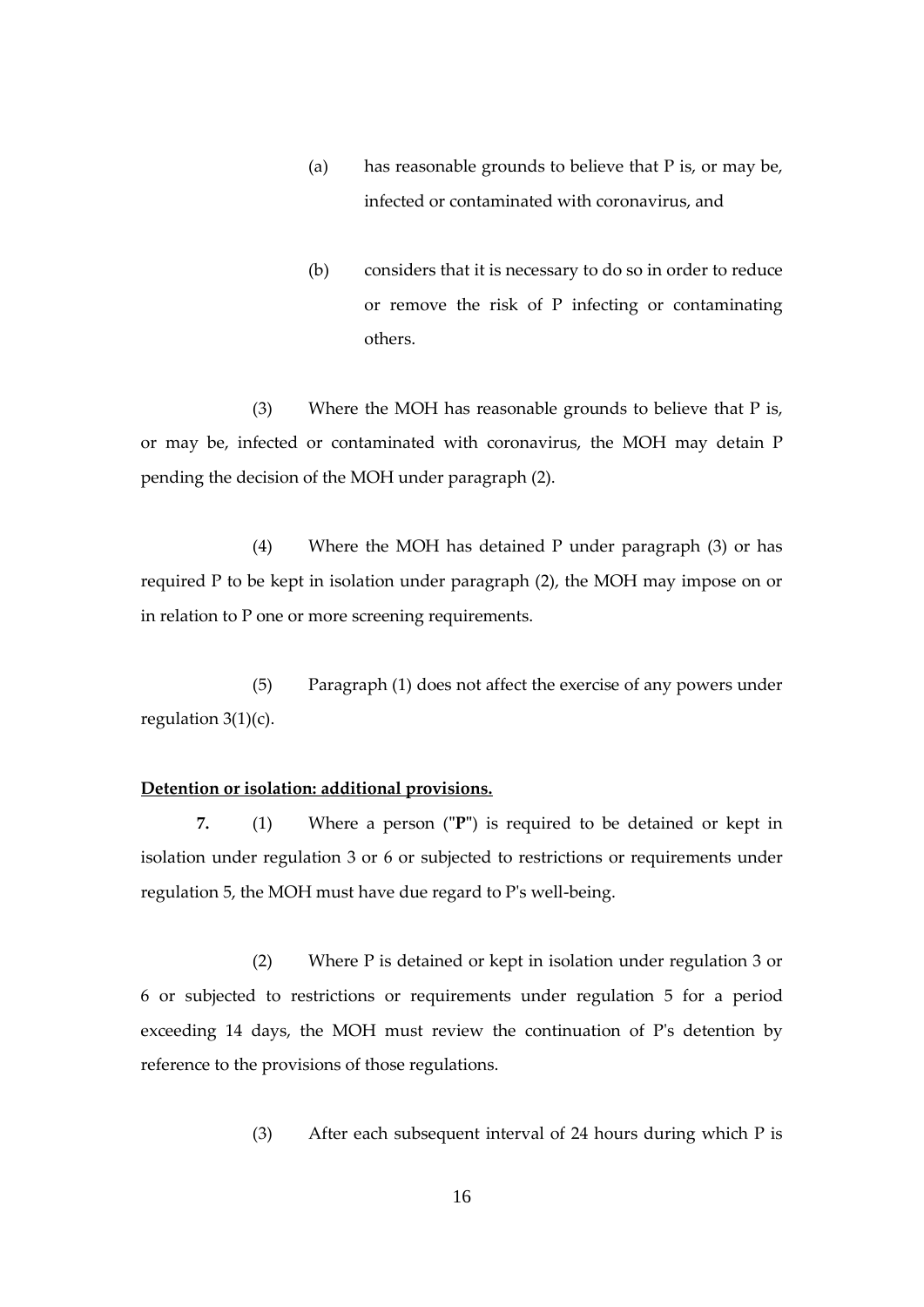detained or kept in isolation under regulation 3 or 6 or subjected to restrictions or requirements under regulation 5, the MOH must review the continuation of P's detention by reference to the provisions of those regulations.

(4) Where P is detained or kept in isolation under regulation 3 or 6 or subjected to restrictions or requirements under regulation 5, the MOH may require P to comply with screening requirements if the MOH considers that it is necessary and proportionate to do so in order to reduce or remove the risk of P infecting or contaminating others.

(5) Where P is detained under regulation 2, the MOH may require P to move to a suitable place.

(6) The MOH must notify  $P$  (or, where  $P$  is a child, a person who is a responsible adult in relation to P), as soon as P's detention under regulation 3 starts, or as soon as it is decided to keep P in isolation under regulation 6, of –

- (a) the fact of P's detention or isolation,
- (b) the powers under which P is detained or kept in isolation,
- (c) the reason for P's detention or isolation,
- (d) the next steps that may be taken and by whom,
- (e) the obligation to keep the need for P's detention or isolation under review,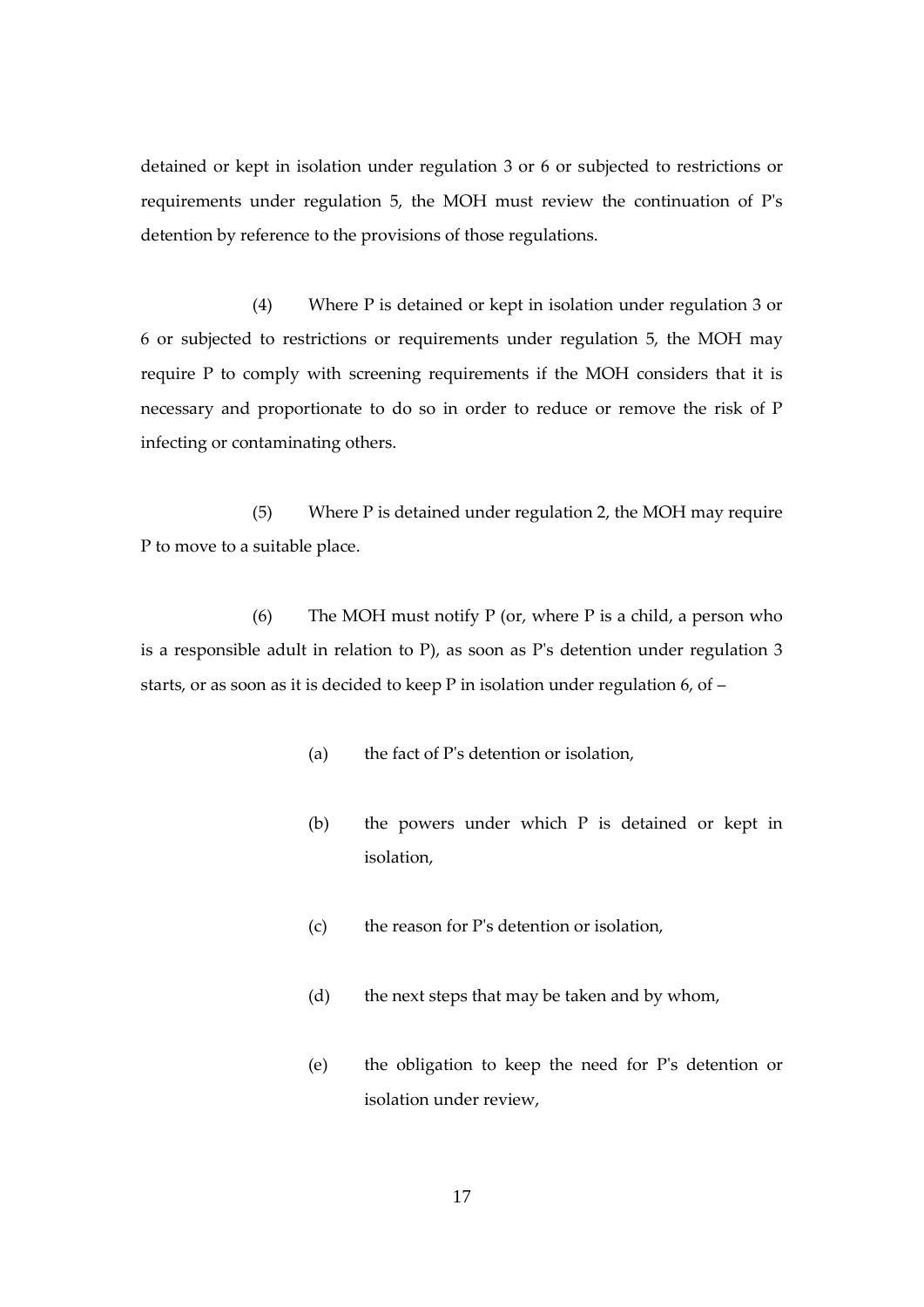- (f) the penalty for obstructing a person carrying out a function under these Regulations under regulation 11(2), and
- (g) the right to apply for revocation or variation under regulation 9, where applicable.

#### **Restrictions or requirements in respect of groups.**

**8.** (1) The powers in regulations 2, 3 and 6 include powers to impose a restriction or requirement in relation to a group of persons and, for this purpose, those regulations have effect as follows.

- (2) In regulation 2, the references to **"a person"** and to P
	- (a) as they apply in paragraph (1)(a) are to each person in the group,
	- (b) as they apply in paragraph (1)(b) are to each person in the group who has arrived on the same aircraft or ship and left the same area,

and the power to impose a requirement to be detained in paragraph (2) of regulation 2 is to be read as a power to impose that requirement on any one or more of the persons in the group in question.

- (3) In regulation 3
	- (a) in paragraph (1), the reference to "a person" is to be read in accordance with paragraph (2) of this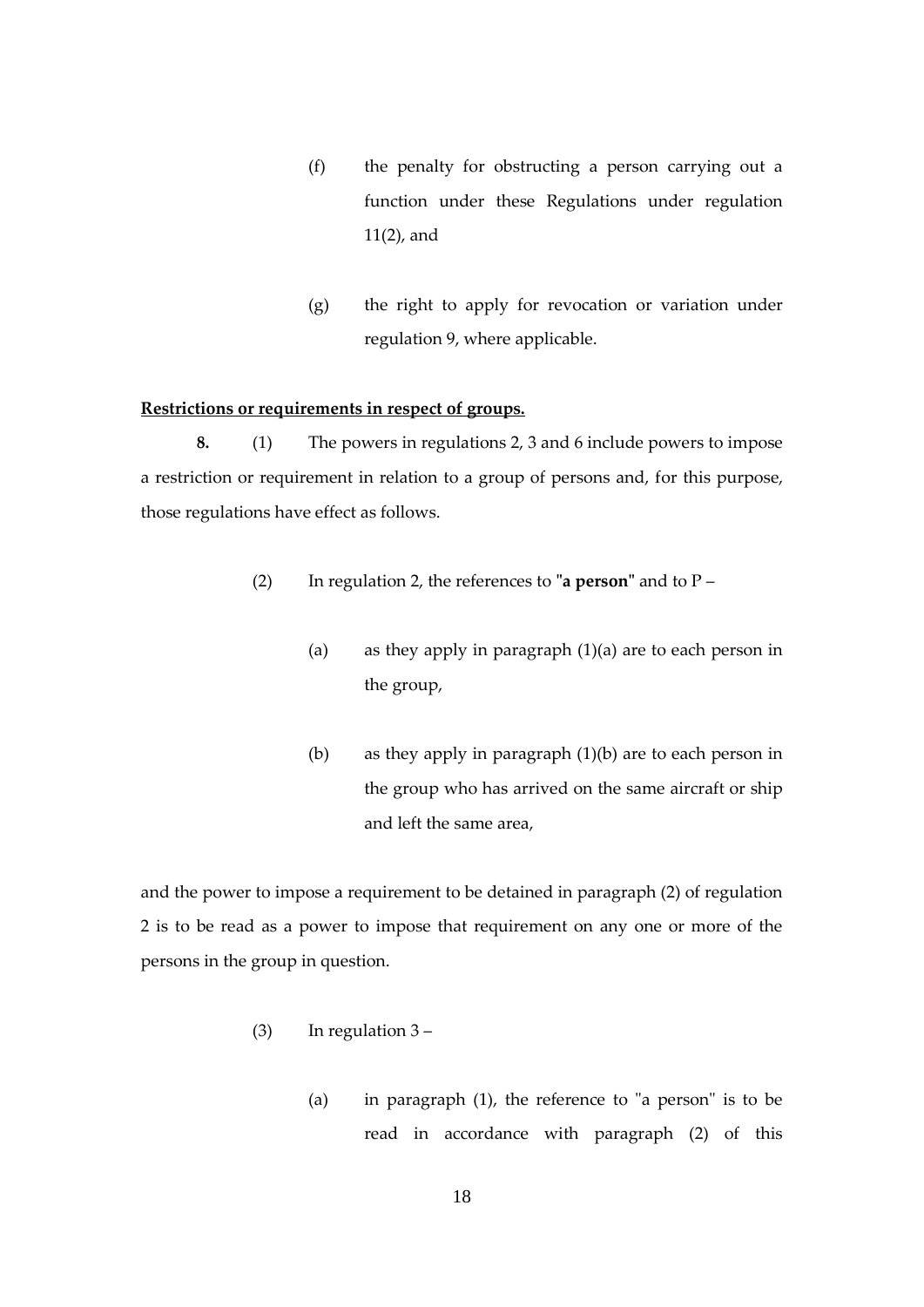regulation,

- (b) in the rest of that regulation, the references to  $P$  are to one or more persons in the group in question.
- (4) In regulation  $6 -$ 
	- (a) in paragraph (1), the reference to "a person" is to be read in accordance with paragraph (2) of this regulation,
	- (b) in the rest of that regulation, references to  $P$  are to one or more of the persons in the group in question.

# **Variation and revocation of restrictions and requirements.**

**9.** (1) A requirement or restriction imposed under this Part may be varied or revoked by the Royal Court on the application of an affected person.

- (2) The following persons are affected persons
	- $\left( \text{a} \right)$  P,

1

(b) a person having parental responsibility (within the meaning of the Children (Guernsey and Alderney) Law, 2008**<sup>c</sup>** , the Children (Sark) Law, 2016**<sup>d</sup>** , or the

**<sup>d</sup>** Order in Council No. VIII of 2016; amended by Ordinance No. IX of 2016;

**<sup>c</sup>** Order in Council No. XIV of 2009; amended by No. IV of 2018; Ordinance Nos. XI and XLVIII of 2009; Nos. IX and XX of 2016; and No. VI of 2017.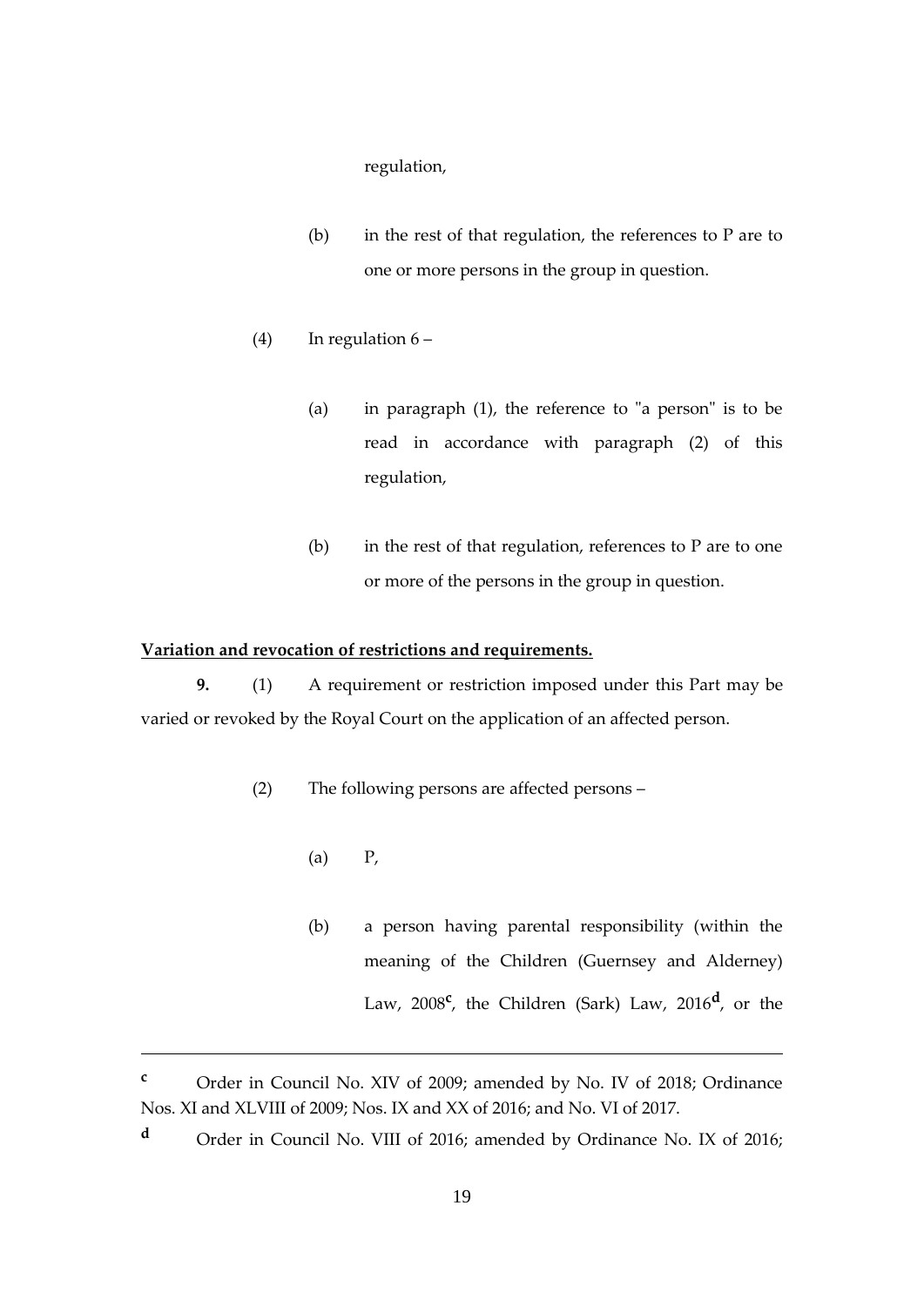Child Protection (Sark) Law, 2020**<sup>e</sup>** , (as the case may be) for P,

- (c) a person who has been appointed Guardian of P,
- (d) P's spouse or civil partner, and
- (e) a person living with P as P's spouse,

and for the purposes of this paragraph, P includes a person subject to the requirement under regulation 3(3) or to a requirement imposed under regulation 3(4).

(3) For the avoidance of doubt, an application under this regulation may be made in such manner as the court thinks fit.

# **Initial detention of persons to enable screening and assessment.**

**10.** (1) This regulation applies if a police officer has reasonable grounds to suspect that –

- (a) a person (**"P"**) is, or may be, infected or contaminated with coronavirus,
- (b) there is a risk that P might infect or contaminate others, and

<u>.</u>

and Sark Ordinance No. I of 2017.

**<sup>e</sup>** Approved by the Chief Pleas of Sark on 22nd January, 2020 and received Royal Sanction on the 3rd April, 2020.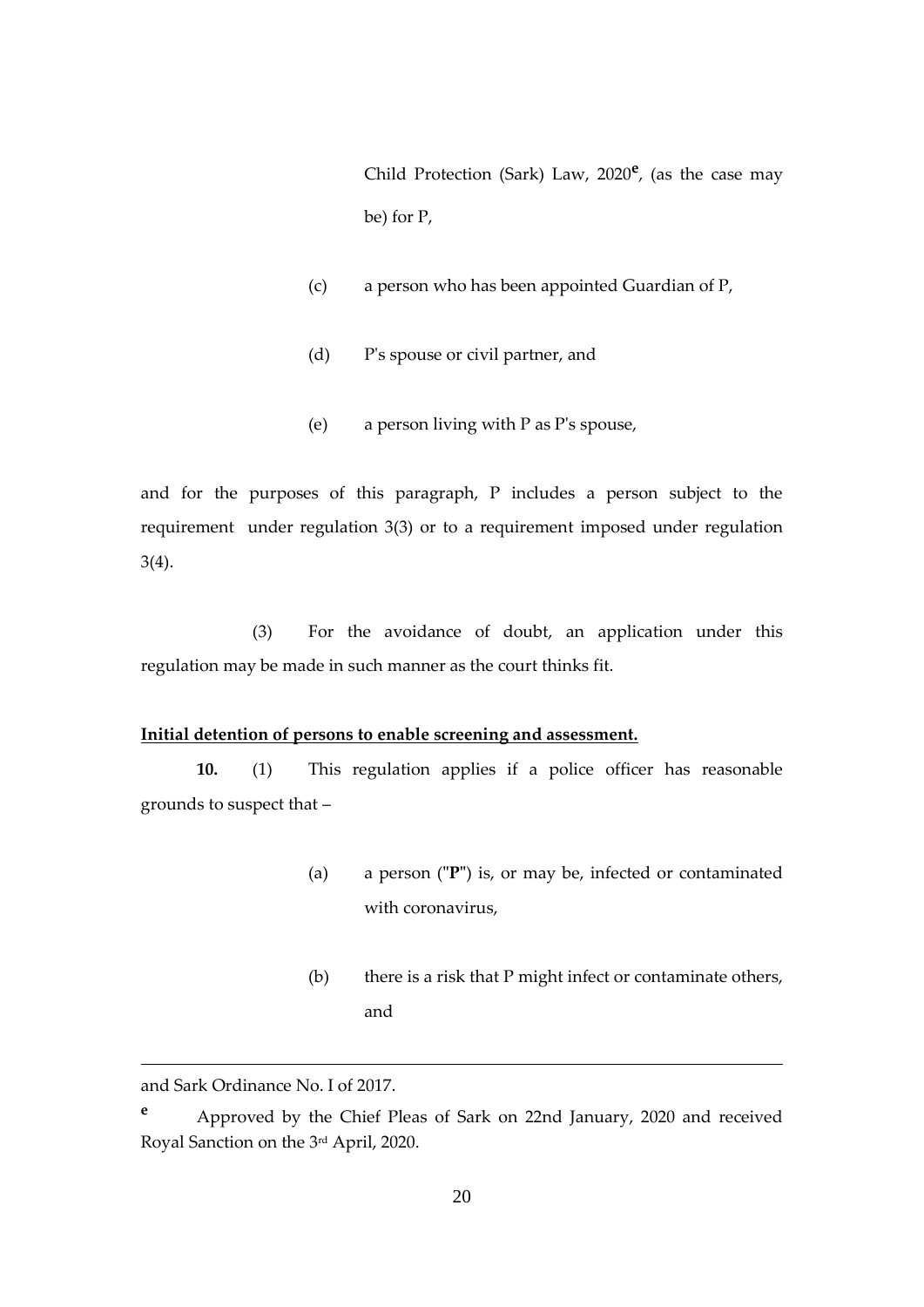(c) it is necessary to direct, remove or detain P in the interests of P, for the protection of other persons or for the maintenance of public safety.

(2) This regulation also applies if a police officer has reasonable grounds to suspect that P is in breach of the requirement to self-isolate under regulation 3(3) or a requirement to self-isolate imposed under regulation 3(4).

- (3) A police officer may
	- (a) direct P to go immediately to a hospital or other suitable place for the purposes of the imposition of any restrictions or requirements under regulation 3,
	- (b) remove P to a hospital or other suitable place for the purposes of the imposition of any restrictions or requirements under regulation 3, or
	- (c) if P is already at a hospital or other suitable place, keep P at that place or remove P to another hospital or other suitable place for the purpose of the imposition of any restrictions or requirements under regulation 3.

(4) The power in paragraph (3) may be exercised when P is at any place.

(5) For the purpose of exercising the power in paragraph (3), a police officer may enter any place.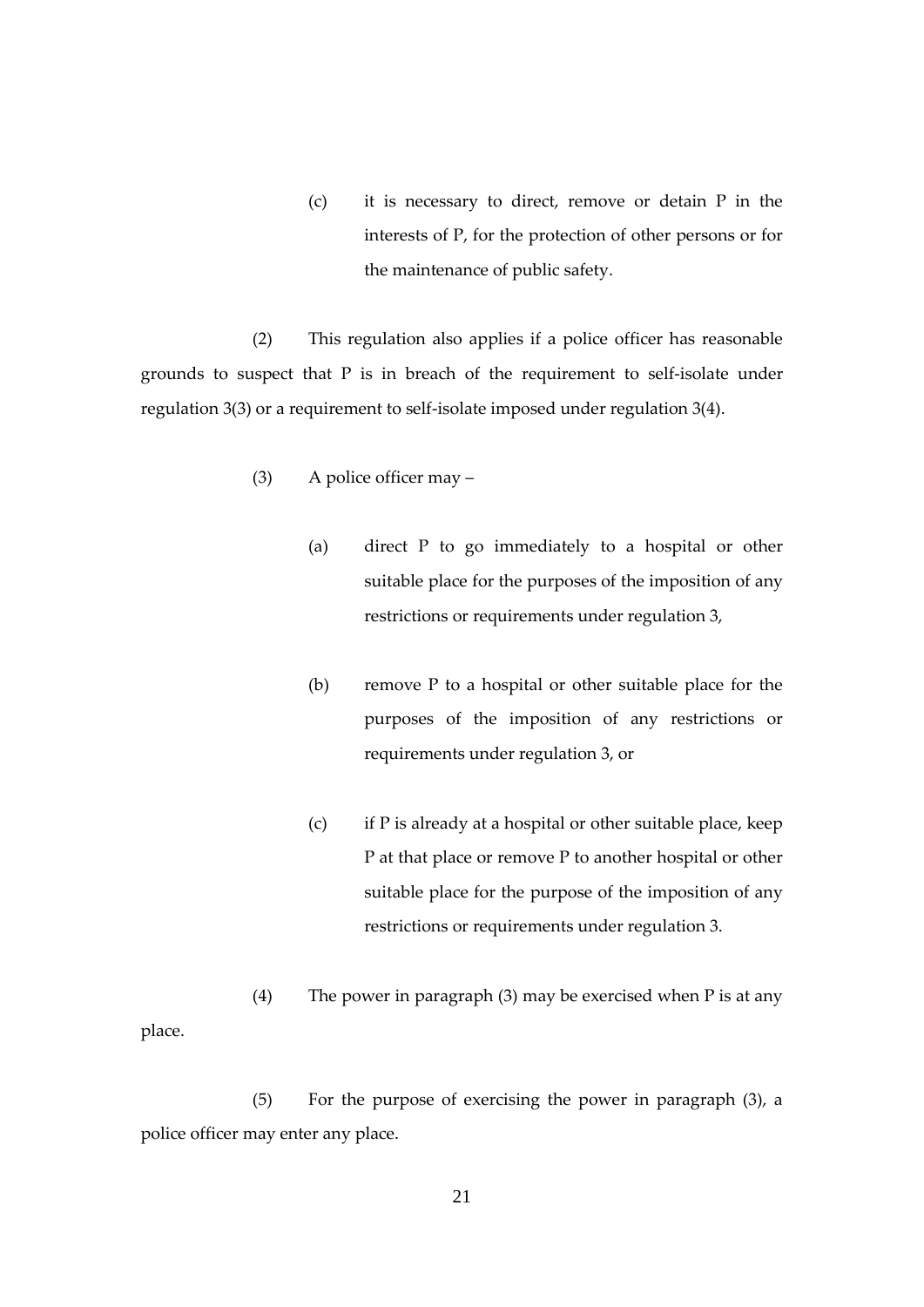must –

- (a) so far as is reasonably practicable, consult the MOH and have due regard to the views of the MOH and any information provided by the MOH in relation to P,
- (b) have due regard to any guidance issued by the MOH and the Chief Officer of the Island Police Force,
- (c) where consultation has not been carried out under subparagraph (a) –
	- (i) consult the MOH as soon as reasonably practicable after the power in paragraph (3) has been exercised, and
	- (ii) have due regard to the views of the MOH and information provided by the MOH in relation to P.

(7) A person removed to or kept in a hospital or other suitable place under this regulation may be detained there for a period not exceeding the permitted period of detention.

(8) A police officer or the MOH, or a person authorised by either of them for the purposes of this paragraph, may, before the end of the permitted period of detention, take a person detained in a hospital or other suitable place to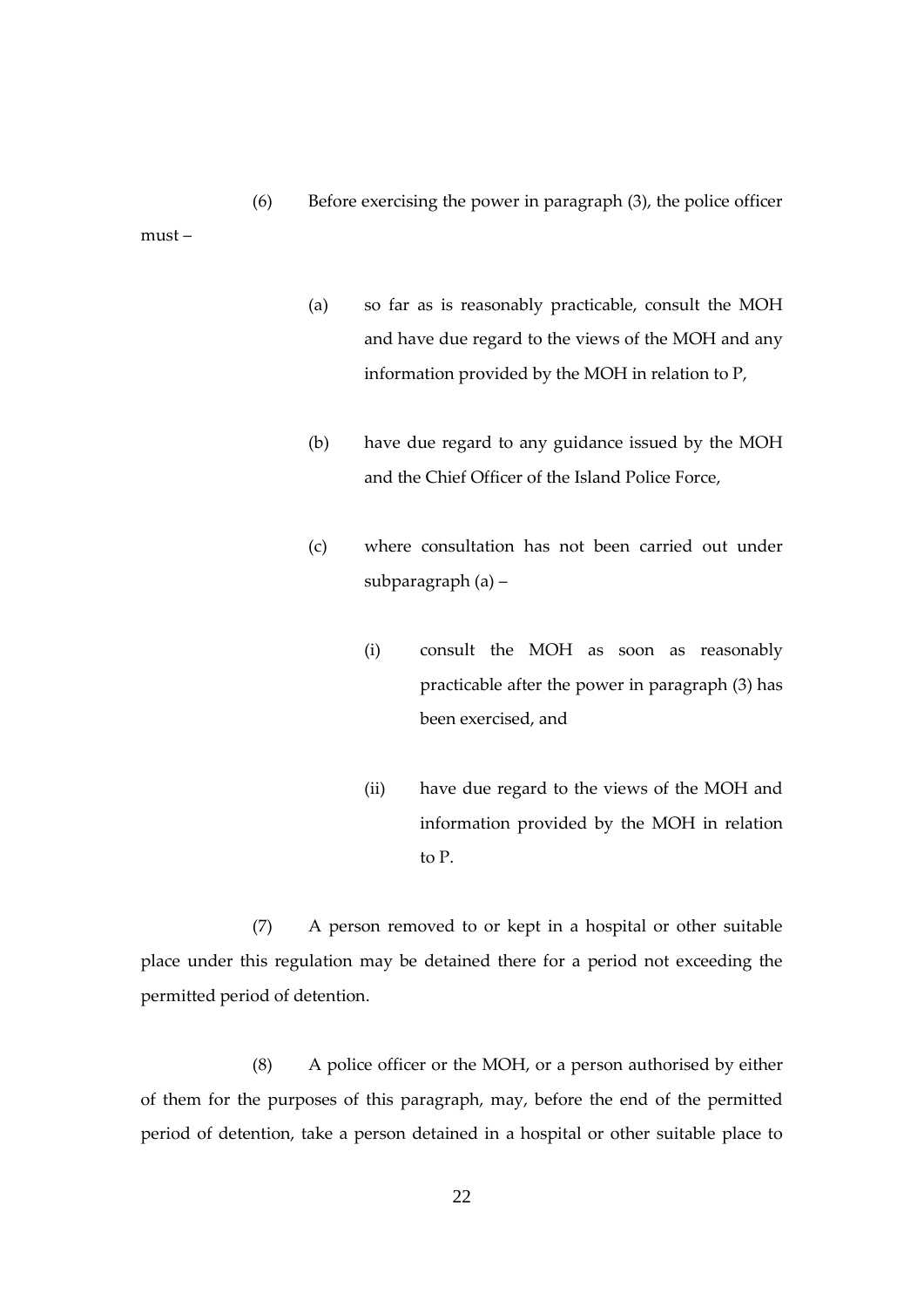one or more other hospitals or other suitable places.

(9) A person taken to a hospital or other suitable place under paragraph (8) may be detained there for a period ending no later than the permitted period of detention.

(10) A police officer may use reasonable force, if necessary, in the exercise of a power under this regulation.

(11) The MOH may, at any time before the expiry of the initial period, authorise the detention of a person for a further period not exceeding 24 hours (beginning immediately at the end of the initial period).

(12) An authorisation under paragraph (11) may be given only if the MOH considers that the authorisation is necessary because it is not reasonably practicable for the imposition of any restrictions or requirements under regulation 3 to be completed before the end of the initial period.

(13) In this regulation –

**"authorised extended period"** means such further period as is specified in an authorisation under paragraph (11),

**"initial period"** means the period of 24 hours beginning with –

(a) in a case where the person is removed to a hospital or other suitable place, the time when the person arrives at that place, or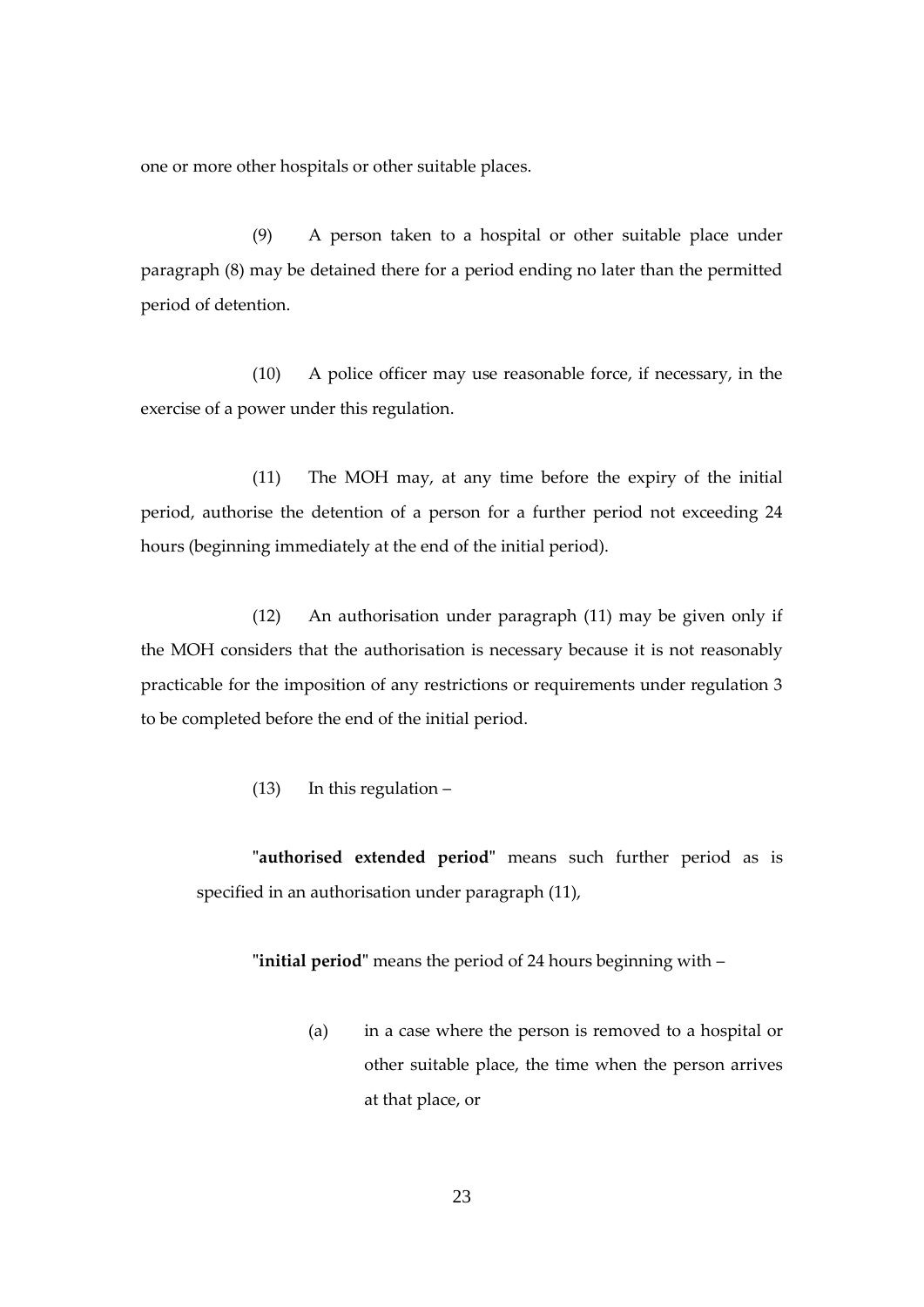(b) in a case where the person is kept at a hospital or other suitable place, the time when the police officer decides to keep the person at that place, and

**"permitted period of detention"** means the initial period of detention and the authorised extended period.

#### **Offences and enforcement.**

**11.** (1) A person commits an offence if the person –

- (a) fails, without reasonable excuse, to comply with a restriction or requirement imposed under regulation 2(2), 3(1), 5(1) or 7(4) or (5), or a direction under regulation 10(3)(a),
- (b) fails, without reasonable excuse, to comply with a requirement that the person be detained under regulation 10(7), 10(9) or 10(11).

(2) A person (D), and subject to paragraph (3), any person who is D's employer, commits an offence if D fails, without reasonable excuse, to comply with the requirement to self-isolate under regulation 3(3) or a requirement imposed under regulation 3(4).

(3) It is a defence for an employer charged with an offence under paragraph (2) to prove that he or she has taken all reasonable precautions to avoid the commission of an offence.

(4) An offence under paragraph (2) is an arrestable offence for the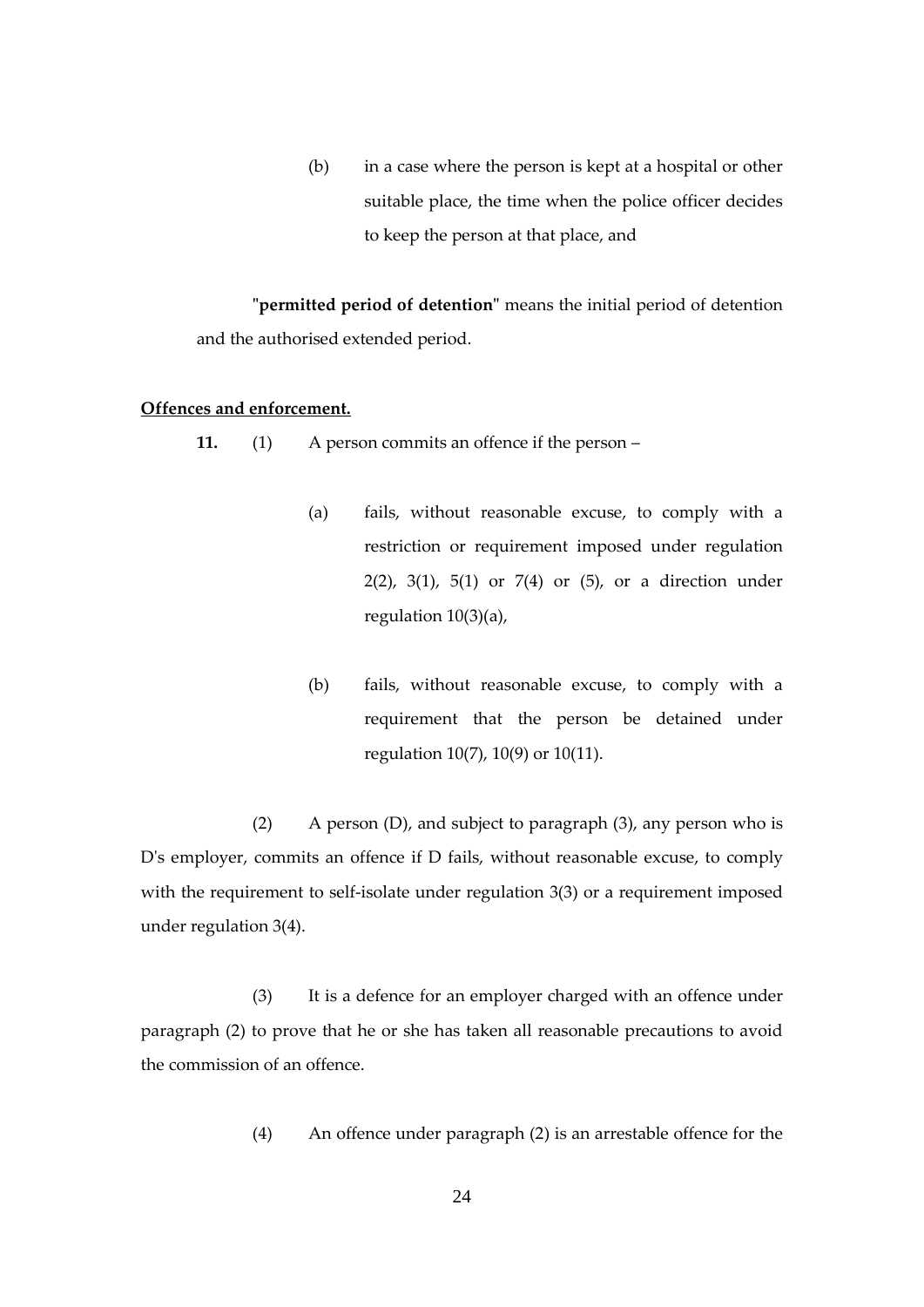purposes of the Police Powers and Criminal Evidence (Bailiwick of Guernsey) Law, 2003**<sup>f</sup>** , and consequently the powers of summary arrest conferred by subsections (3) to (6) of section 28 of that Law apply to such an offence.

(5) A person who obstructs, without reasonable excuse, any person carrying out a function under these Regulations commits an offence.

(6) A responsible adult who fails without reasonable excuse to comply with regulation 3(7), 4(2) or 5(9) commits an offence.

(7) A person guilty of an offence under paragraph  $(1)$ ,  $(5)$  or  $(6)$  is liable on conviction to a fine not exceeding level 3 on the uniform scale.

(8) A person guilty of an offence under paragraph (2) is liable on conviction to a fine not exceeding level 5 on the uniform scale.

#### **Interpretation of this Part.**

<u>.</u>

**12.** (1) In this Part, unless the context otherwise requires –

**"child"** means a person under the age of 18 years,

the **"employer"** of a person (A) includes (but is not limited to) a person who has engaged the services of A by way of a contract or other arrangement entered into with a third party (and for the avoidance of doubt, that third party may be resident or established outside Guernsey),

**<sup>f</sup>** Order in Council No. XIV of 2009; amended by Order in Council No. XVI of 2009; No. XV of 2011; Ordinance No. XXXIII of 2003; No. XXIX of 2011; No. XXXIX of 2015; No. IX of 2016; and No. XXVI of 2018.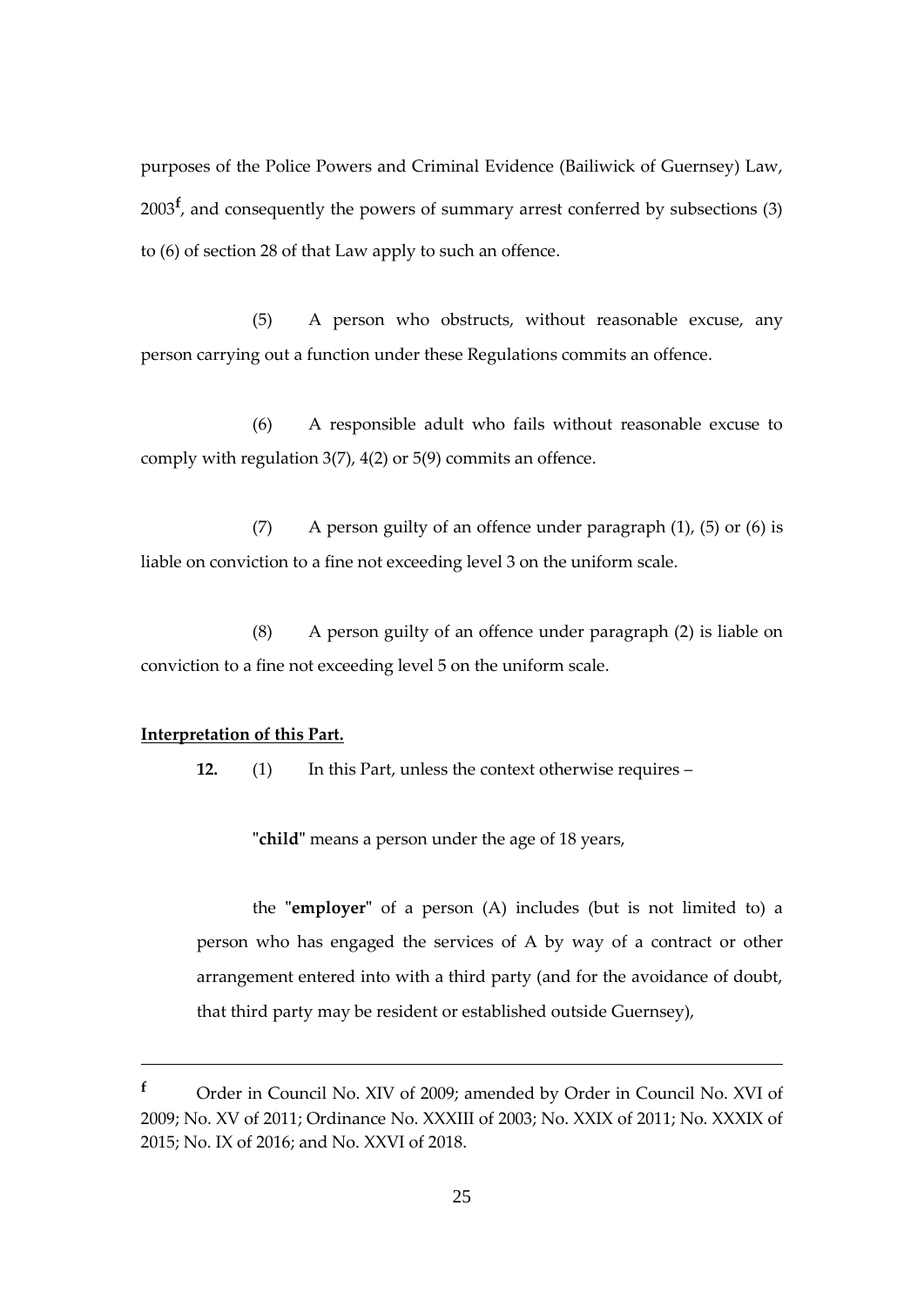# **"hospital"** means –

- (a) any hospital regulated or operated by the States Committee for Health & Social Care (including, for the avoidance of doubt, Le Mignot Memorial Hospital in Alderney), or
- (b) the Sark Medical Centre,

**"infected area"** means an area specified as an infected area for the purposes of these Regulations on the States of Guernsey website, or otherwise reasonably considered by the MOH to be an area where there is sustained human-to-human transmission of coronavirus, or from which there is a high risk of importation of infection or contamination (with coronavirus) via travel from that area to the Bailiwick or any part thereof,

**"isolation"** in relation to a person means the separation of that person from any other person in such a manner as to prevent infection or contamination, and "**self-isolate**" means to remain in isolation from others,

**"police officer"** includes a customs officer,

**"responsible adult"** means, in relation to a child, a person with parental responsibility for the child, within the meaning of the Children (Guernsey and Alderney) Law, 2008, the Children (Sark) Law, 2016, or the Child Protection (Sark) Law, 2020 as the case may be, or a person who has the care or charge of the child for the time being,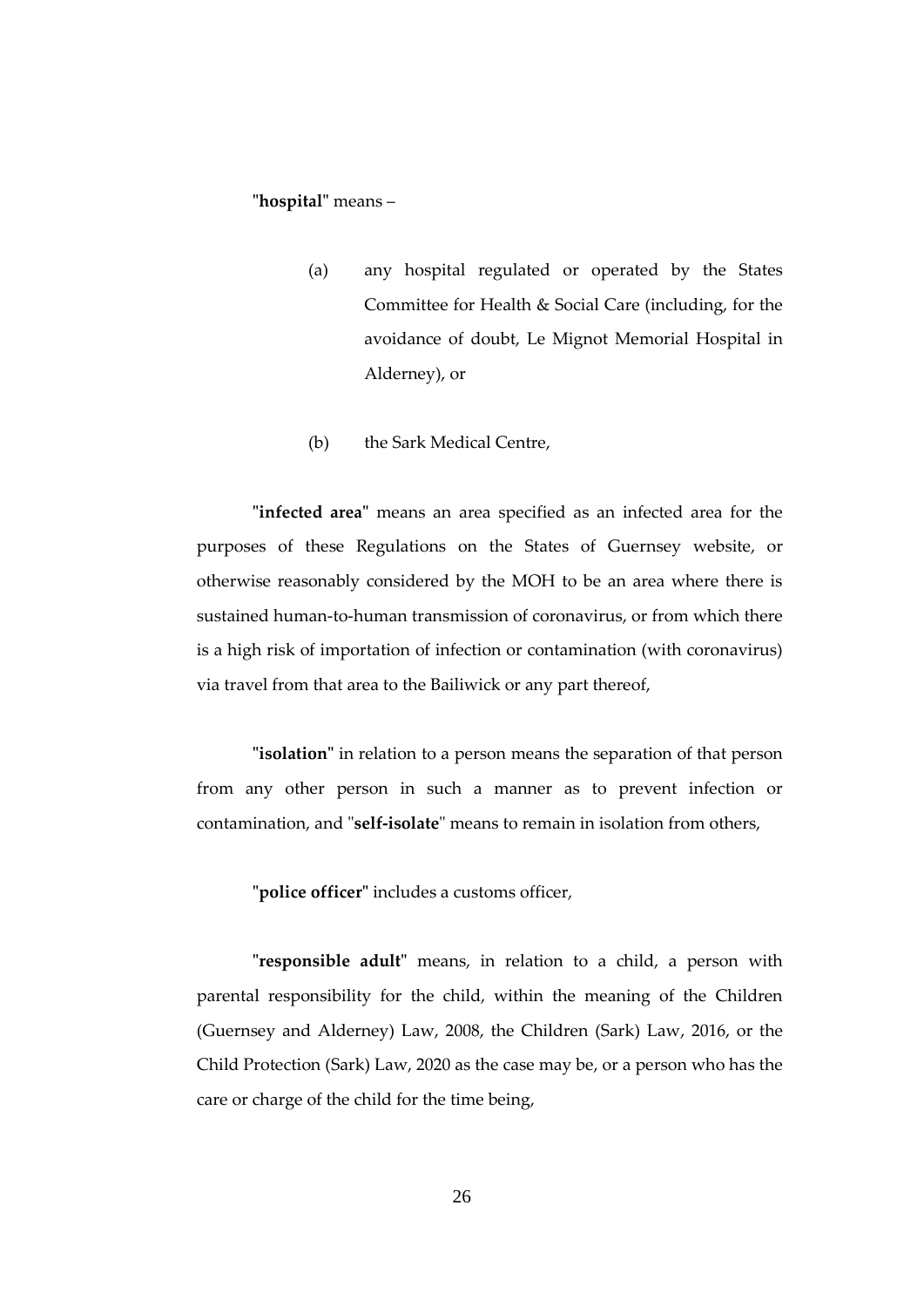**"requirement"** means a requirement imposed under this Part (including the requirement to self-isolate under regulation 3(3)),

**"restriction"** means a restriction imposed under this Part,

**"Royal Court"** means the Royal Court sitting as an Ordinary Court, which shall be constituted by the Bailiff sitting alone, and

**"screening requirements"** means the requirements set out in regulation 4(1).

(2) In this Part, a reference to infection or contamination, however expressed, is a reference to infection or contamination with coronavirus, and related expressions are to be construed accordingly.

#### PART II

#### CONTROL OF PREMISES, GATHERINGS ETC., AND MOVEMENT OF PERSONS

#### **Power to give directions.**

**13.** (1) The States of Guernsey Committee for Health & Social Care (**"the Committee"**) may, for one or more of the purposes set out in section 14(2) of the Civil Contingencies (Bailiwick of Guernsey) Law, 2012, issue a direction imposing conditions, prohibitions, requirements or restrictions in relation to –

- (a) premises,
- (b) the holding of an event, gathering or meeting (whether planned or unplanned and of whatever duration), and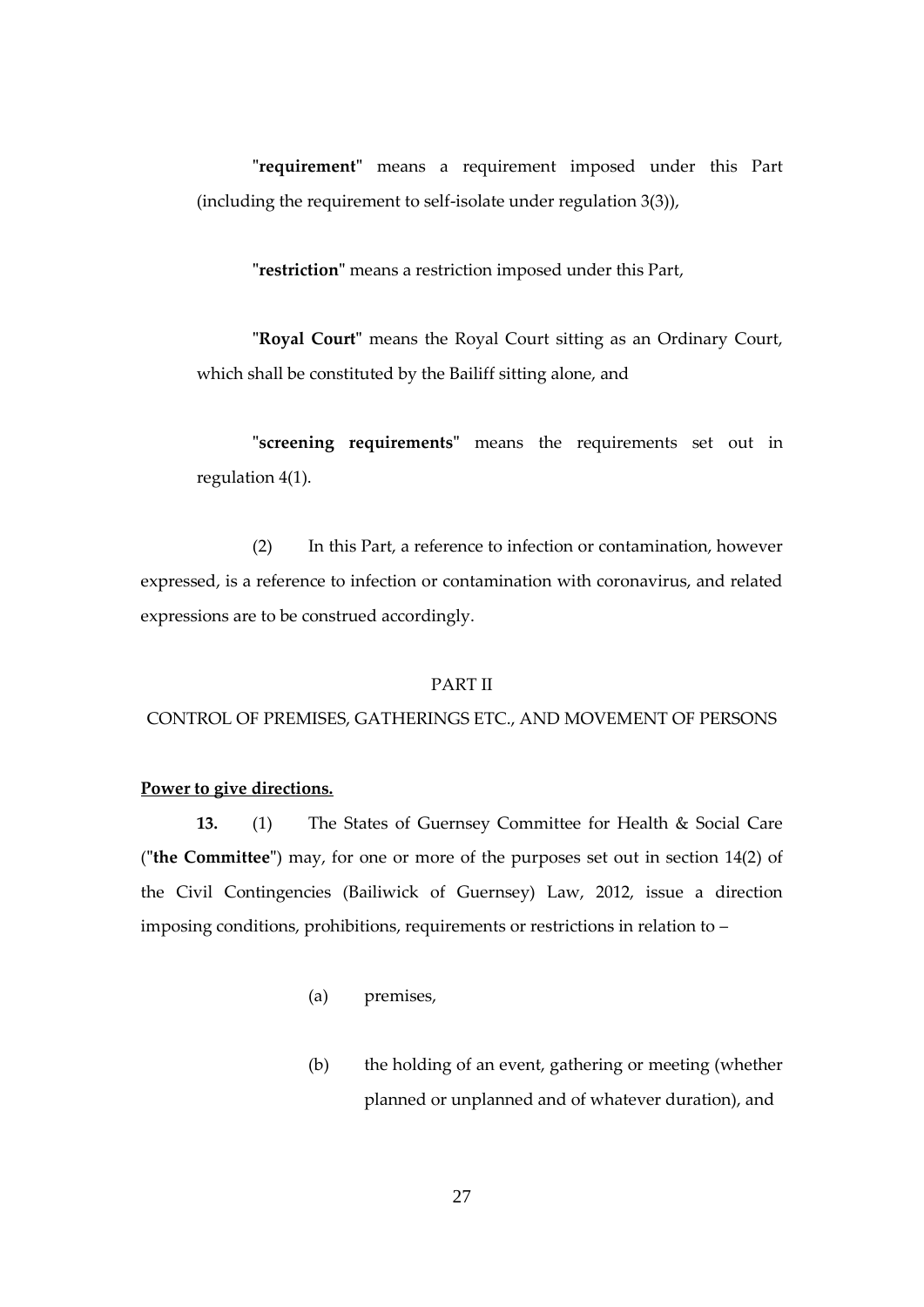(c) the movement of persons outside the place where they are living,

and for the purposes of subparagraph (c), the place where a person is living includes the premises where he or she is living together with any garden, yard, passage, stair, garage, outhouse or other appurtenance of such premises.

(2) The Committee must consult the Medical Officer of Health before issuing a direction under this regulation; and, in addition, before issuing a direction imposing conditions, prohibitions, requirements or restrictions in relation to the movement of persons outside the place where they are living, the Committee must seek the advice of Her Majesty's Procureur in relation to the appropriateness and proportionality of the proposed direction.

(3) A direction under paragraph (1)(a) may be issued in relation to specified premises, or premises of a specified description, and may, amongst other things, impose requirements for the purpose of –

- (a) restricting the hours of opening of the premises,
- (b) closing the premises or a part of the premises to entry by members of the public,
- (c) restricting entry into the premises, whether by reference to the number of people in the premises, a period of time, or otherwise, or
- (d) securing restrictions in relation to the location of persons in the premises.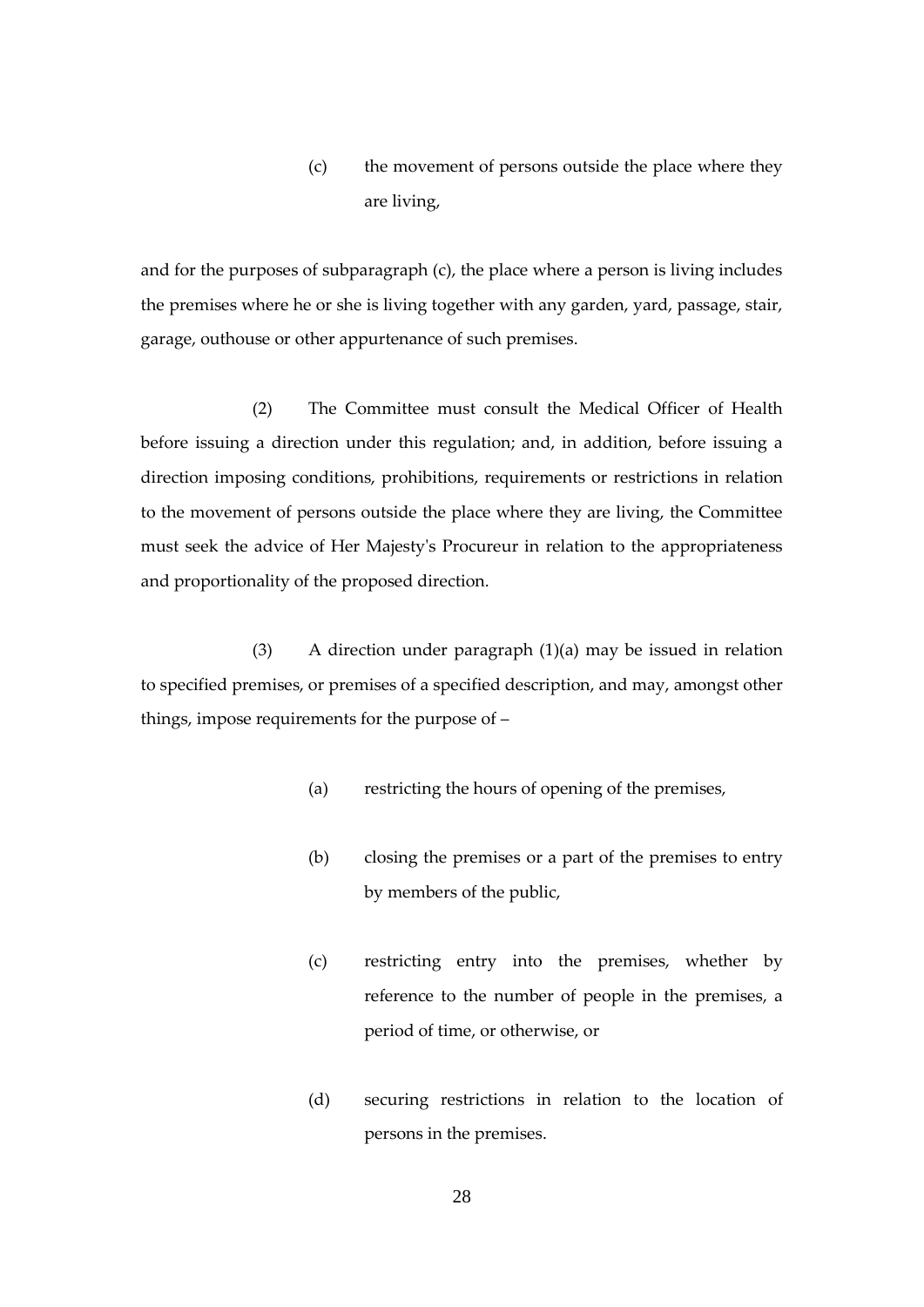(4) Where a direction under paragraph (1)(a) is issued in respect of licensed premises, the terms of the licence issued in respect of those premises shall be deemed, during the period of the direction, to be modified to reflect the prohibitions, requirements or restrictions imposed by the direction, and shall have effect accordingly.

(5) A direction under paragraph 1(b) may be issued in relation to a specified event, gathering or meeting, or events, gatherings or meetings of a specified description, or events, gatherings and meetings generally; and events, gatherings and meetings may be described by reference to the number of people attending the event, gathering or meeting, or in any other way.

(6) A direction under paragraph 1(b) may impose conditions, prohibitions, requirements or restrictions on –

- (a) the owner or occupier of premises at which an event, gathering or meeting to which the direction relates is to take place,
- (b) the organiser of such an event, gathering or meeting, and
- (c) any other person involved in holding or participating in such an event, gathering or meeting.

(7) A direction under paragraph 1(b) may, amongst other things, impose requirements about informing persons who may be planning to attend an event, gathering or meeting of its prohibition or any requirements or restrictions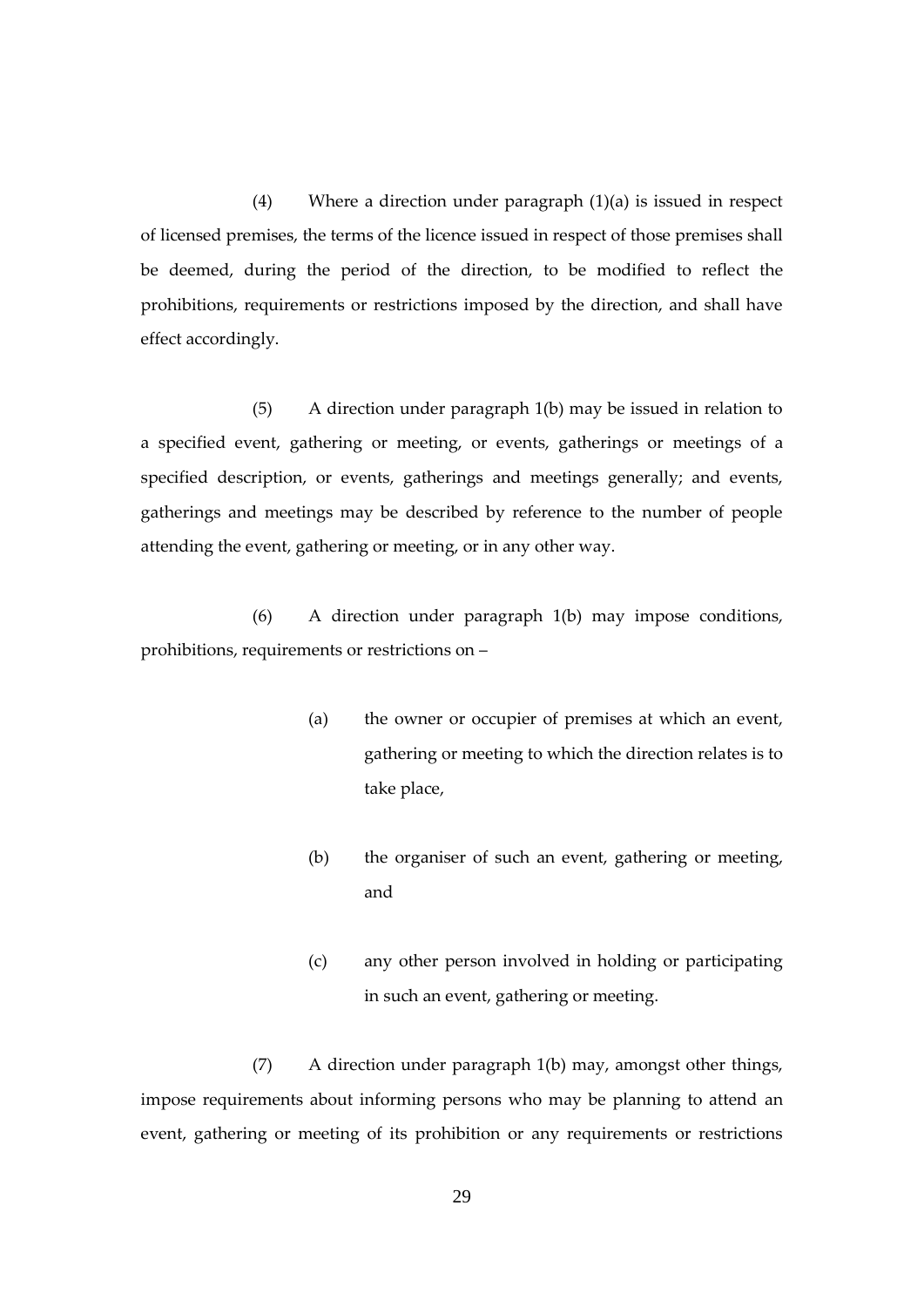imposed in relation to the holding of it.

(8) A direction under paragraph 1(c) may (without limitation) restrict the movement of persons outside the place where they are living by reference to the purpose, or duration, of the movement, and by reference to the age of persons.

(9) A direction may, amongst other things, specify a minimum distance that must be maintained between persons of different households.

(10) A direction may impose requirements on persons in relation to children in their care or under their control.

(11) For the avoidance of doubt, a direction may include provision enabling the Committee, and such other person or office holder (including but not limited to the Medical Officer of Health) as it may specify, to authorise in writing such exemption or disapplication from such provision of the direction and upon such conditions as it, or he or she, may think fit.

#### **Procedure, variation and revocation.**

**14.** (1) A direction must specify the period during which it has effect, which period must not exceed 14 days.

(2) Where a direction imposes prohibitions, requirements or restrictions on a person specified by name, the direction –

- (a) must be given in writing to that person, and
- (b) may be published in such manner as the Committee considers appropriate to bring it to the attention of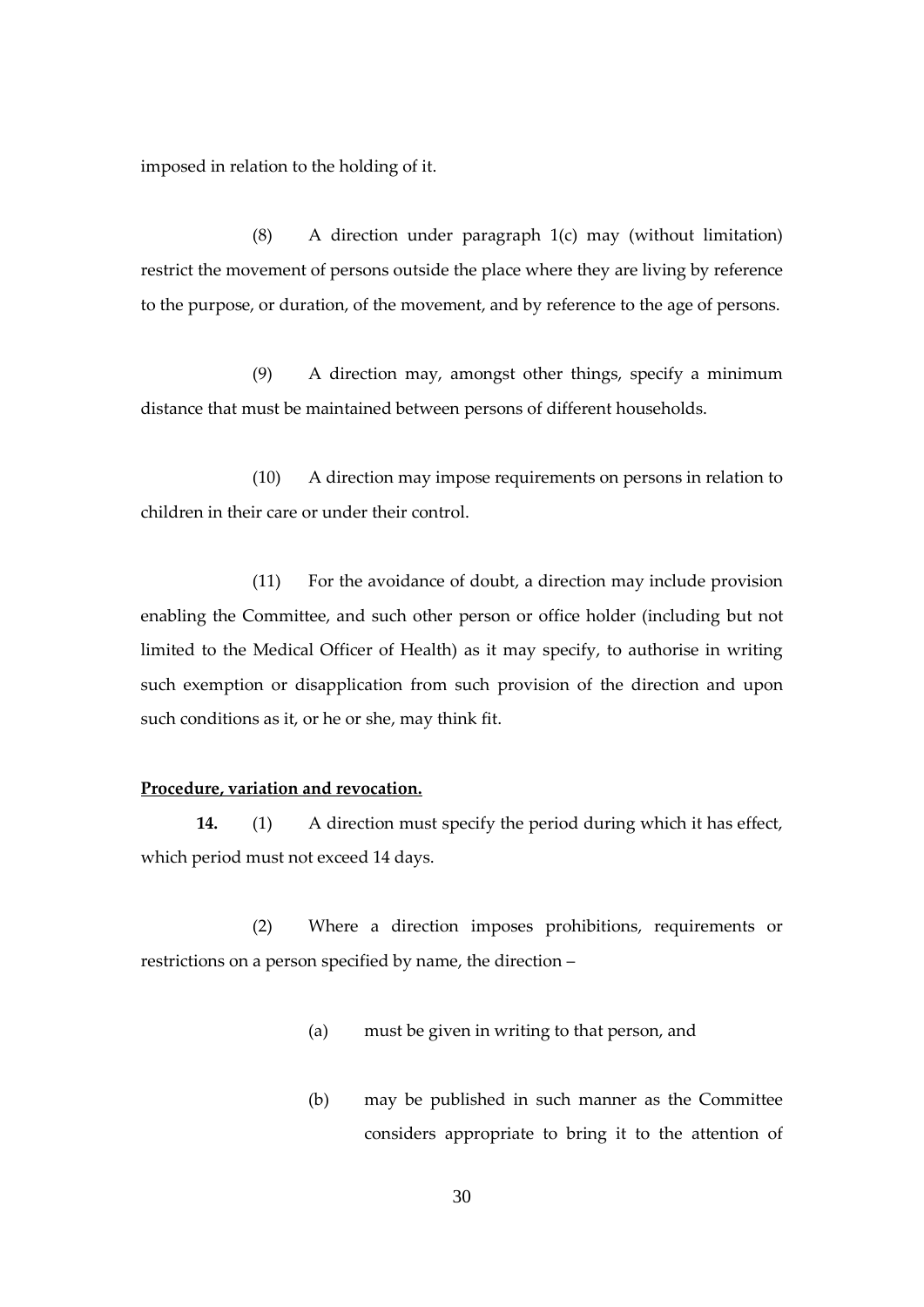other persons who may be affected by it.

(3) The Committee may vary and revoke a direction, and the power to vary and revoke a direction is without prejudice to the power of the Committee to issue a new direction.

(4) Subject to paragraph (2), a direction, and a variation and revocation of a direction, may be given in such form as the Committee thinks fit, including by publication on the States of Guernsey website.

(5) The Committee must revoke a direction when satisfied that it is no longer necessary.

#### **Alderney and Sark.**

**15.** (1) The Committee must consult the Policy and Finance Committee of the States of Alderney before issuing, varying or revoking a direction having effect in Alderney, and the Policy & Finance Committee of the Chief Pleas before issuing, varying or revoking a direction having effect in Sark.

(2) A failure to consult in accordance with paragraph (1) shall not invalidate any direction.

# **Enforcement.**

**16.** (1) A police officer may require any person to whom a direction has been given, or to whom it otherwise applies, to comply with it.

(2) Subject to paragraph (4), where a police officer has required a person under paragraph (1) to comply with a direction issued under regulation 13(1)(a), and that person has failed to do so, the police officer may require the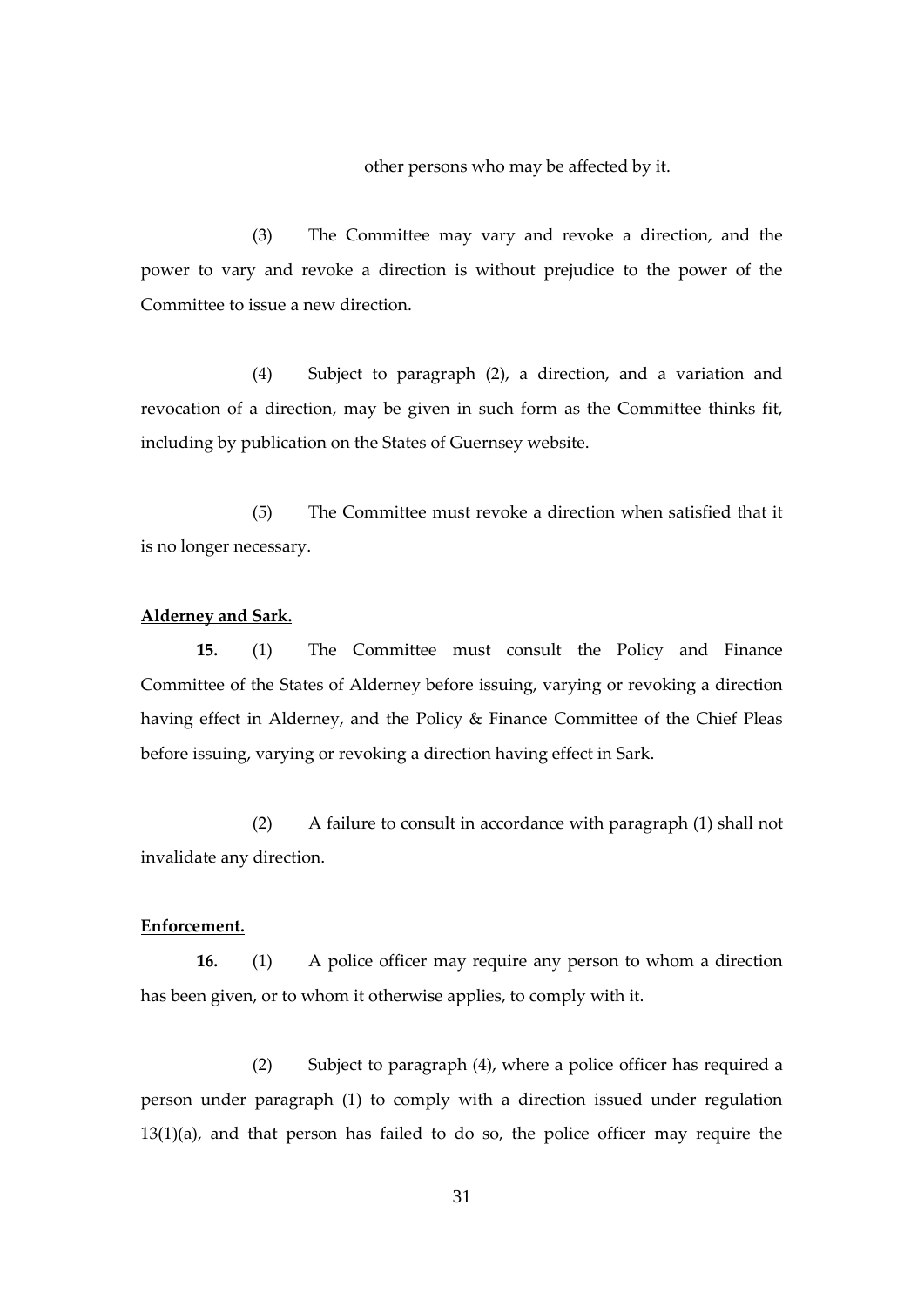premises in question to be closed until such time as the direction is complied with; and the police officer may take such steps, or require the person to take such steps, as are necessary to ensure that the requirement to close the premises is complied with.

(3) Subject to paragraph (4), where a police officer has required a person under paragraph (1) to comply with a direction and that person has failed to do so, the police officer may take such steps as are necessary to ensure that the direction is complied with.

(4) A police officer must take account of any relevant advice issued by the Medical Officer of Health and the Chief Officer of the Island Police Force before exercising the powers conferred by paragraphs (1) to (3).

(5) In exercising the powers conferred by paragraphs (1) to (3), a police officer may –

- (a) enter any premises to which the direction relates, and
- (b) if necessary, use reasonable force.

# **Offences.**

**17.** (1) A person commits an offence if he or she fails, without reasonable excuse, to comply with a direction, or a requirement of a police officer under regulation 16.

(2) A person commits an offence if he or she obstructs a police officer exercising a power conferred by regulation 16.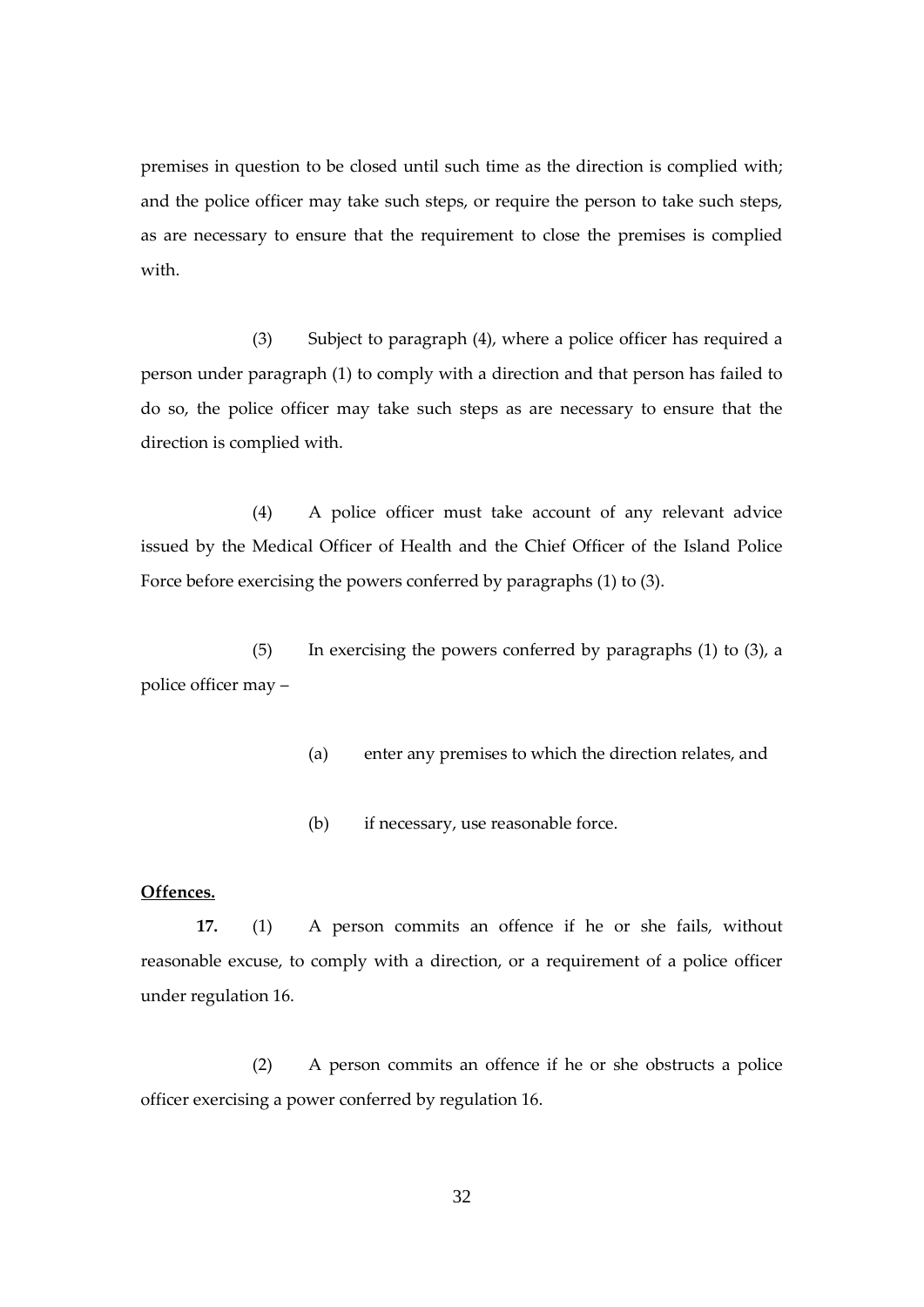(3) A person guilty of an offence under this paragraph is liable on summary conviction to a fine not exceeding level 5 on the uniform scale.

#### **Interpretation of this Part.**

<u>.</u>

**18.** (1) In this Part –

**"direction"** means a direction given under regulation 13,

a **"household"** is comprised of persons living together for the time being in the same premises,

**"licensed premises"** has the meanings given by the Liquor Licensing Ordinance, 2006<sup>8</sup> in relation to premises in Guernsey, by the Alderney Liquor Licensing Ordinance, 1994**<sup>h</sup>** in relation to premises in Alderney, and by the Liquor Licensing (General Provisions) (Sark) Ordinance, 1979**<sup>i</sup>** in relation to premises in Sark, and **"licence"** shall be construed accordingly, and

**"premises"**: see paragraphs (2) and (3).

**<sup>g</sup>** Ordinance No. XXIII of 2003; amended by Ordinance No. XXIV of 2010; No. IX of 2016; No. XIV of 2018; and G.S.I. No. 28 of 2019.

**<sup>h</sup>** Alderney Ordinance No. IV of 1994; amended by Order in Council No. XX of 2012; Alderney Ordinance No. II of 1997; No. III of 1999; and No. XIII of 2014.

**<sup>i</sup>** Liquor Licensing (General Provisions) (Sark) Ordinance, 1979; amended by Liquor Licensing (General Provisions) (Amendment) (Sark) Ordinance, 1980; Liquor Licensing (General Provisions) (Amendment) (Sark) Ordinance, 1984; Liquor Licensing (General Provisions) (Amendment) (Sark) Ordinance, 1989; Liquor Licensing (Amendment) (Sark) Ordinance, 1994; Liquor Licensing (Amendment) (Sark) Ordinance, 1996; Liquor Licensing (Amendment) (Sark) Ordinance, 2006; and Sark Ordinance No. IV of 2016.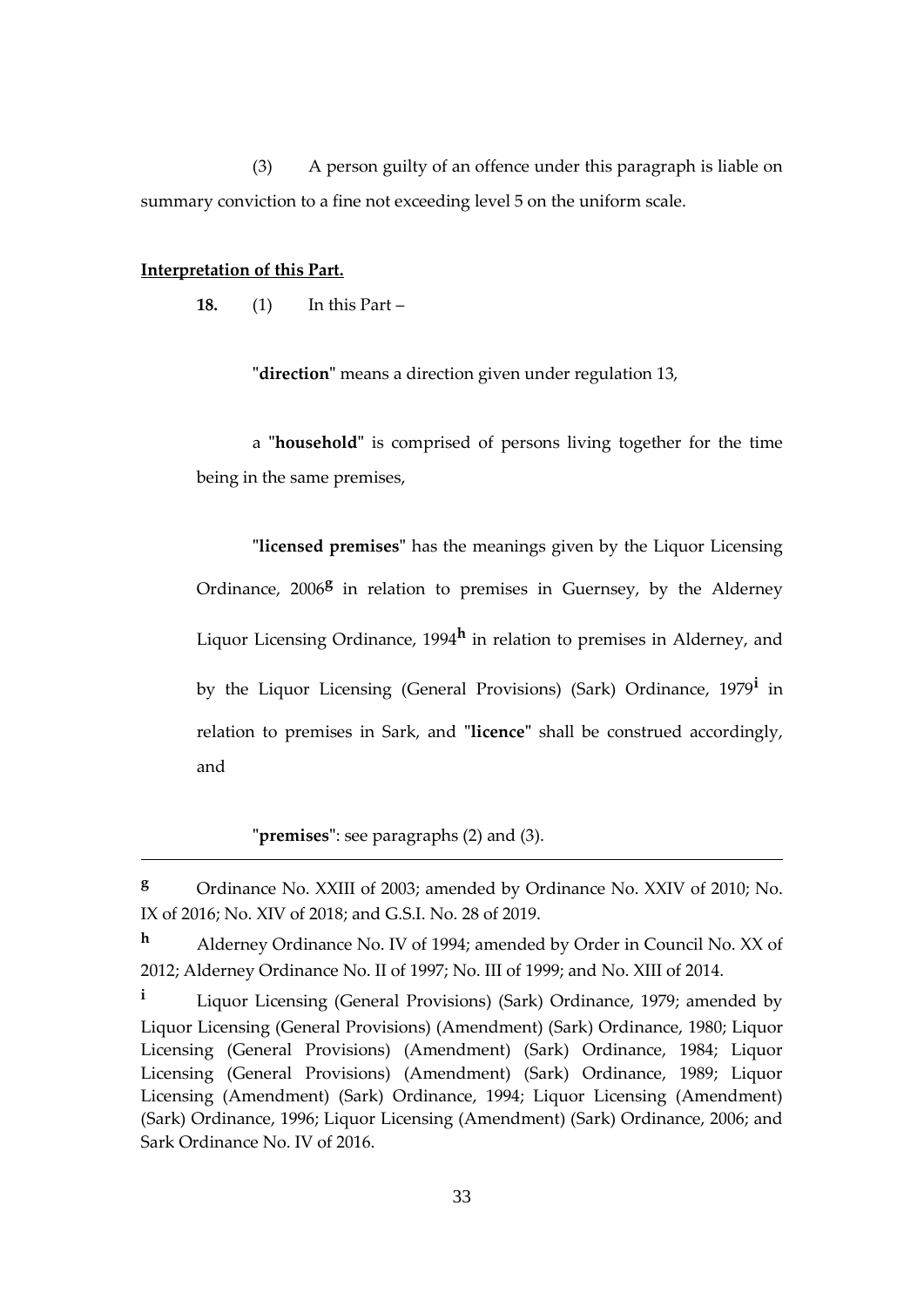(2) In relation to a direction issued under regulation 13(1)(a), **"premises"** includes, but is not limited to, retail premises and other business premises (excluding grocery stores and such other categories of business premises as the Committee may specify, whether in a direction or otherwise), places of worship, and parks, public gardens and other places of recreation, sport, leisure and entertainment, but does not include premises used solely as residential premises.

(3) In relation to a direction issued under regulation 13(1)(b), **"premises"** includes land (including, for the avoidance of doubt, the foreshore), and pleasure vessels within the meaning of the Merchant Shipping (Registration of Ships) (Bailiwick of Guernsey) Regulations, 2009**<sup>j</sup>** .

#### PART III

#### MODIFICATION OF LEGISLATION RELATING TO MENTAL HEALTH

#### **Modification of legislation relating to mental health.**

- **19.** Schedule 1 modifies
	- (a) the Mental Health (Bailiwick of Guernsey) Law, 2010**<sup>k</sup>** , and
	- (b) the Mental Health Review Tribunal Procedure Rules, 2012**<sup>l</sup>** ,

1

**<sup>j</sup>** G.S.I. No. 10 of 2009.

**<sup>k</sup>** Order in Council No. XV of 2011; amended by Ordinance No. IX of 2016; and No. I of 2017.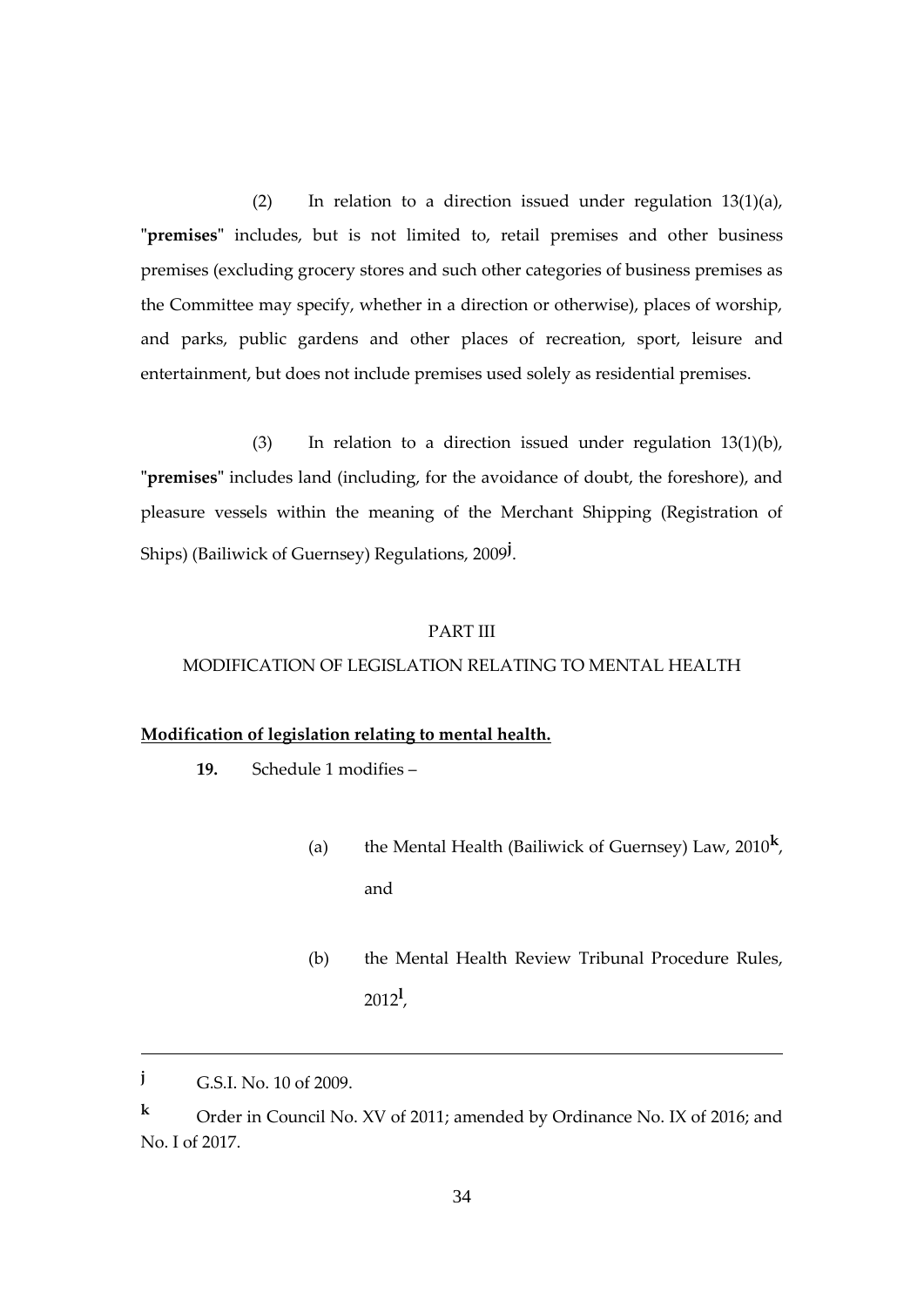which modifications shall have effect for the period of validity of these Regulations.

#### PART IV

#### REGISTRATION OF DEATHS AND STILL-BIRTHS

*Legislation extending to the Bailiwick except for registration of deaths and still-births in Alderney*

# **Modification of the Loi relative à l'Enregistrement des Naissances et Décès dans le Bailliage de l'Île de Guernesey.**

**20.** (1) The Loi relative à l'Enregistrement des Naissances et Décès dans le Bailliage de l'Île de Guernesey**<sup>m</sup>** of 1935 (**"the 1935 Law"**) is modified as follows for all purposes of or under the 1935 Law or any other enactment.

(2) The French text of the 1935 Law is modified in the same way as is set out in the following modifications to the official English translation of that Law.

(3) Articles 9 (declaration of death) and 17 (still-born children) have effect as if the requirement to make a declaration in person or to send it by a person of at least sixteen years of age were substituted by a requirement to send the declaration by post, electronic means (including email message) or such other means as is specified by the Registrar-General in guidance.

**<sup>l</sup>** O.R.C. No. I of 2012; as amended by O.R.C. No. III of 2018.

1

**m** Ordres en Conseil Vol. X, p. 20; as amended by Ordres en Conseil Vol. XX, p. 267; Vol. XXII, pp. 48 and 560; Vol. XXXI, p. 278; and Vol. XXXIII, p. 444.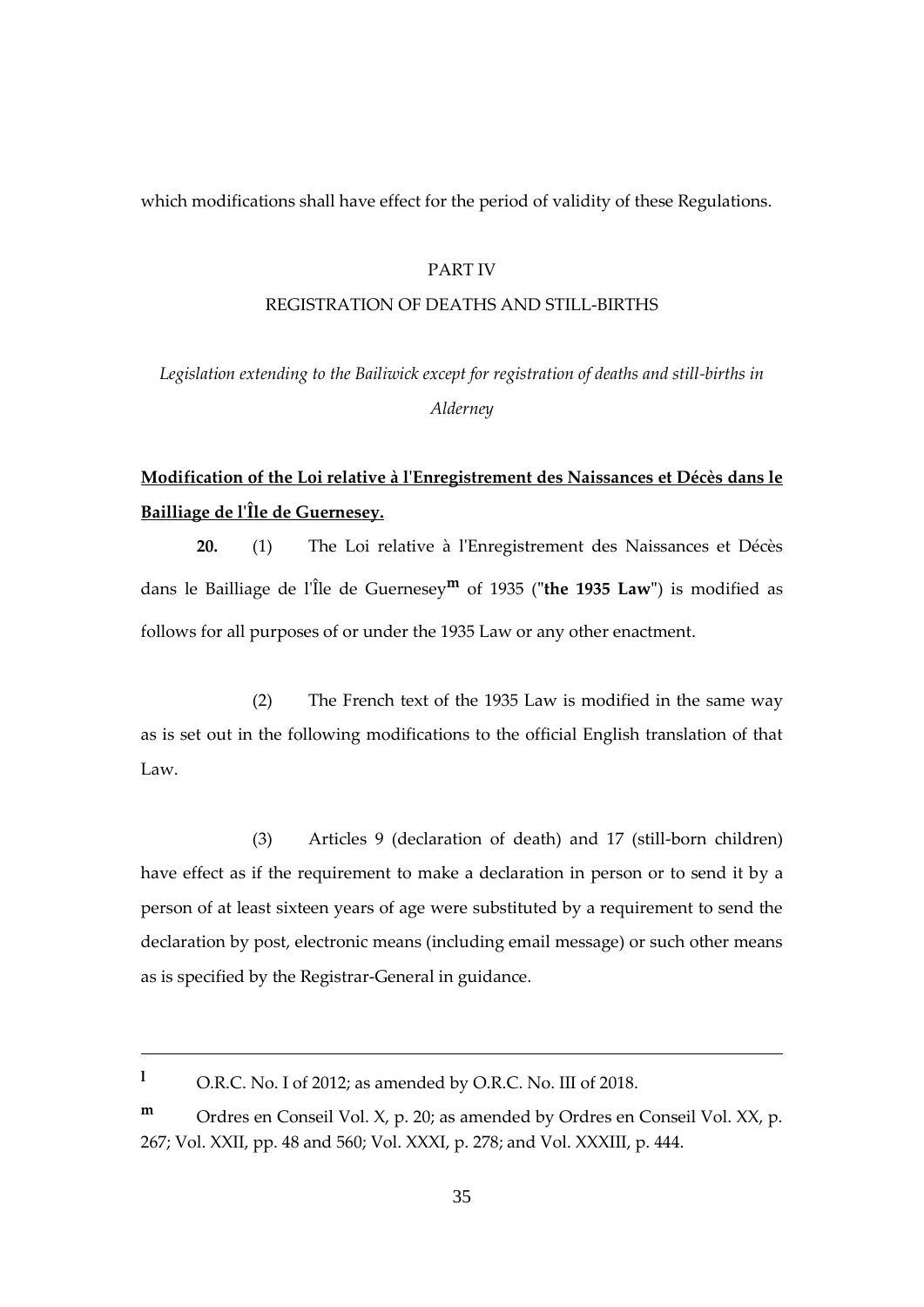(4) Article 11 (doctor's certificate) has effect as if the words "that he has seen the body of the deceased and stating" were omitted.

(5) Article 15 (limit of time for keeping body) is disapplied provided that the body is in the custody of the States of Guernsey or a funeral director.

(6) Form C (medical certificate of cause of death) and the notes to Form C in the Schedule have effect as if the following were omitted –

- (a) on the second page
	- (i) the words "that I was in medical attendance during the above-named deceased's last illness, and",
	- (ii) in Note 1, the second sentence, and
- (b) the certification section at the end of the Form headed "CERTIFICATE (See Note 1 above)".

*Legislation extending to Alderney*

#### **Modification of the Loi relative aux certificats de Décès et aux Enterrements.**

1

**21.** (1) The Loi relative aux certificats de Décès et aux Enterrements of

1910**<sup>n</sup>** (**"the 1910 Law"**) is modified as follows for all purposes of or under that Law

**<sup>n</sup>** Ordres en Conseil Vol. IV. p. 328; amended by Ordres en Conseil Vol XXII, p. 501 which substituted the original Form A for a Form A in English; and Ordres en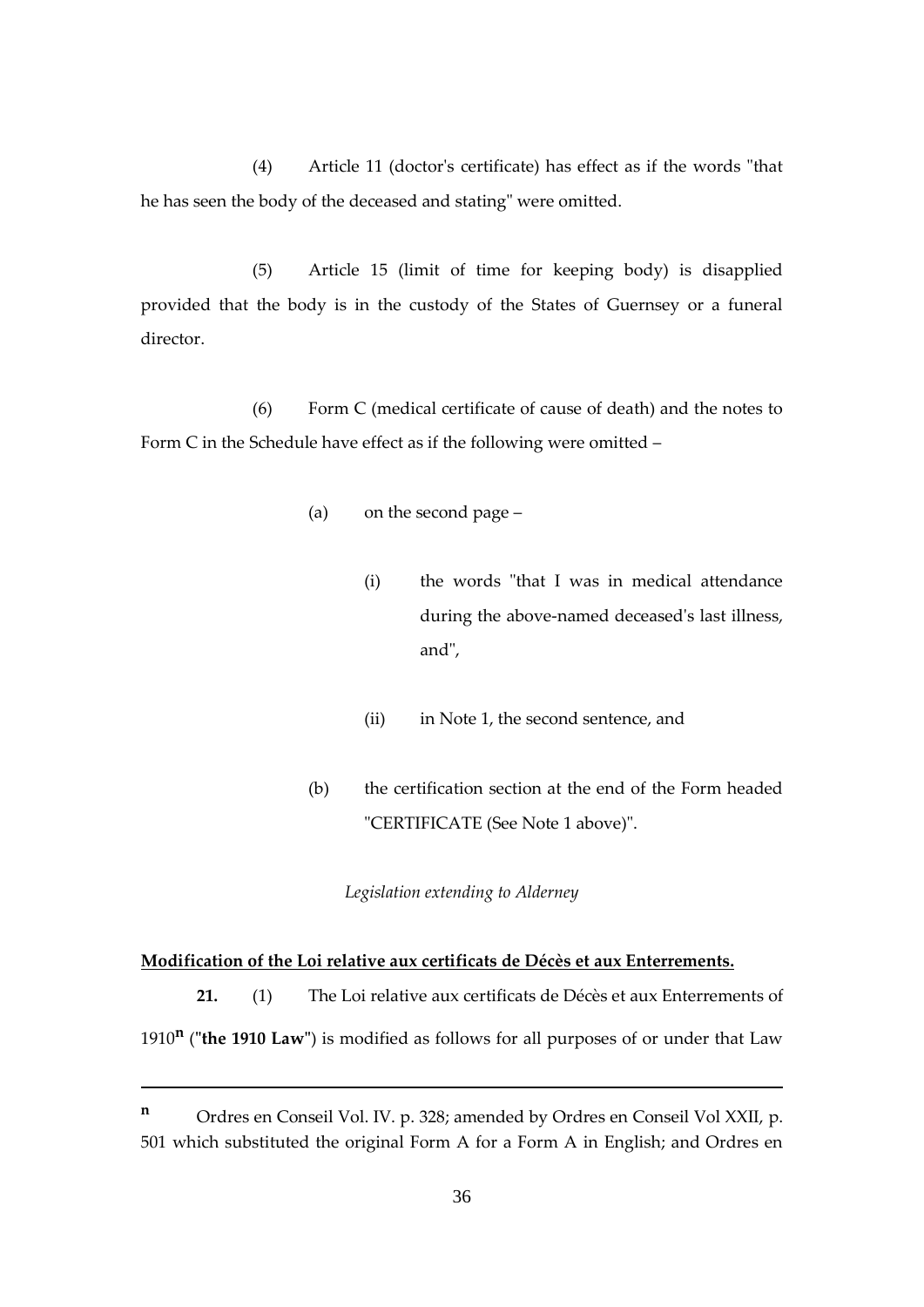or any other enactment.

(2) The French text of the 1910 Law is modified in the same way as is set out in the following modifications in English.

(3) Articles 1 (déclaration par écrit etc.) and 8 (enfant mort-né) have effect as if the requirement to make a declaration in person or to send it by a person who has reached the age of majority were substituted by a requirement to send the declaration by post, electronic means (including email message) or such other means as is specified by the Registrar-General in guidance.

(4) Article 6 (défense de garder sans permission un corps au-delà de six jours) is disapplied provided that the body is in the custody of the States of Alderney or a funeral director.

(5) Form A (medical certificate of cause of death) and the notes to Form A in the Schedule have effect as if the following were omitted –

- (a) in the certification following the table relating to cause of death –
	- (i) the words "that I was in medical attendance during the above-named deceased's last illness, and", and
	- (ii) in Note 1, the second sentence, and

<u>.</u>

Conseil Vol. XXVII, p. 40; Vol. XXXI, p. 306.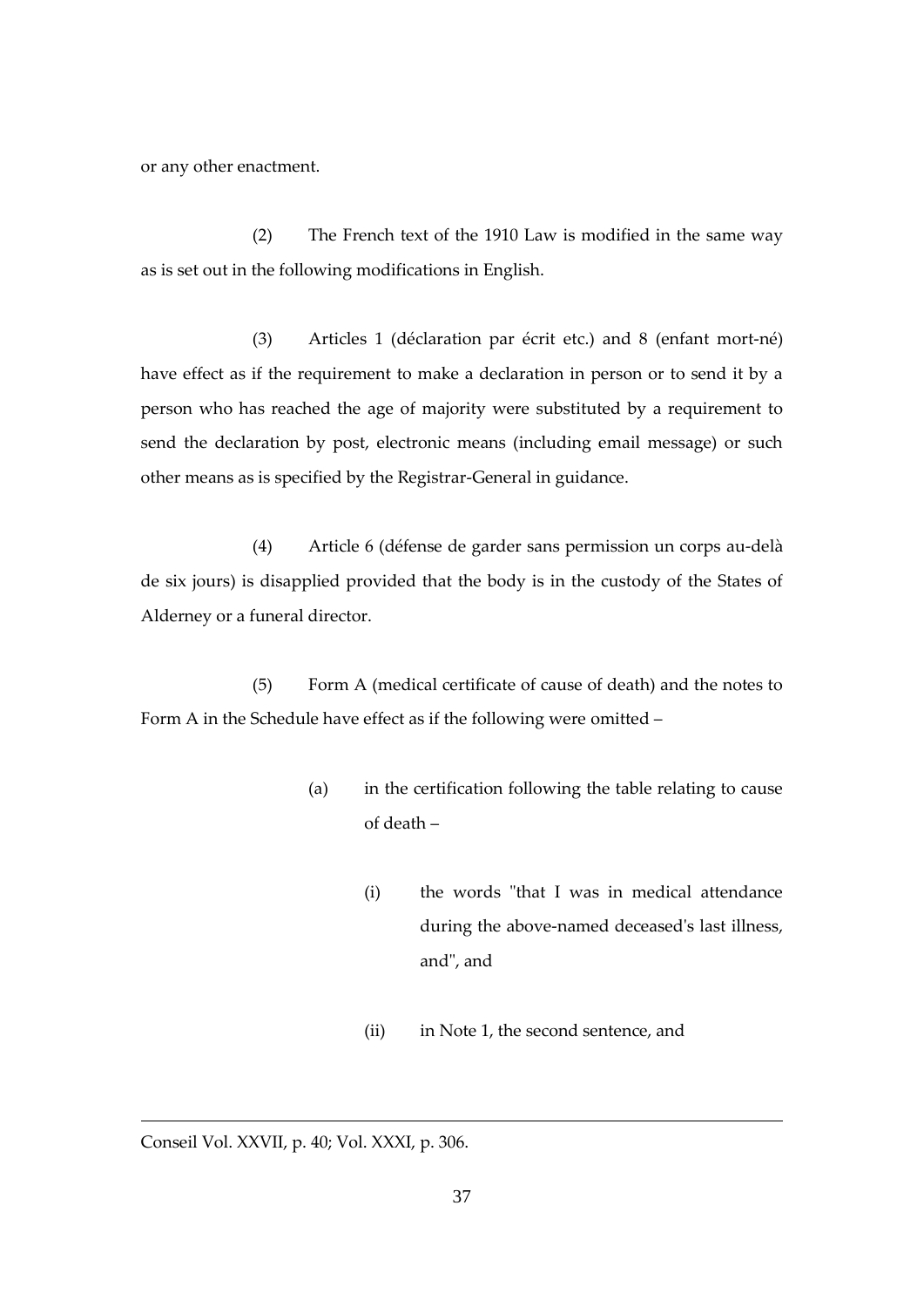(b) the certification section at the end of the Form headed

"CERTIFICATE (See Note 1 above)".

# PART V MODIFICATIONS TO LEGISLATION RELATING TO CREMATIONS IN **GUERNSEY**

#### **Modification of legislation relating to cremation.**

1

**22.** (1) The Cremation Ordinance, 1972**<sup>o</sup>** is modified as follows for all purposes of or under the Loi relative à la Crémation<sup>p</sup> or any other enactment.

(2) Section 6 (applications for cremation) has effect as if subsections (3) and (5) requiring the application to be verified by being countersigned or accompanied by a declaration of truth made on oath were omitted.

(3) In section 7 (certificates of medical attendance or post-mortem examination), paragraph (a) has effect as if –

- (a) the words "who has attended the deceased during his last illness and" were omitted, and
- (b) it did not require a confirmatory medical certificate in Form C in the First Schedule to have been given before

**<sup>o</sup>** Recueil d'Ordonnances Tome XVIII, p. 90; amended by Ordinance No. XXXIII of 2003; and No. IX of 2016.

**<sup>p</sup>** Ordres en Conseil Vol. VIII p. 209; as amended by Ordres en Conseil Vol. XXXI, p. 278.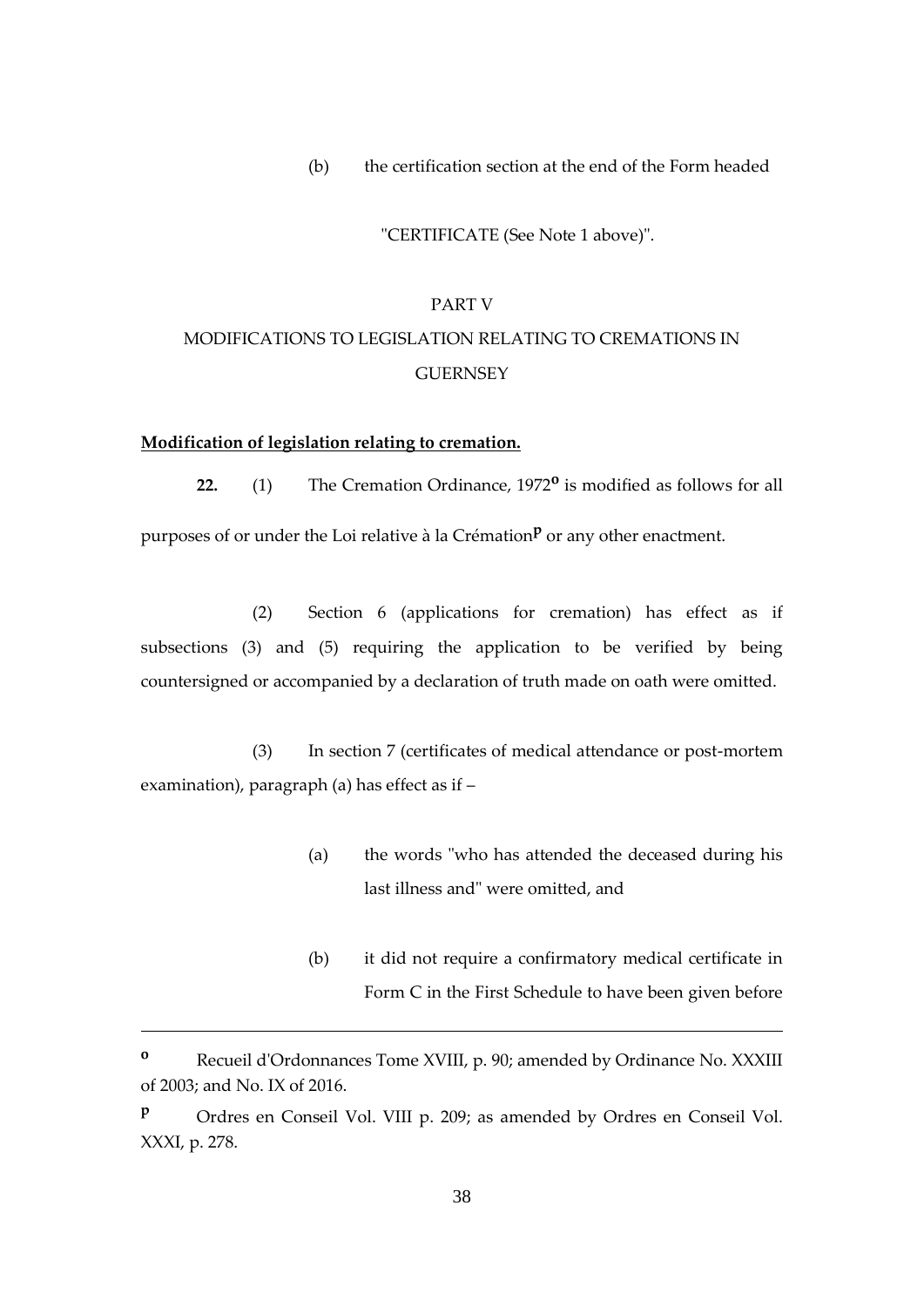a cremation is allowed to take place.

(4) Section 9 (applications for cremation of remains of a person who died outside this Island) has effect as if –

- (a) it did not require the application to be verified by being countersigned or by a declaration by the applicant, and
- (b) the wording following paragraph (c) referred to "Forms B and D in the First Schedule".

#### PART VI

#### PAROCHIAL MEETINGS, ETC.

## **Application of this Part.**

**23.** (1) This Part shall apply, despite the provisions of any other enactment, upon being made and shall cease to apply in the circumstances set out in paragraph (2).

(2) This Part shall cease to apply if the Dean of the Douzaine of a parish makes a determination, upon representations from the Civil Contingencies Authority, in the light of circumstances prevailing in the Bailiwick in relation to coronavirus, that it is appropriate for them to cease to apply.

## **Determination of parish matters.**

**24.** (1) Parish meetings attended by the ratepayers of the parish, whether in relation to ecclesiastical matters or to secular matters, need not be held.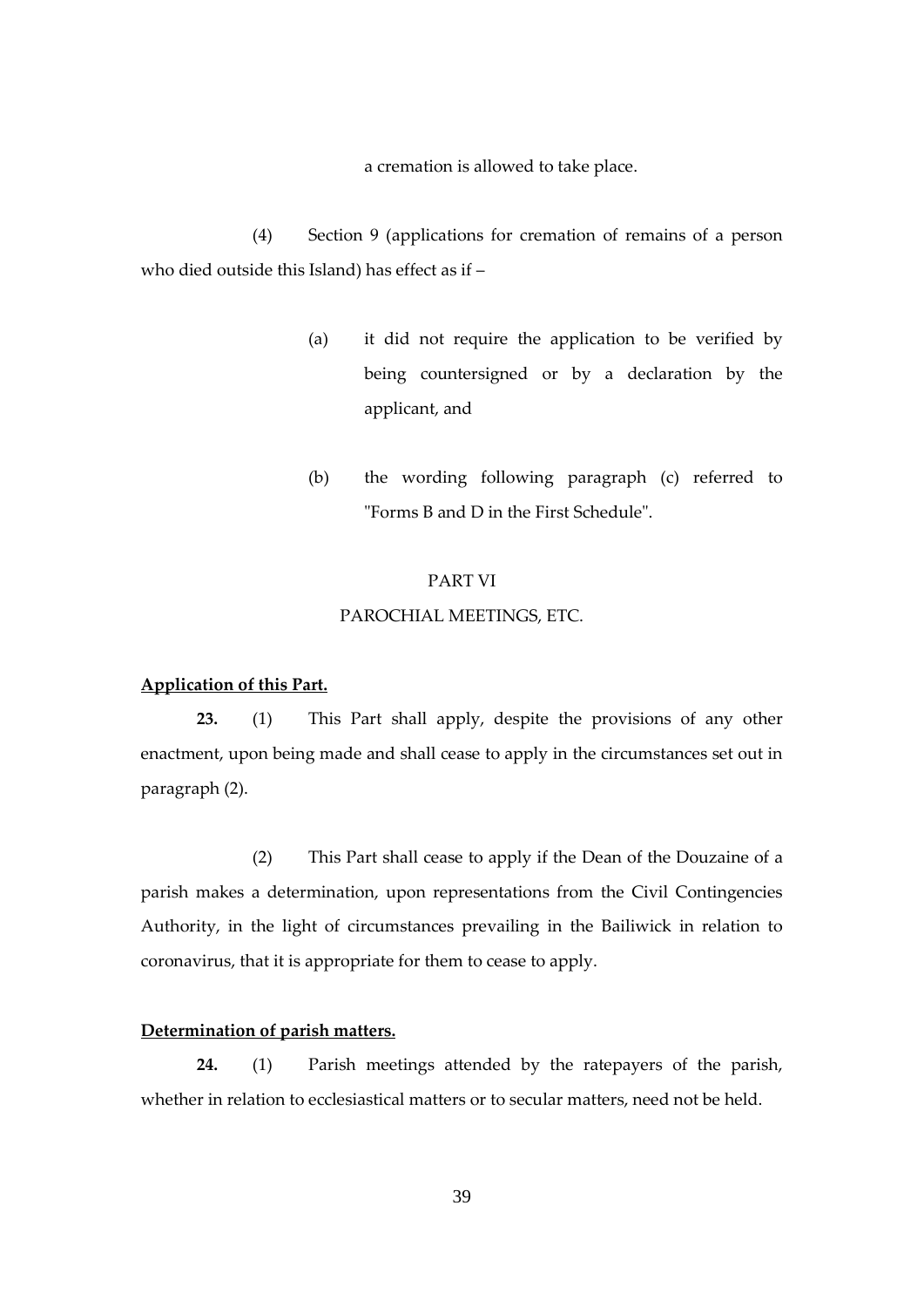(2) For the purpose of determining matters which would, but for the provisions of paragraph (1), be determined at a parish meeting, the following provisions of this regulation shall apply.

(3) Where a decision is required in relation to ecclesiastical or secular matters in any parish, including, but not limited to, the amount to be raised by means of parochial taxation for the purposes set out in Article I of the 1923 Law (**"parochial tax"**), or the parish waste rate to be levied under the Parochial Collection of Waste (Guernsey) Ordinance, 2018**<sup>q</sup>** (**"parish waste rate"**), such decision shall be made at a meeting of the Constables and Douzaine, after consultation with the Rector and Churchwardens in the case of ecclesiastical matters, subject to the following conditions being fulfilled.

(4) A notice shall be published on one occasion in La Gazette Officielle, setting out –

- (a) a summary of the matters requiring determination,
- (b) details of the proposed decision of the Constables and Douzaine in relation to such matters,
- (c) the address of a website on which the details of any proposed expenditure, accounts and other information necessary for a proper understanding of the matters requiring determination shall be published, and notification of such other means by which such accounts and other information may be made available
- **<sup>q</sup>** Ordinance No. XXIV of 2018.

<u>.</u>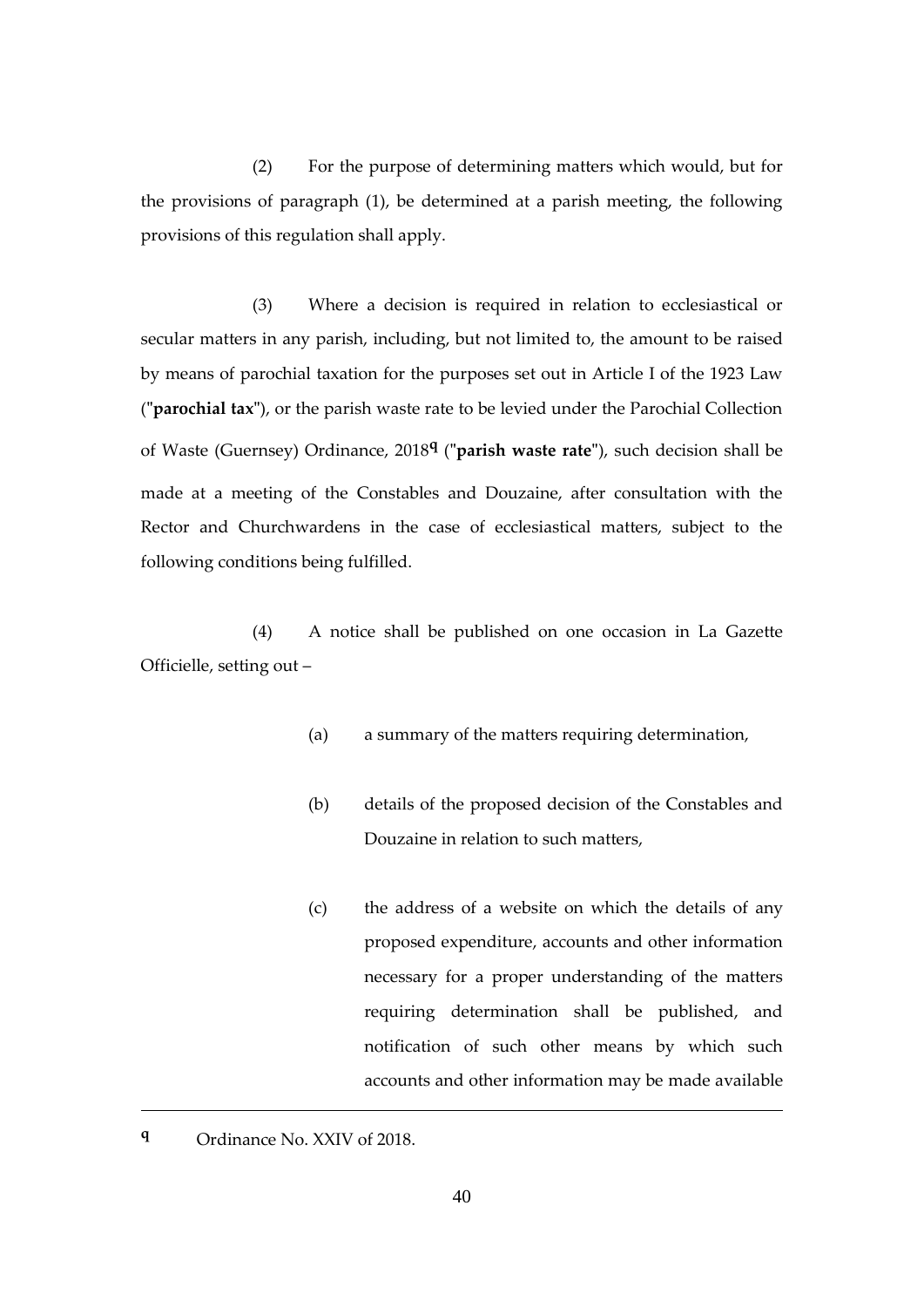to ratepayers of the parish, as the Constables and Douzaine may think fit, and

(d) the date of the meeting of the Constables and Douzaine at which the decision will be made, and the date, being not earlier than seven days after the date of the notice, before which any representations by parishioners should be received,

and stating that any representations received by the Constables and Douzaine before the date specified in the notice will be taken into account by them in reaching any decision.

(5) On the date of the meeting specified in the notice published under paragraph (4), the Constables and Douzaine may, having considered any representations received, make a decision in respect of each of the matters requiring determination.

(6) The person presiding at a meeting held in accordance with this regulation shall make a note of the decisions made at such meeting, which note shall be made available for inspection by, or notified to, the ratepayers of the relevant parish by such means as the Constables and Douzaine may decide.

### **Application to Royal Court for confirmation of parochial tax or parish waste rate.**

**25.** (1) Where, at a meeting of the Constables and Douzaine under regulation 24, a decision has been made to raise a parochial tax, whether ecclesiastical or secular in nature, or a parish waste rate, notice of such decision must be published on one occasion in La Gazette Officielle, together with a notification of the date and time when application will be made to the Royal Court for confirmation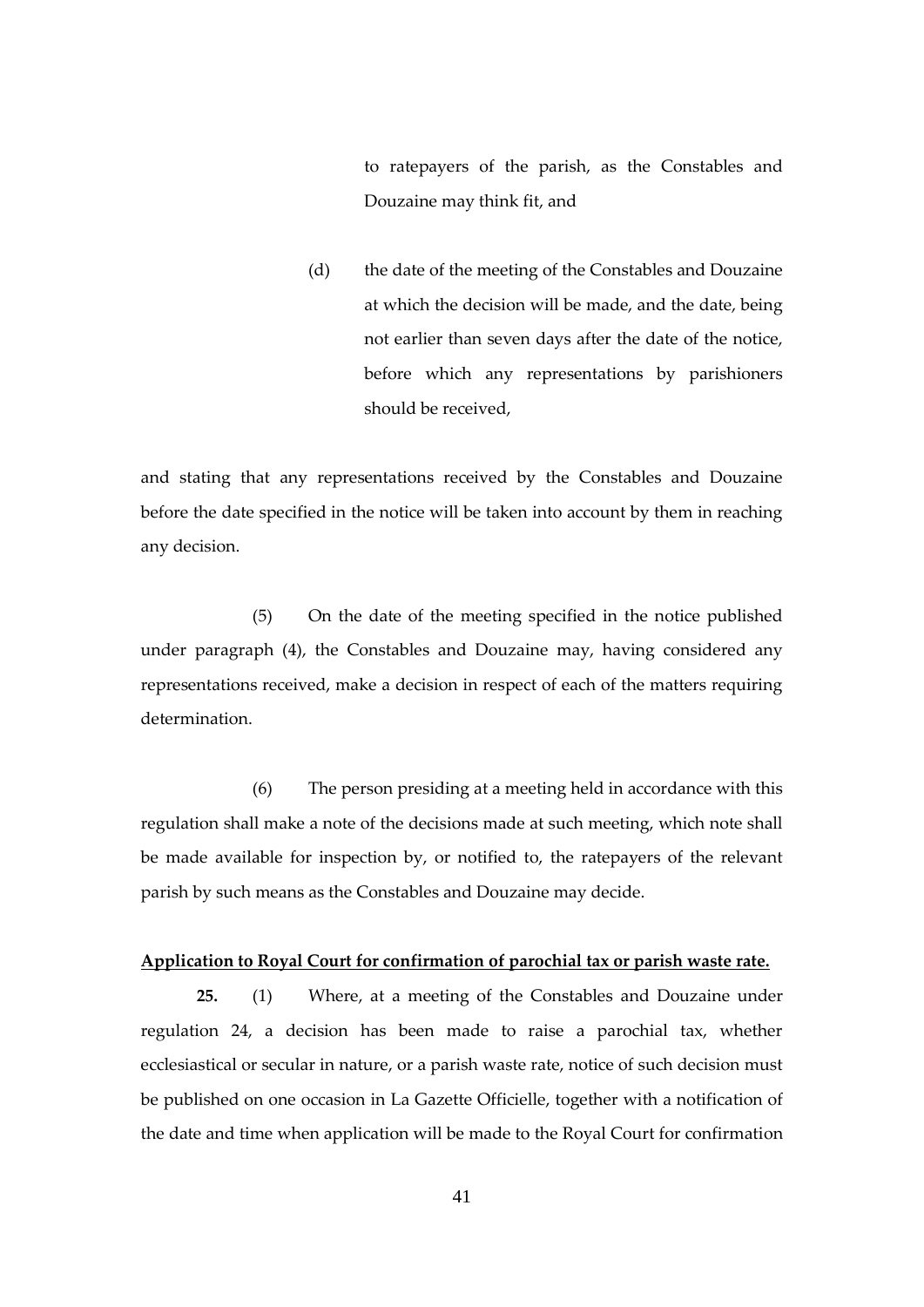of the decision.

(2) Any person intending to oppose an application for confirmation of a decision to raise a parochial tax or a parish waste rate should give written notification of such intention to the Greffe, sending a copy of such notification to the relevant Constables and Douzaine, prior to the date of the application to the Royal Court.

#### **Parish elections.**

**26.** (1) Where there is a vacancy in any parish office, including without limitation the offices of –

- (a) Churchwarden, or member of the Management Board of an ancient parish under section 6 of the Parochial Church Property (Guernsey) Law, 2015**<sup>r</sup>** ,
- (b) Constable or Douzenier of a parish, or
- (c) member of a cemeteries committee,

the following provisions of this regulation shall apply.

(2) The Dean of the Douzaine of the relevant parish, after consultation with the Constables and other members of the Douzaine, and with the Rector and Churchwardens where appropriate, may appoint a person to hold an office in relation to which there is a vacancy, and such person shall hold office until the expiration of one month after these regulations, or any re-enactment thereof,

**<sup>r</sup>** Order in Council No. III of 2015.

<u>.</u>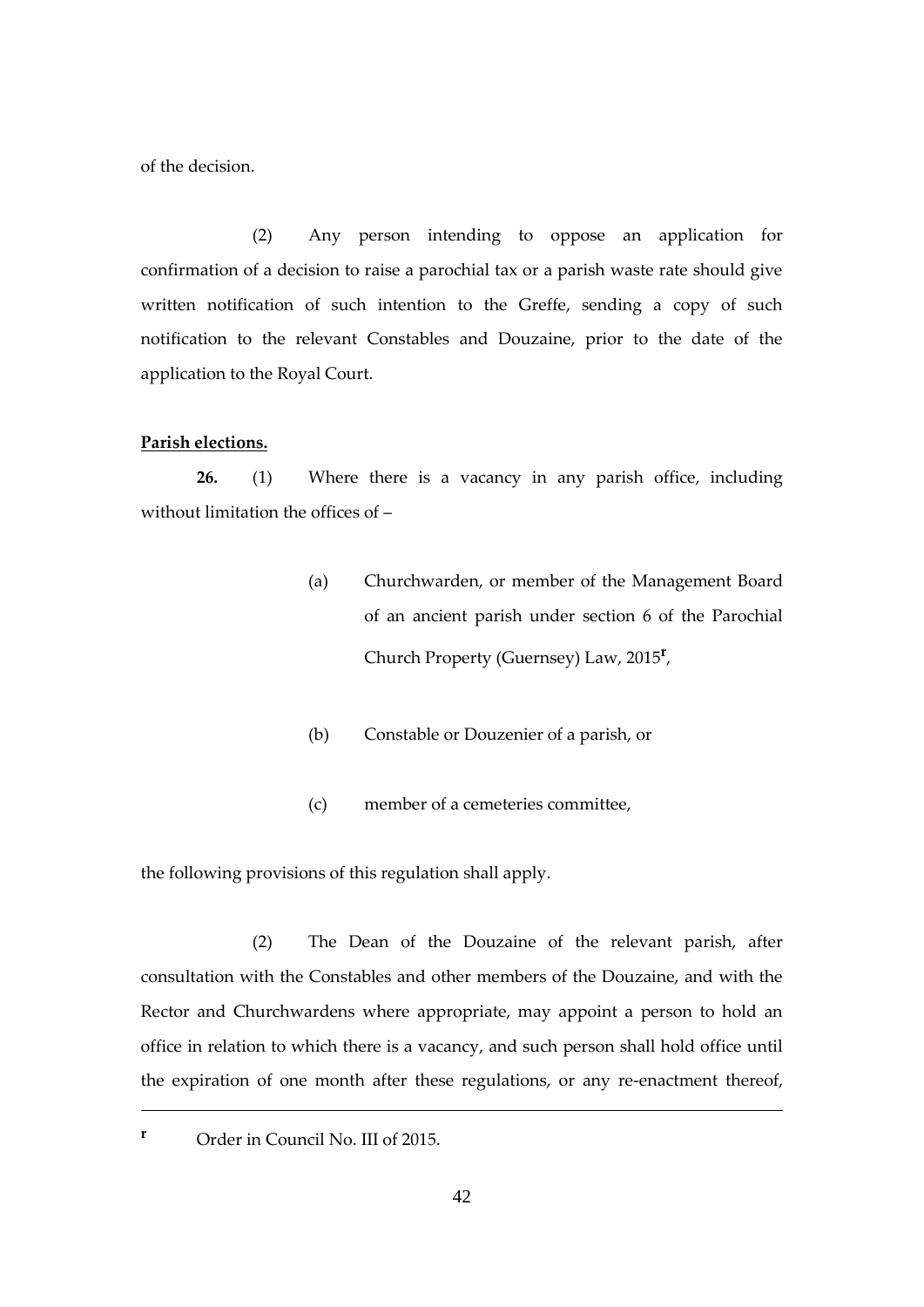cease to apply in accordance with regulation 23(2).

(3) A person may not be appointed to the office of Constable or Douzenier unless the person is eligible for office in accordance with Article 51 of the Reform (Guernsey) Law, 1948<sup>s</sup> and a person so appointed must take an oath of office in accordance with Article 61 of the said Law.

#### **Meetings of Constables and Douzaine.**

1

**27.** (1) A Constable or Douzenier (**"parish official"**) who is in communication with the other parish officials by telephone, live television link or any other means of telecommunications or electronic communications, so that each parish official can hear or read what is being said or communicated by each of the others, is deemed, subject to paragraph (2), to be present at a meeting of the Constables and Douzaine for all purposes relating to that meeting.

(2) In the event that a means of communication referred to in paragraph (1) fails or is corrupted, or the Dean or other person presiding at a meeting of the parish officials (**"person presiding"**) considers that confidentiality is compromised, the person presiding shall have the discretion at any time during the meeting to determine that a parish official who is affected by that failure, corruption or compromise of confidentiality is no longer deemed to be present at the meeting.

**<sup>s</sup>** Ordres en Conseil Vol. XIII, p. 288; as amended by Ordres en Conseil Vol. XIV, p. 407; Vol. XVI, p. 178; Vol. XVIII, p. 275; Vol. XIX, pp. 84 and 140; Vol. XXII, p. 122; Vol. XXIII, p. 476; Vol. XXV, p. 326; Vol. XXVI, p. 255; Vol. XXIX, p. 56; Vol. XXX, p. 16; Vol. XXXI, pp. 164 and 278; Vol. XXXII, p. 41; Vol. XXXIV, p. 397; Vol. XXXVI, p. 478; Vol. XXXVIII, pp. 150 and 295; Order in Council No. XIII of 2003; No. III of 2004; No. II of 2007; No. XX of 2007; Nos. XIII and XXII of 2008; No. VII of 2010; Nos. II and XIV of 2012; No. XVII of 2015; Ordinance No. XXXIII of 2003; No. XXVI of 2008; No. XXXII of 2011; No. IX of 2016; No. XXVII of 2019; and the Reform (Guernsey) Law, 1948 (Amendment) (No. 2) Ordinance, 2019.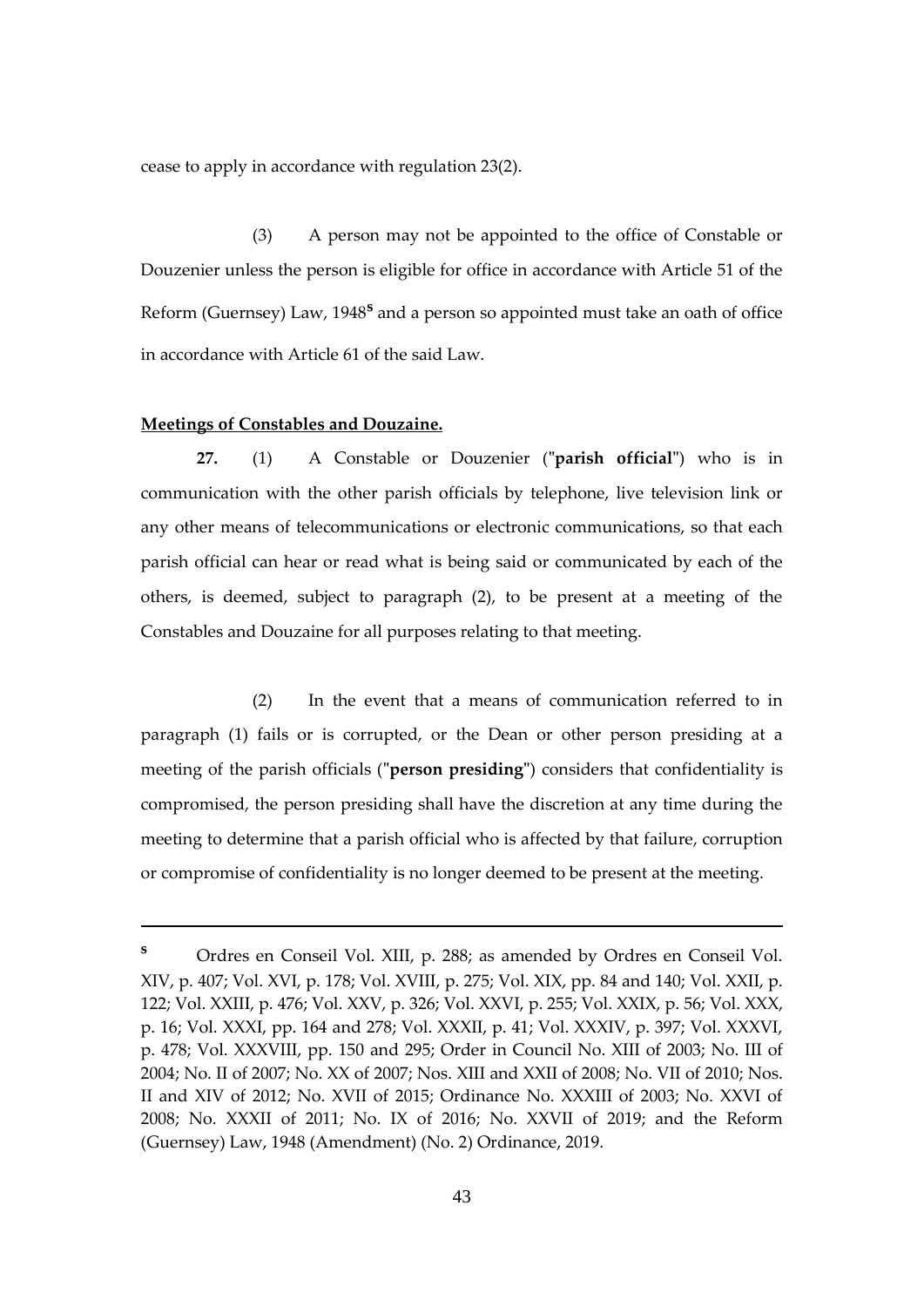(3) For the avoidance of doubt, a determination under paragraph (2) does not affect the validity of the proceedings of the meeting for any purpose prior to the making of that determination.

(4) For the purposes of these regulations, the Dean or, in the Dean's absence the Vice-Dean, shall preside at a meeting of the Constables and Douzaine, and in the absence of both the Dean and Vice-Dean, any parish official present at the meeting who is appointed by the other parish officials present at the meeting, shall preside, and the person presiding shall have an original and a casting vote.

#### **Interpretation of this Part.**

1

**28.** In this Part, unless the context otherwise requires –

**"1902 Law"** means the Loi relative aux Assemblées Paroissiales, registered on the 29th November, 1902**<sup>t</sup>** ,

"**1923 Law**" means the Loi relative à la Taxation Paroissiale, registered on the 27th October, 1923**<sup>u</sup>** ,

**"Dean"**, in relation to any parish, means the Dean of the Douzaine and includes the Vice-Dean,

**"ecclesiastical matters"** means "Les Affaires Ecclésiastiques" within

**<sup>t</sup>** Ordres en Conseil Vol. III, p. 274; amended by Vol. VI, p. 115; Vol. VII, p. 481; Vol. XIX, p. 155; Order in Council No. III of 2017.

**<sup>u</sup>** Ordres en Conseil Vol. VII, p. 146; amended by Vol. VII, p. 392; Vol. XIX, p. 152; Order in Council No. III of 2017.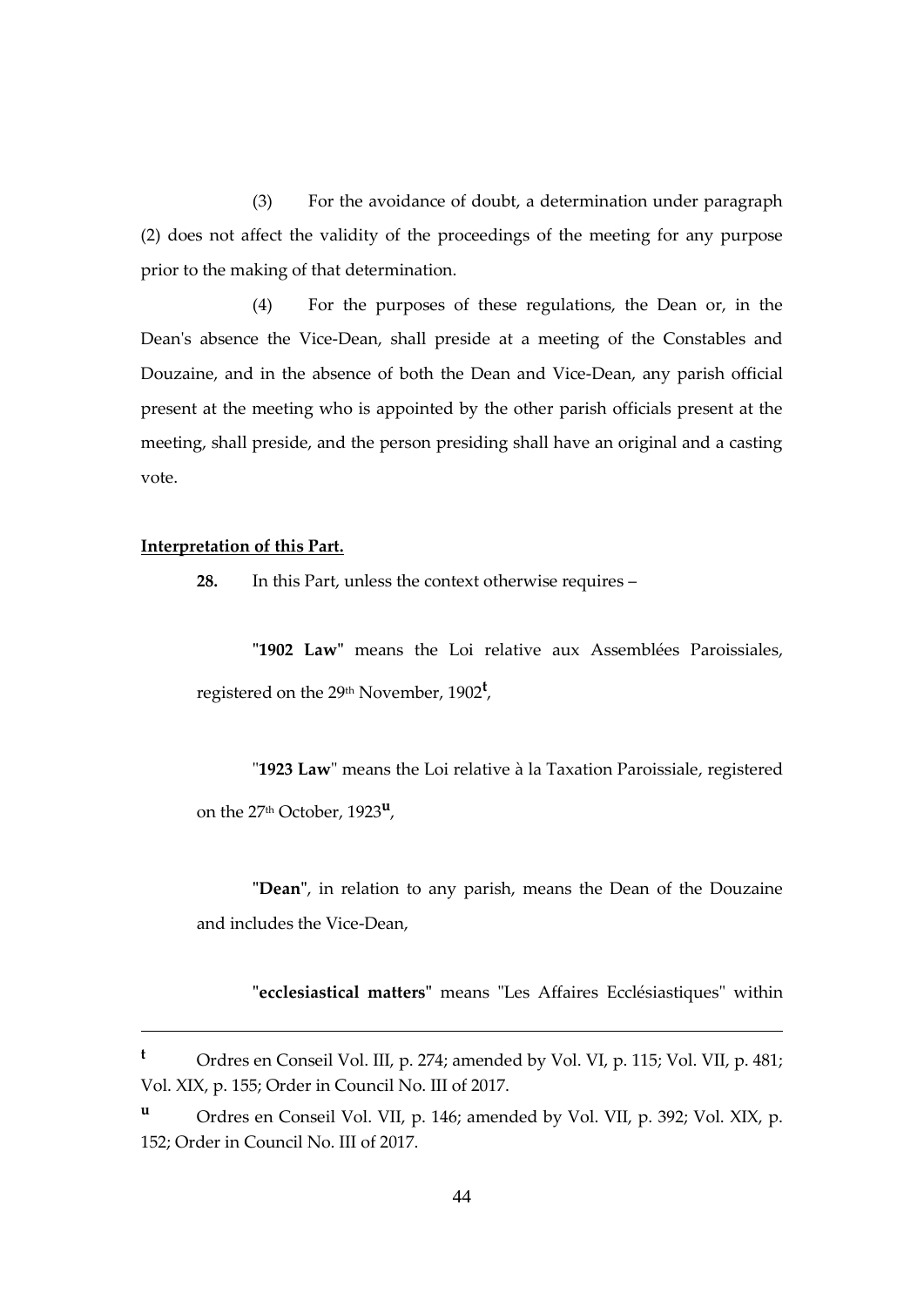the meaning of Article 3 of the 1902 Law,

**"parish waste rate"**: see regulation 24(3),

**"parochial tax"**: see regulation 24(3),

**"secular matters"** means "Les Affaires Séculières" within the meaning of Article 4 of the 1902 Law.

## PART VII

## HEALTH AND SAFETY

## **Disapplication of requirement to thoroughly examine etc.**

**29.** (1) Where a provision of the Safety of Employees (Miscellaneous Provisions) Ordinance, 1952<sup>v</sup> set out in Schedule 2 to these Regulations requires any type of equipment to be –

- (a) thoroughly examined at least once in a specified period,
- (b) tested and examined in a specified manner before being taken into use,
- (c) inspected at least once in a specified period, within a specified period of use or in specified conditions,

(as the case may be) a person who owns or operates such equipment may apply to

**<sup>v</sup>** Recueil d'Ordonnances Tome X, p. 194.

<u>.</u>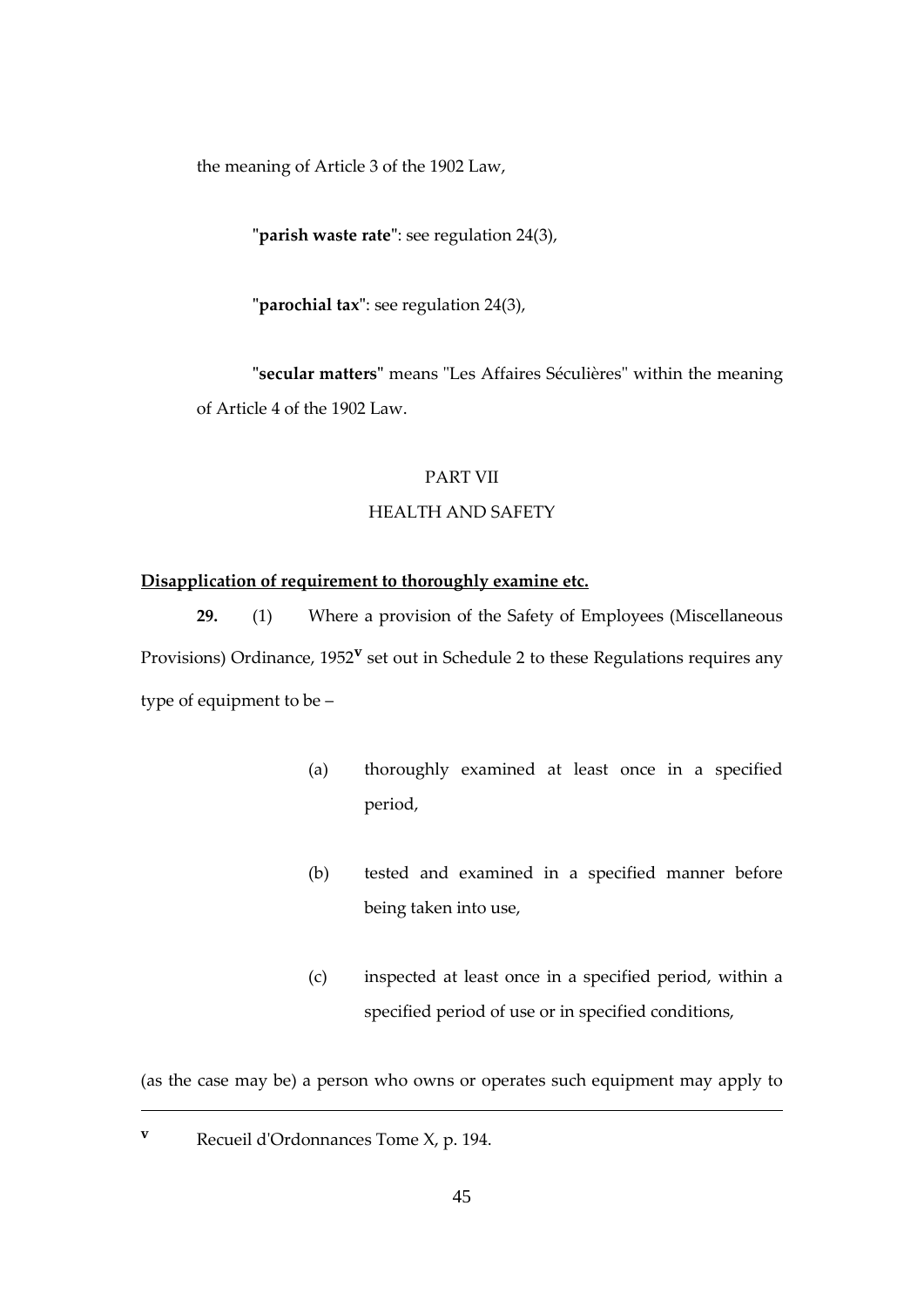the Chief Officer to disapply the requirement in relation to that equipment.

(2) Where section 18(1) of the Safety of Employees (Electricity) Ordinance, 1956**<sup>w</sup>** requires an occupier's installation to be tested at least once in every period of 12 months, the occupier, or a person who owns, controls or operates such an installation, may apply to the Chief Officer to disapply the requirement in relation to that installation.

(3) Where section 36(3) of the Health and Safety (Gas) (Guernsey) Ordinance, 2006<sup>x</sup> requires a gas appliance and flue to be checked for safety at least once in any 12 month period, the landlord or any agent of the landlord may apply to the Chief Officer to disapply the requirement in relation to that gas appliance and flue.

(4) An application under paragraph (1), (2) or (3) may be made in writing and, for the avoidance of doubt, this includes by electronic means.

(5) On an application made under paragraph (1), (2) or (3), the Chief Officer may disapply that requirement by granting a certificate to that person, where the Chief Officer is of the opinion that the disapplication will not prejudice the safety of –

1

**<sup>w</sup>** Recueil d'Ordonnances Tome XI, p. 201; as amended by Ordres en Conseil Vol. XXXI, p. 278; Order in Council No. XIII of 2001; Recueil d'Ordonnances Tome XXIV, p. 162; Tome XXV, p. 328; Tome XXVII, p. 139; Ordinance No. XXXIII of 2003; and No. IX of 2016.

**<sup>x</sup>** Ordinance No. XIV of 2006; as amended by Ordinance No. IX of 2016.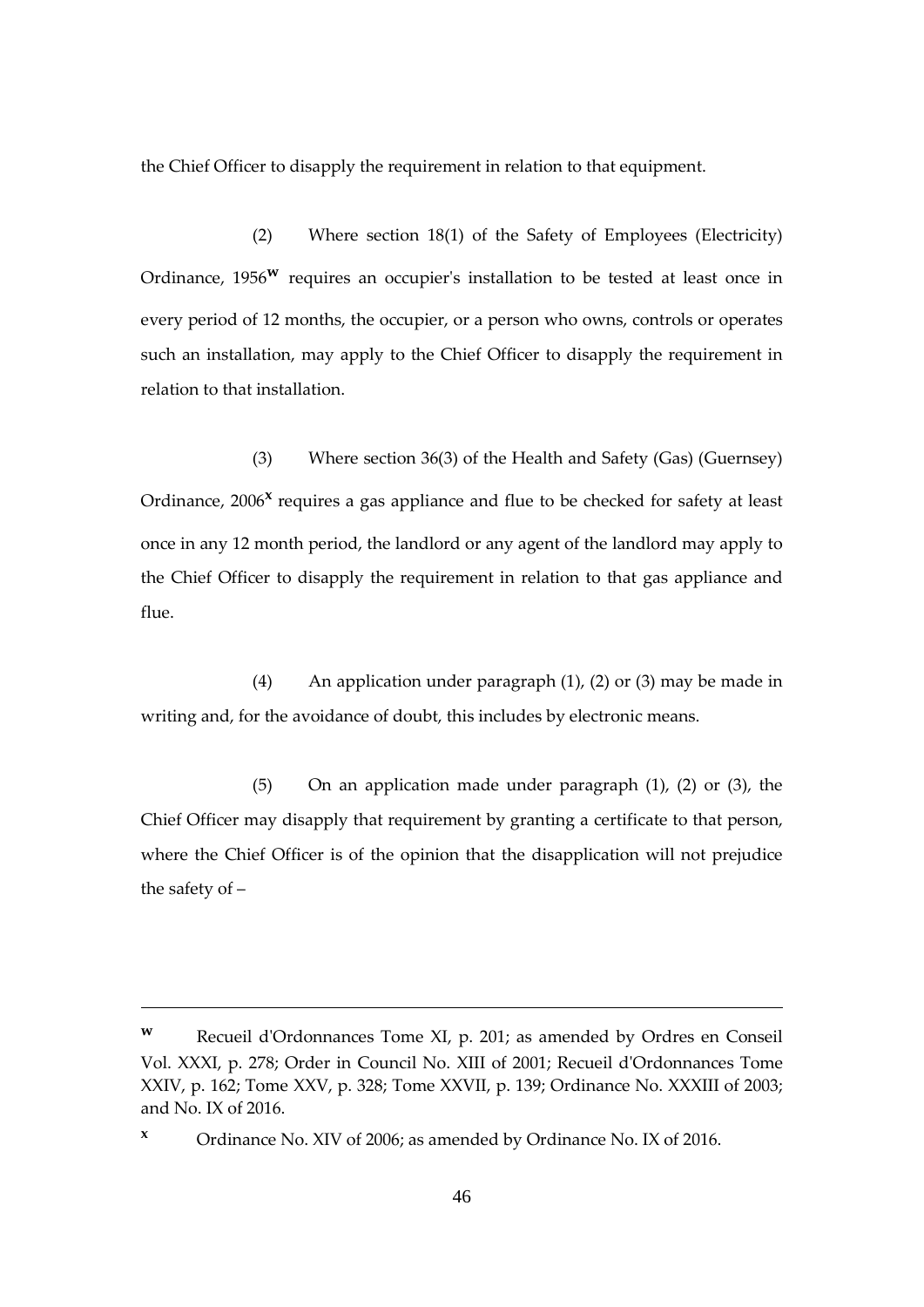- (a) any person operating the equipment, occupier's installation or gas appliance and flue (as the case may be), and
- (b) any other person likely to be affected by the operation of the equipment, occupier's installation or gas appliance and flue (as the case may be).
- (6) A certificate granted under paragraph (5) shall be in writing

and –

- (a) may only disapply the requirement for a period stated in the certificate which may not exceed 30 days, and
- (b) may be revoked by the Chief Officer prior to the expiry of the certificate where that Officer is satisfied that it is no longer necessary.

(7) For the avoidance of doubt, where a certificate has been granted under paragraph (5), no criminal or civil proceedings may be instituted for contravention of any requirement set out in or under any enactment set out in any of paragraphs (1), (2) or (3) against any person in relation to the equipment, occupier's installation or gas appliance and flue (as the case may be) subject to the certificate.

(8) Nothing in this regulation exempts the person subject to any requirement set out in or under any enactment set out in any of paragraphs (1), (2) or (3) from any other health and safety requirement, and especially (but not limited to) the requirement to keep the equipment, occupier's installation or gas appliance and flue (as the case may be) in a safe condition and good working order.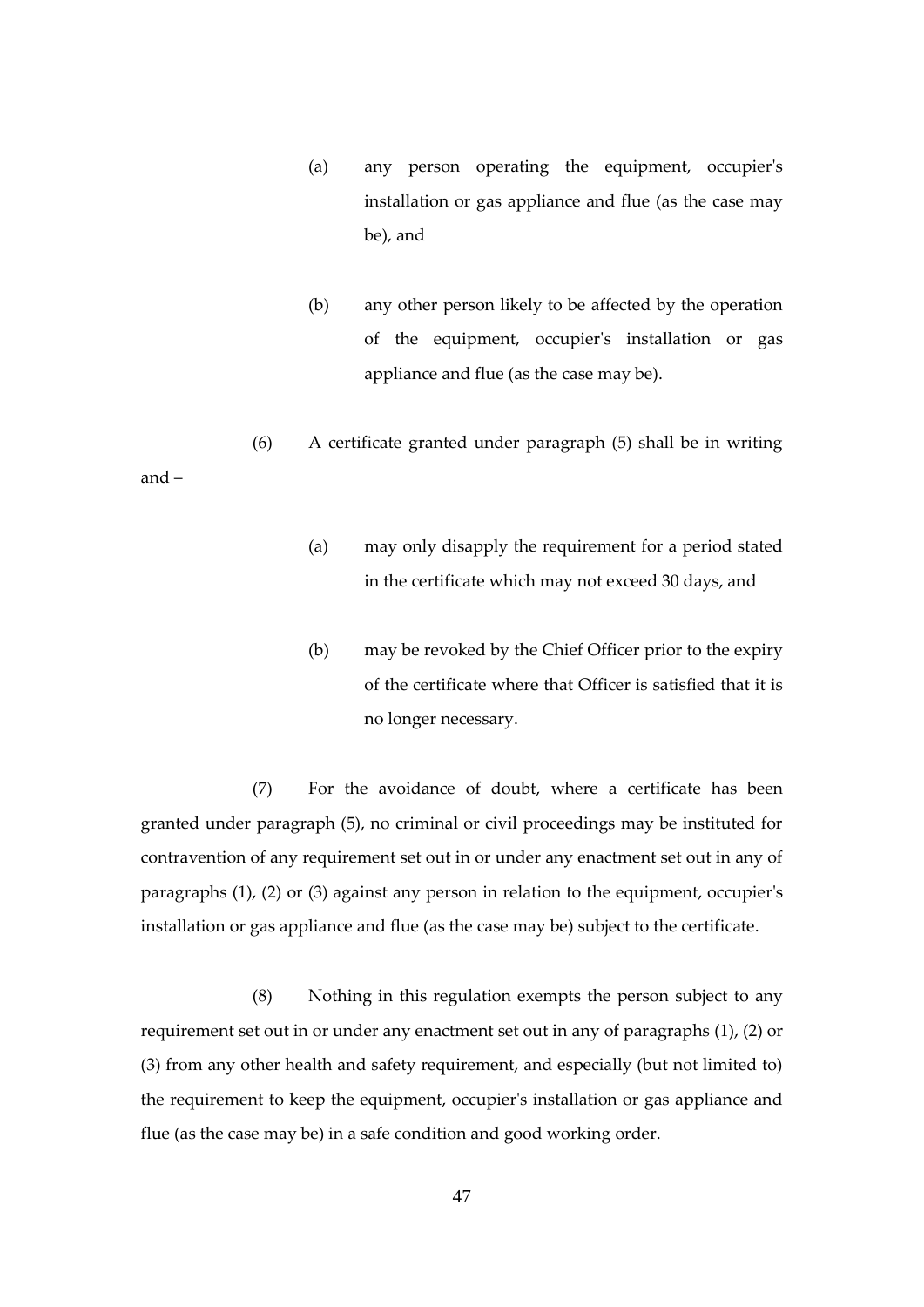#### **Interpretation of this Part.**

- **30.** In this Part, **"the Chief Officer"**
	- (a) means the inspector appointed under section 15 of the Health and Safety at Work (General) (Guernsey) Ordinance, 1987**<sup>y</sup>** for the time being holding the title "the Chief Health and Safety Officer", and
	- (b) includes any inspector acting by or under the authority of the inspector mentioned in subparagraph (a).

#### PART VIII

#### THE COURT OF APPEAL

## **Court of Appeal.**

1

**31.** (1) For the purposes of section 5 (Oath of Office of Judge) of the Court of Appeal (Guernsey) Law, 1961**<sup>z</sup>** (**"the Court of Appeal Law"**), the Royal Court may be constituted by the Bailiff sitting alone.

(2) Section 7 (Venue) of the Court of Appeal Law is disapplied.

(3) The Court of Appeal may sit for the hearing of appeals in or outside the Bailiwick.

**<sup>y</sup>** Recueil d'Ordonnances Tome XXIV, p. 162; as amended by Recueil d'Ordonnances Tome XXV, p. 328; Tome XXVII, p. 139; Ordinance No. XXXIII of 2003; No. LII of 2012; and No. IX of 2016.

**<sup>z</sup>** Ordres en Conseil Vol. XVIII, p. 315; there are amendments not relevant to these Regulations.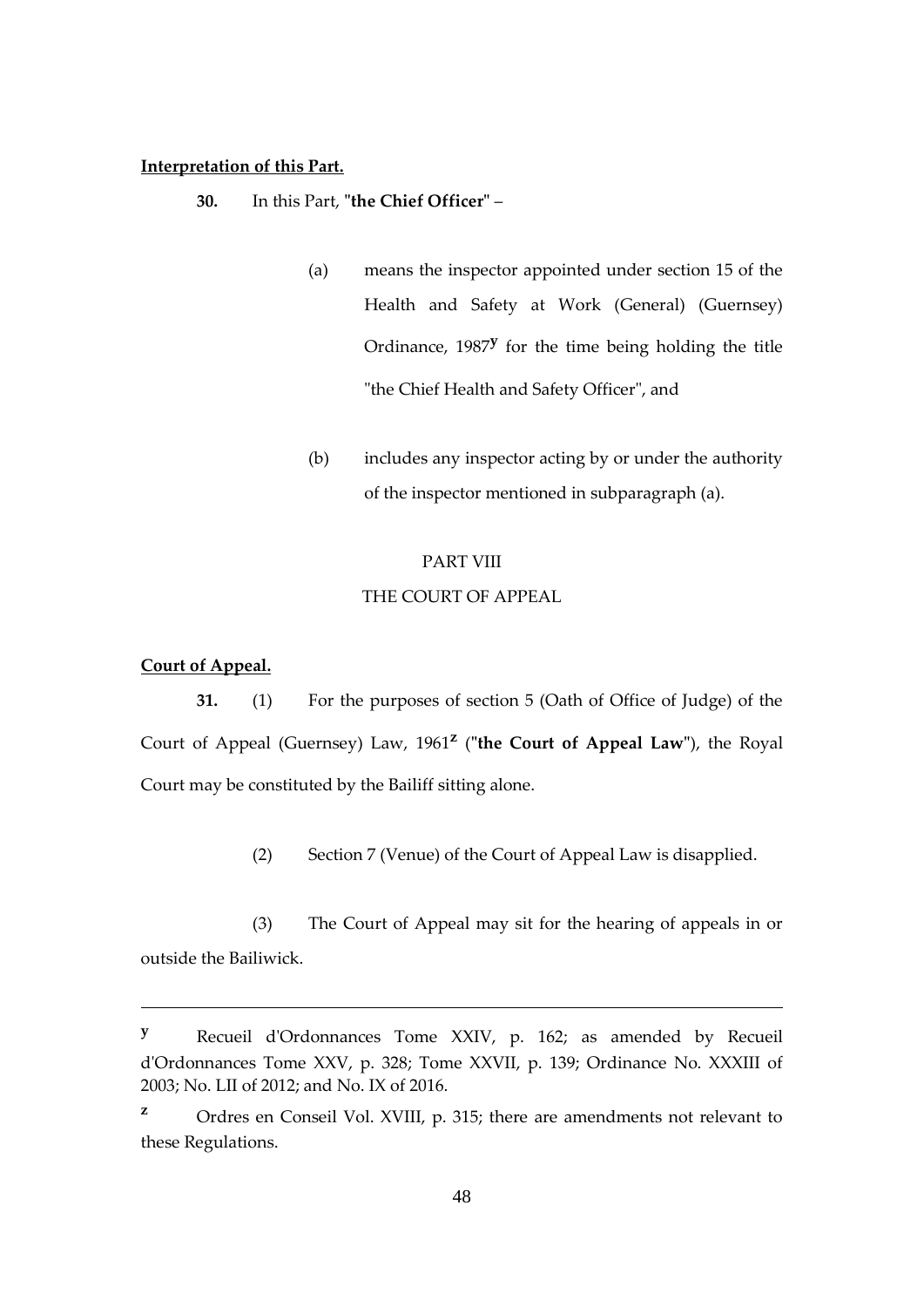(4) For the avoidance of doubt, the Bailiff or presiding judge may give directions as to how the proceedings of the Court of Appeal shall be conducted, including (but not limited to) a direction that the proceedings, or part thereof, shall be conducted by way of telephone, live television link or any other means of telecommunications or electronic communications.

## PART IX

## SCHOOLS

#### **Power of MOH to close schools.**

1

**32.** (1) The powers of the MOH under Article VIII(8) of the Public Health Ordinance, 1936**aa**, to require measures to be taken by any school in order to prevent the spread of infection, shall apply in respect of Sark.

(2) For the avoidance of doubt, the measures that the MOH may require to be taken under the above enactment (including as it applies in Sark under paragraph (1)) include, but are not limited to, the immediate closure, partial closure, or closure subject to conditions, of any school for any period.

## PART X

#### STATES OF DELIBERATION, STATES OF ALDERNEY AND CHIEF PLEAS OF

**aa** Recueil d'Ordonnances Tome VIII, p. 315; amended by Ordres en Conseil Vol. XXXI, p. 278; Order in Council No. XIV of 2012; No. VI of 2015; Recueil d'Ordonnances Tome X, pp. 35 and 61; Tome XIII, p. 264; Tome XV, p. 239; Tome XV, p. 387; Tome XIX, p. 91; Tome XX, p. 163; Tome XXIII, p. 427; Tome XXVIII, p. 80; Ordinance No. XXXIII of 2003; No. XXXVIII of 2006; No. XLI of 2010; No. XLII of 2014; Nos. IX and XXI of 2016. This Ordinance is applied to the Island of Alderney by the Alderney (Application of Legislation) Ordinance, 1948 and to the Islands of Herm and Jethou by the Public Health (Amendment) Ordinance, 1963.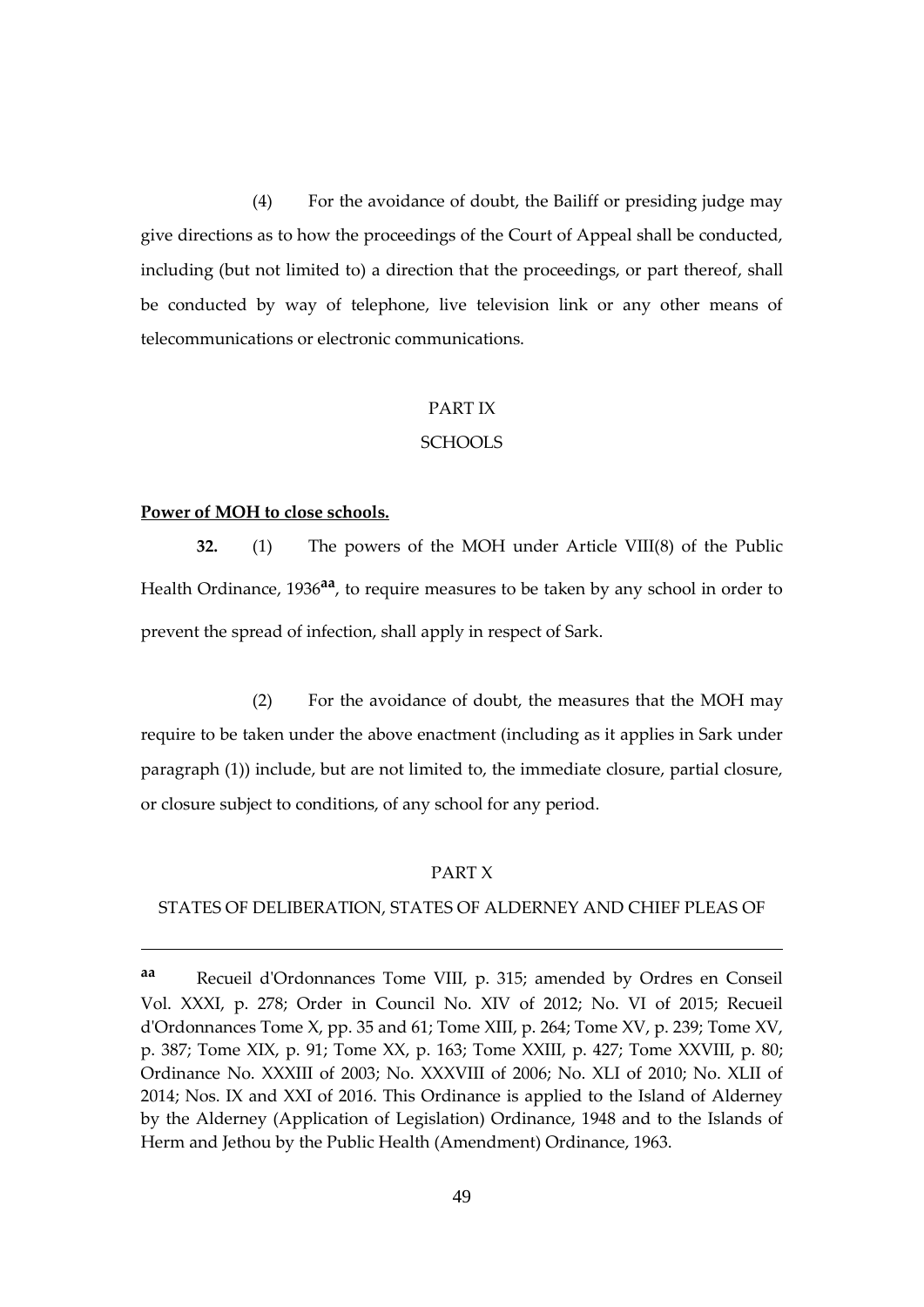#### SARK

#### *States of Deliberation*

## **Modification of the Reform Law.**

**33.** (1) The Reform (Guernsey) Law, 1948 shall apply as if modified as follows.

(2) Insert the following Article immediately after Article 3 –

#### "**Remote meetings of the States of Deliberation.**

**3A.** (1) The States of Deliberation may meet remotely.

(2) A Member shall be treated for all purposes as present at a remote meeting of the States of Deliberation (including, but not limited to, the purpose of forming a Quorum of the States of Deliberation in accordance with Article 3) if, by means of electronic communications or telecommunications or otherwise –

- (a) the Member has declared that he or she is present, and
- (b) (in the case of a Member other than the Bailiff) the Presiding Officer has declared that the Member shall be treated as present.

(3) The States' Assembly & Constitution Committee may make Rules of Procedure governing remote meetings of the States of Deliberation, including but not limited to provision supplementing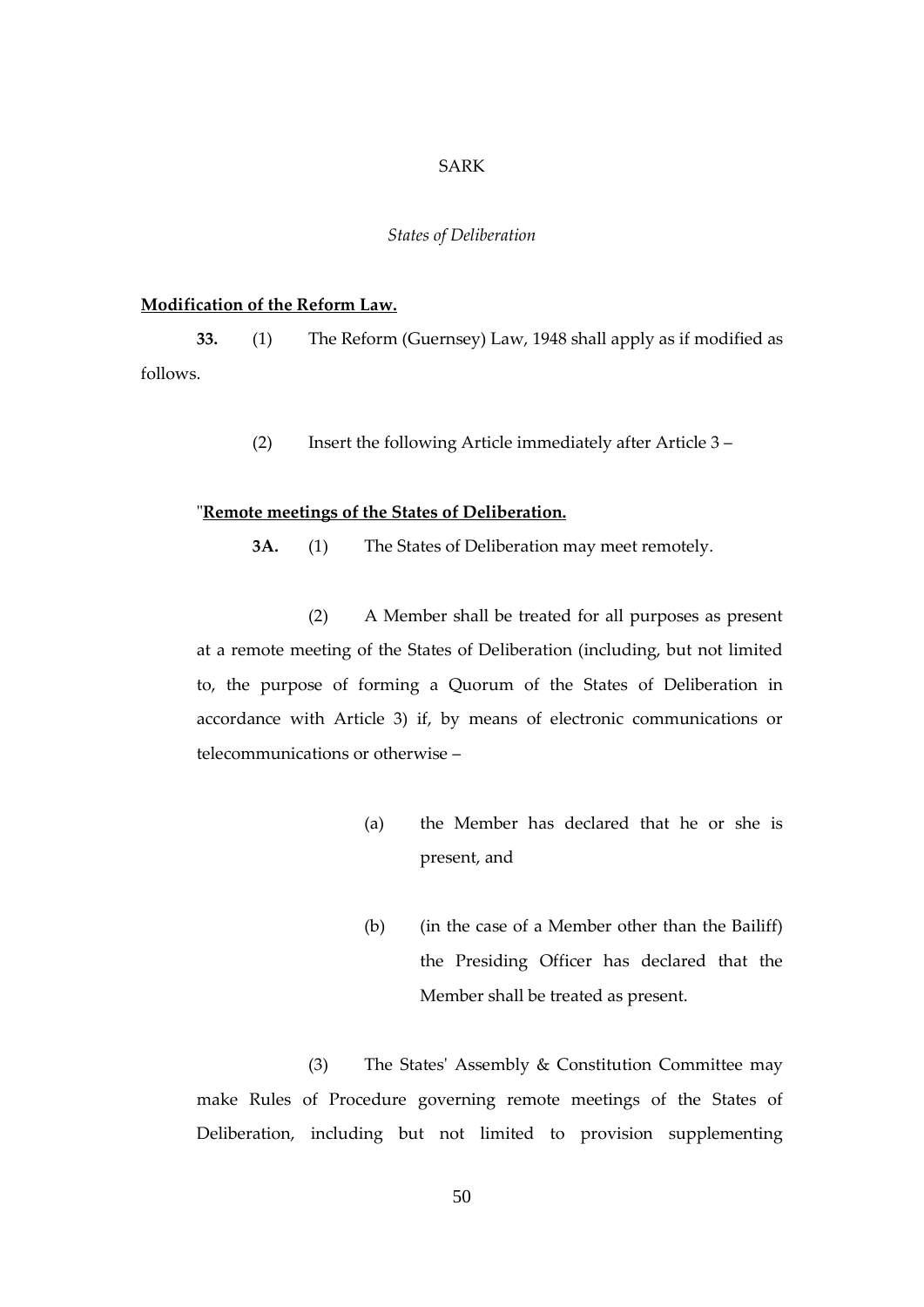paragraph (2), and provision applying (with or without modification) Rules of Procedure applicable in relation to assemblies of the States of Deliberation under Article 7; and Article 7 shall be construed accordingly.

(4) For the avoidance of doubt, and without prejudice to paragraph (3), the States of Deliberation may –

- (a) prescribe Rules of Procedure governing remote meetings of the States, and
- (b) (whether meeting remotely or otherwise) resolve to amend, or revoke, Rules of Procedure made by the States' Assembly & Constitution Committee under paragraph (3).

(5) For the purpose of this Article, a meeting of the States of Deliberation is a remote meeting if Members communicate and (in the case of voting Members) vote during the meeting solely, or primarily, by means of electronic communications or telecommunications.".

 (3) In Article 26(2), Article 30(2), and in Article 29 each time it appears, for "2020" substitute "2021".

### **Disapplication of section 1 of the States Reform (Guernsey) Law, 2015.**

**34.** Section 1 of the States Reform (Guernsey) Law, 2015 is disapplied.

## *States of Alderney*

## **Modification of the Government of Alderney Law.**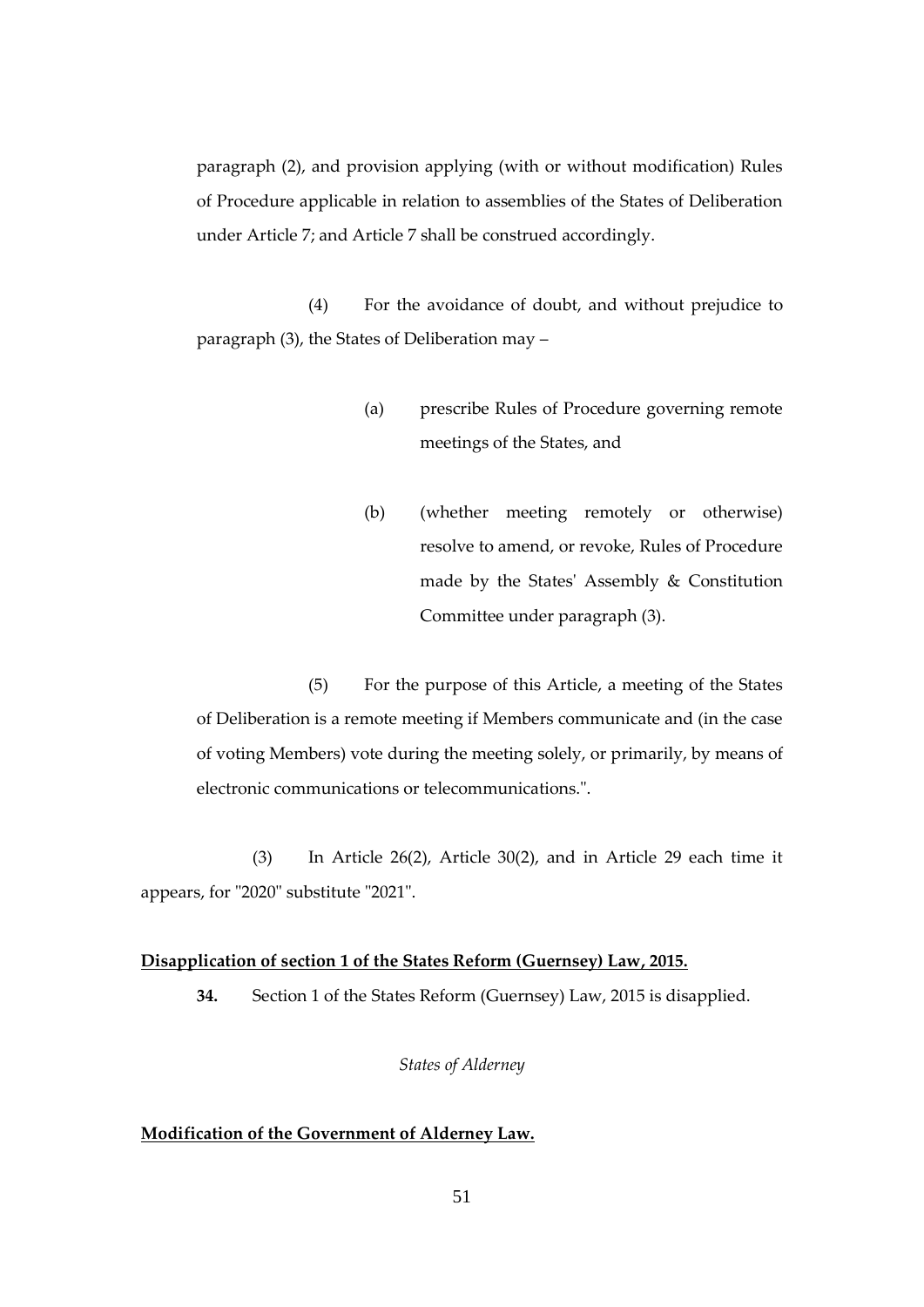**35.** The Government of Alderney Law, 2004**bb** shall apply as if modified by the insertion of the following Part after Part IV –

## PART IVA

#### EMERGENCY PROCEDURES

## **Application.**

**55A.** (1) This Part shall apply only in the circumstances set out in subsection (2) and despite any other provisions of or under this Law.

(2) The circumstances are that the President has made a determination, upon representations from the Civil Contingencies Authority, in the light of circumstances prevailing in Alderney in relation to Severe Acute Respiratory Syndrome Coronavirus 2, which make it appropriate for this Part to apply.

(3) This Part shall cease to apply if the President makes a further determination, upon representations from the Civil Contingencies Authority in the light of circumstances prevailing in Alderney in relation to Severe Acute Respiratory Syndrome Coronavirus 2, that it is appropriate for it to cease to apply.

## **People's Meetings.**

1

**55B.** (1) A people's meeting need not be held under section 42 before a meeting of the States and subsection (2) shall apply to that States'

**bb** Order in Council No. III of 2005; amended by No. XXII of 2010; No. XI of 2012; No. V of 2014; and Alderney Ordinance No. IX of 2016.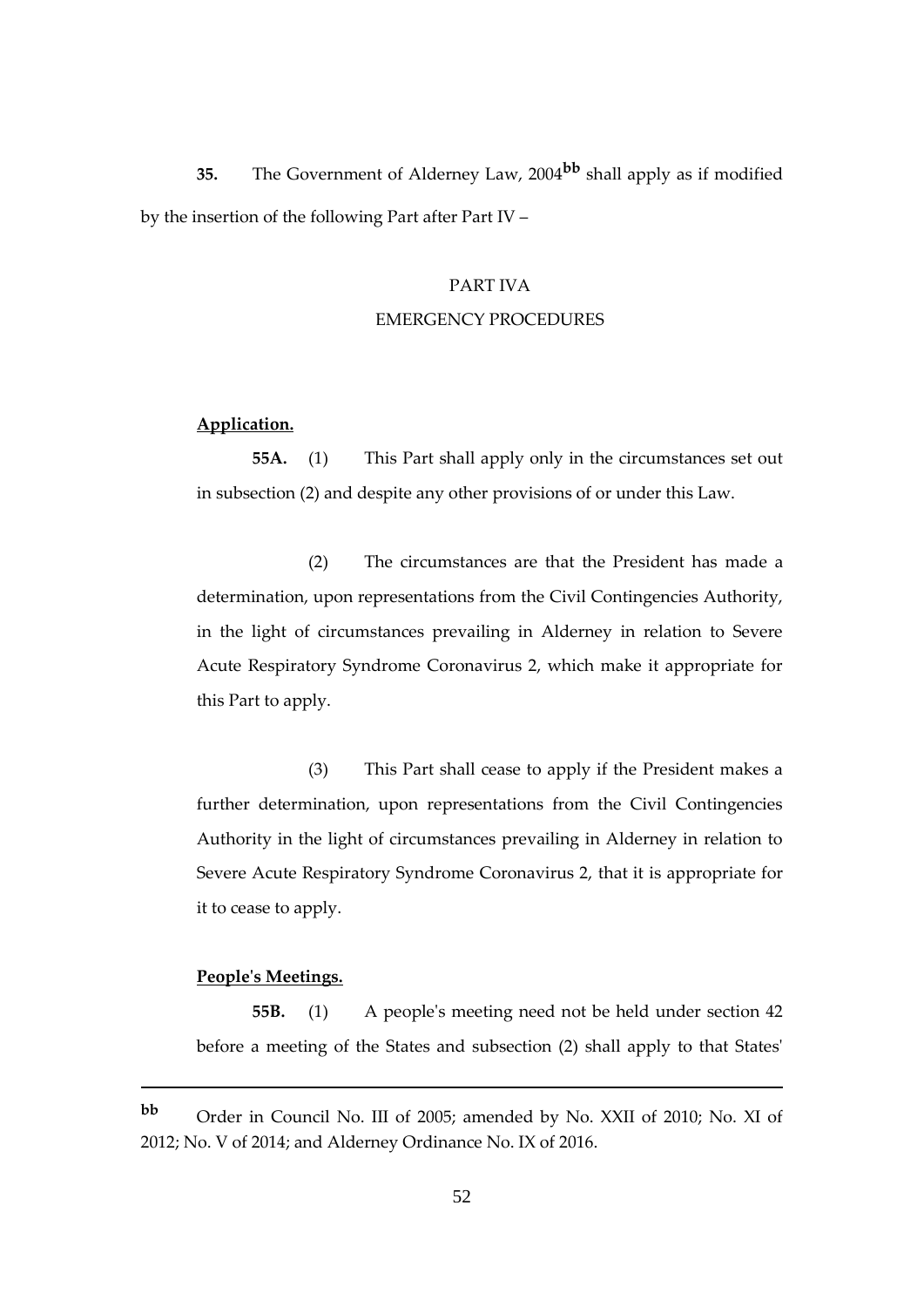meeting if a people's meeting has not been so held.

(2) After the reading of each item in the Billet d'État, the President shall call upon a member of the States to provide a report summarising relevant comments made in writing by members of the public in response to the publication of the Billet d'État under section 41 (**"the report"**); and Rules 9(1), 11 and 12 of the States of Alderney Rules of Procedure, shall apply as follows –

- (a) the last sentence of Rule 9(1) shall apply as if it referred to that member reporting the numbers and composition of people who had made such comments in writing, and
- (b) Rules 11 and 12 shall apply as if they referred to that member and the report.

#### **Public Attendance at meetings of the States.**

**55C.** States meetings need not be open to the public.

## **Remote Meetings of the States.**

**55D.** (1) The States may meet remotely.

(2) A member of the States, the Greffier or the person presiding in the States shall be treated for all purposes of or under this Law as present in a remote meeting of the States (including, but not limited to, the purpose of forming a quorum in accordance with section 45(3) or 55F) if, by means of electronic communications or telecommunications or otherwise –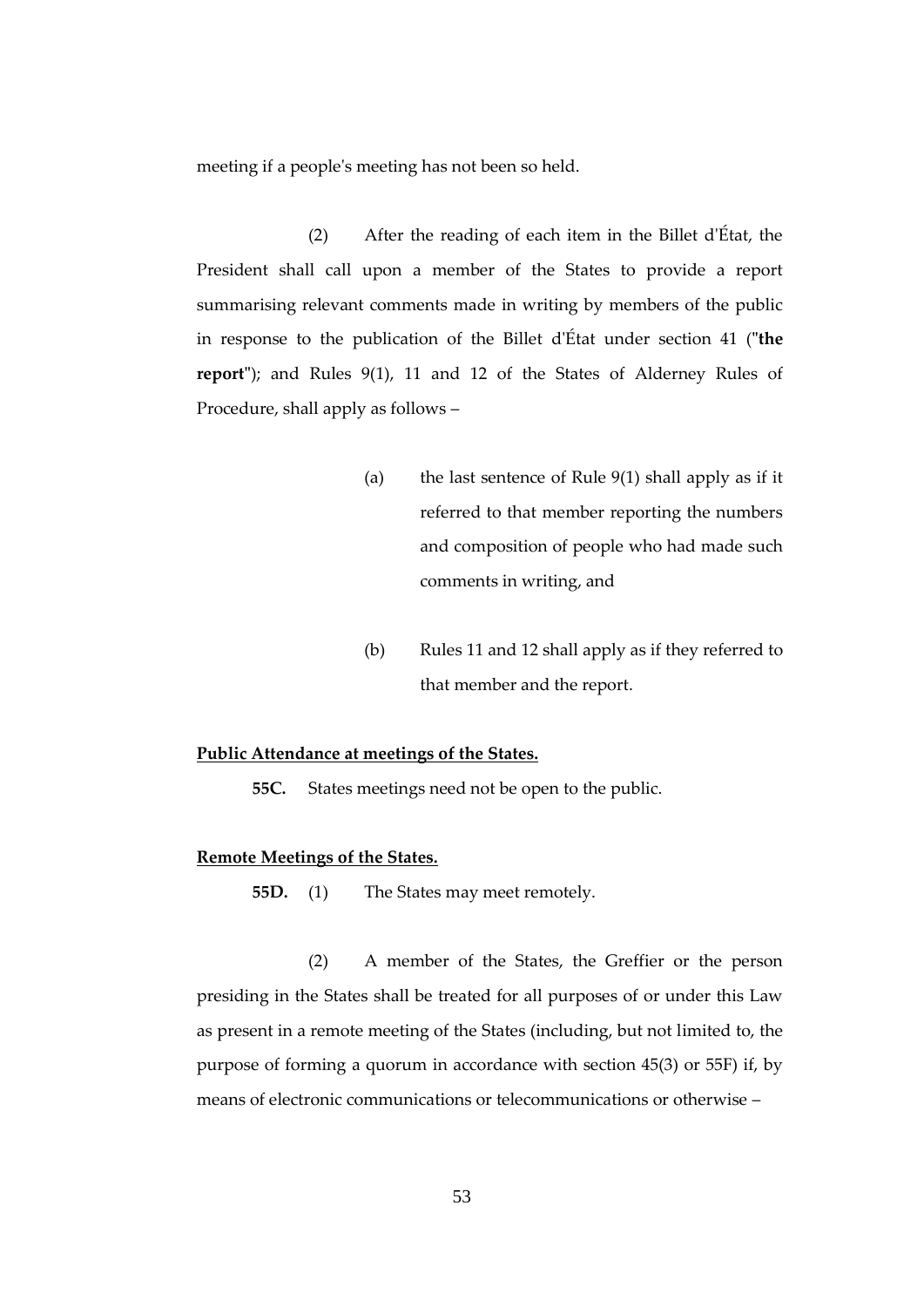- (a) the member, the Greffier or the person presiding, as the case may be, has declared that he or she is present, and
- (b) in the case of a member of the States or the Greffier, the person presiding has declared that the member or the Greffier, as the case may be, shall be treated as present,

except where a member of the States is required to leave the remote meeting in accordance with any provision of or under this Law.

(3) For the purposes of this section, a meeting of the States is a remote meeting if members of the States and the person presiding communicate and vote during the meeting solely, or primarily, by means of electronic communications or telecommunications.

## **Proxy voting at meetings of the States.**

**55E.** (1) The President may prescribe certain reasons for absence (**"Authorised Absence"**) from a meeting of the States, which shall entitle a member of the States (**"first member"**) to arrange for the first member's vote to be cast by another member acting as proxy if the first member's circumstances require the first member to take an Authorised Absence from a meeting of the States.

(2) The President shall make directions as to the manner in which proxy arrangements under subsection (1) shall operate in relation to an Authorised Absence.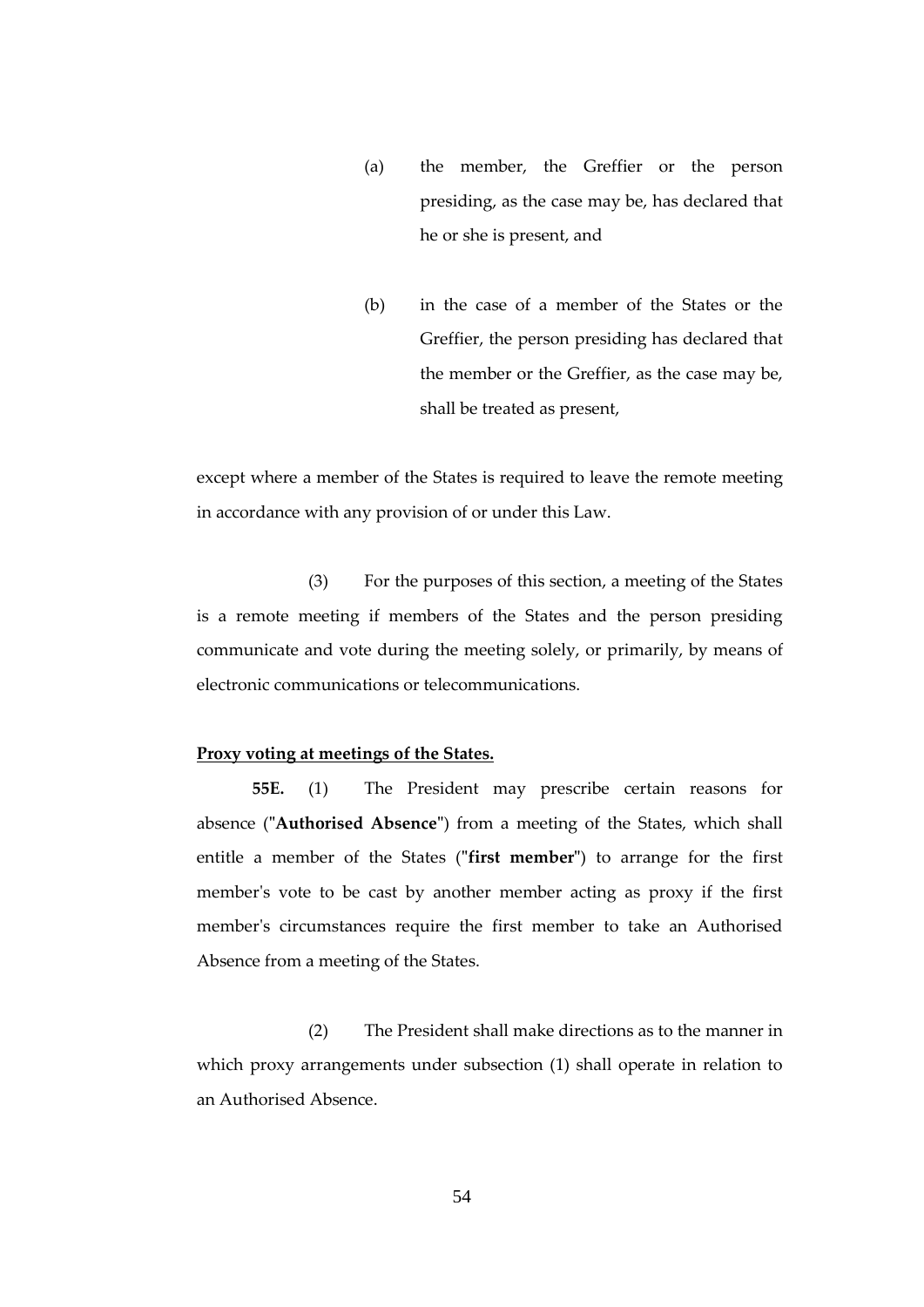(3) Despite section 55D(2), reasons for an Authorised Absence may include where a member is absent for only part of a meeting of the States because it is necessary or expedient for the purposes of other States business or a member is unable to vote remotely due to a failure in telecommunications, electronic communications or other means of communication.

#### **Quorum at a meeting of the States.**

**55F.** (1) The quorum at a meeting of the States is a minimum of 5 States members holding office at the time of the meeting in addition to the person presiding at that meeting.

(2) Subsection (1) does not affect the provisions of section 45(3) in relation to resolutions of the States to the extent that their implementation would require the amendment of this Law.

#### **New procedures applying to remote meetings of the States.**

**55G.** (1) The following procedures shall apply where the States meet remotely.

(2) The Greffier shall make arrangements to enable a member of the States who is absent at the start of a day on which there is a meeting of the States to declare that the member –

- (a) is present,
- (b) intends to follow proceedings, and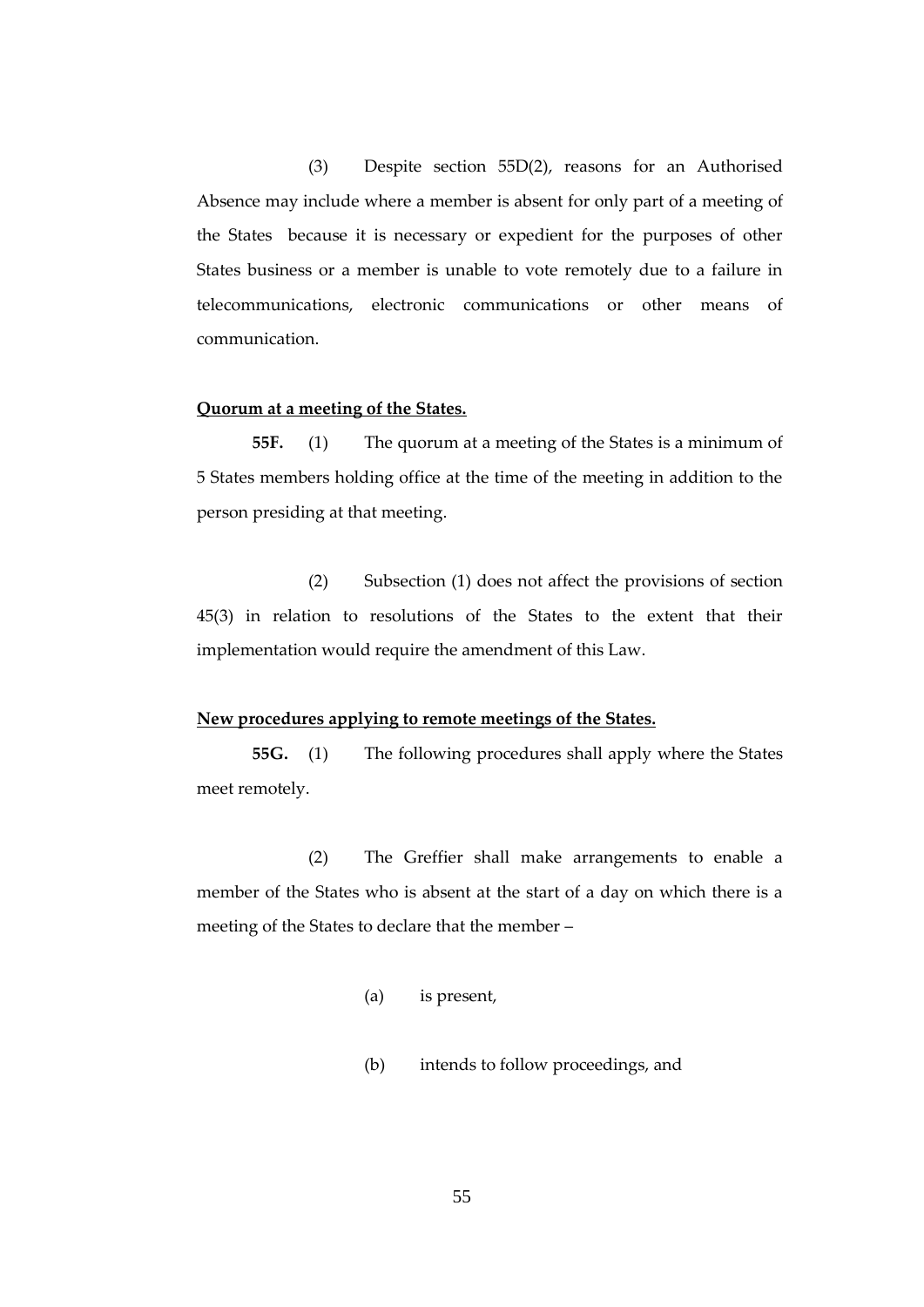(c) is able to vote by means of electronic communications, telecommunications or otherwise on that day.

(3) The Greffier shall inform the person presiding at the meeting of the States of the name of each member of the States who has made a declaration under subsection (2) and, the person presiding shall state that those members are present and instruct the Greffier to keep a record of that fact in the Official Report.

(4) Arrangements made by the Greffier shall include arrangements for members to make a declaration under subsection (2) after proceedings of the States have started; and the President may admit such a member to the remote meeting at any time.

## **Modifications to the States of Alderney Rules of Procedure for remote meetings of the States.**

**55H.** (1) The States of Alderney Rules of Procedure shall apply to remote meetings of the States with the following modifications.

(2) Rules 8(2) and 9(3) shall not apply.

(3) Rule 8(4) and the last sentence of Rule 8(5) shall apply as if each reference to "to withdraw from the precincts of the States" read "to leave the remote meeting of the States".

(4) Rule 16 shall apply as if "rising and" read "notifying the President by electronic communications or telecommunications".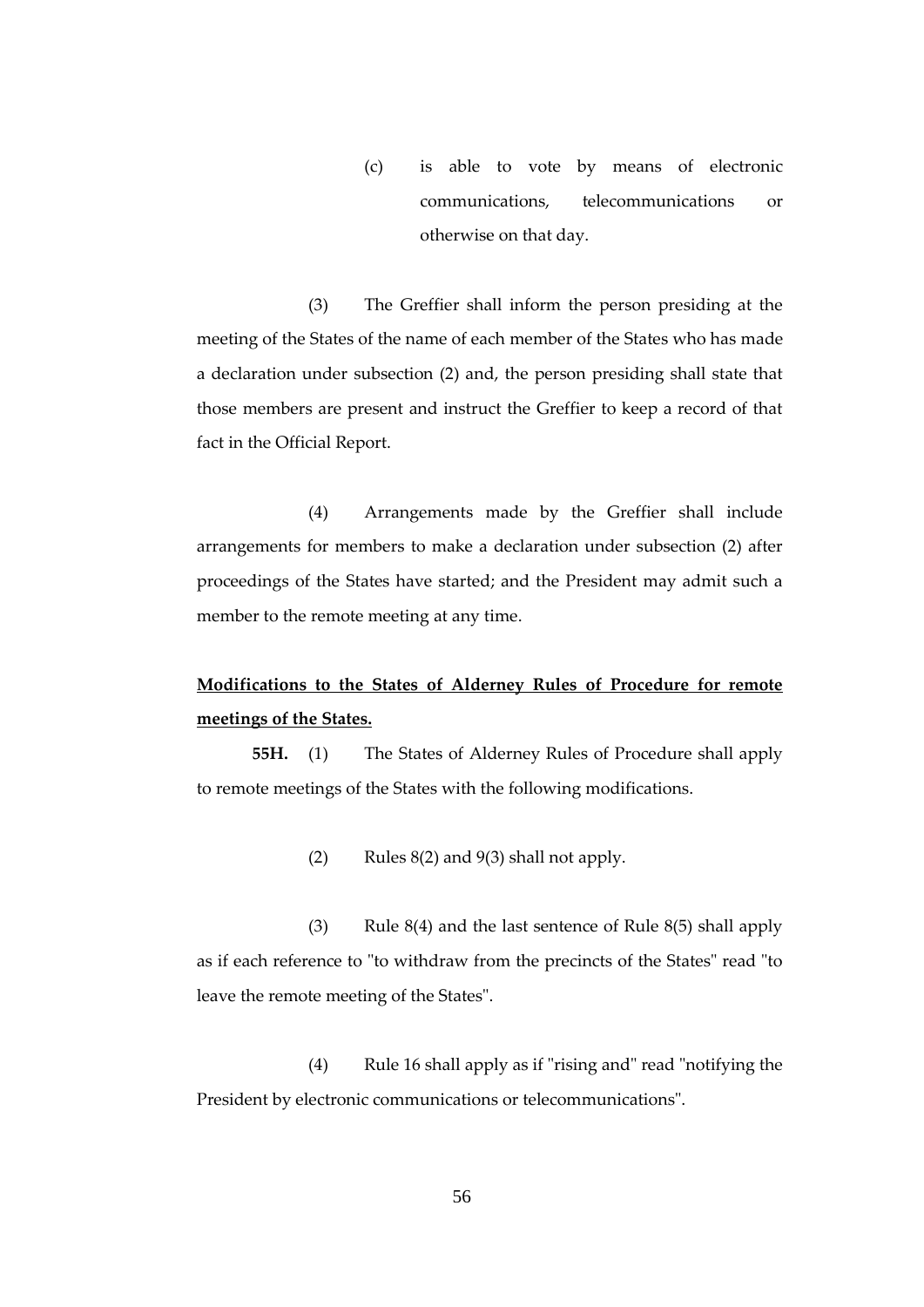## **Power of Policy and Finance Committee to prescribe further rules of procedure in relation to remote meetings of the States.**

**55I.** (1) The Policy and Finance Committee may make rules of procedure applicable to remote meetings of the States supplementing relevant provisions of this Part and provision applying further modifications, for the purpose of such meetings, to the States of Alderney Rules of Procedure and any other rules of procedure relating to meetings of the States prescribed under section 45; and section 45 shall be construed accordingly.

(2) For the avoidance of doubt, and without prejudice to subsection (1), the States may –

- (a) prescribe rules of procedure applicable to remote meetings of the States, and
- (b) (whether meeting remotely or otherwise) resolve to amend, or revoke, rules of procedure prescribed by the Policy and Finance Committee under subsection (1).

## **Meetings of committees.**

**55J.** (1) A member of a committee of the States or the Chief Executive acting as clerk of the committee, who is in communication with other members of the committee by telephone, live television link or any other means of telecommunications or electronic communications, so that each member of the committee can hear or read what is said or communicated by each of the others, is deemed, subject to subsection (2), to be present in person for all purposes relating to a meeting of that committee including calculating the quorum at the meeting under subsection (5).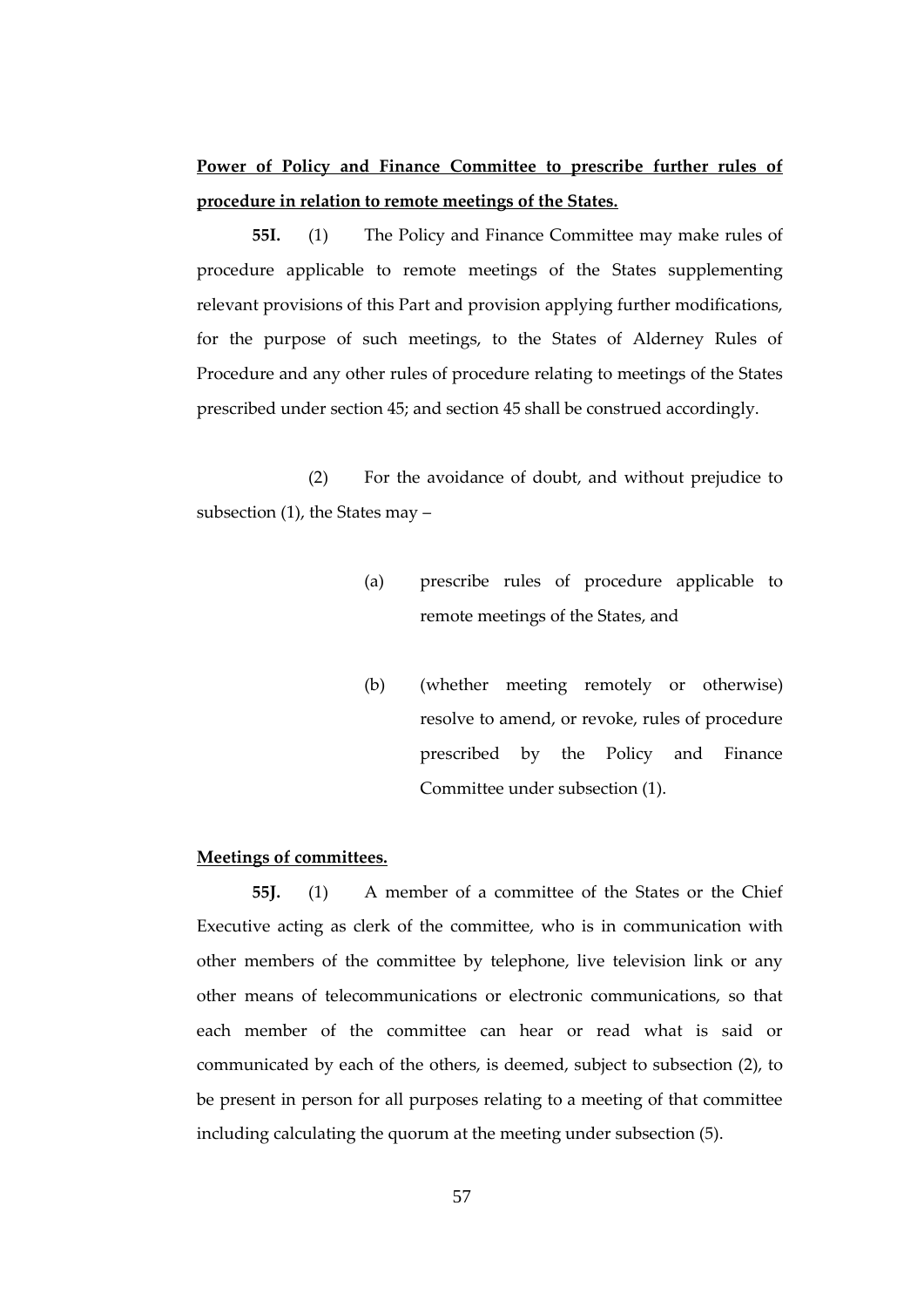(2) In the event that a means of communication referred to in subsection (1) fails, is corrupted or the person presiding at the meeting in accordance with section 50(3) (**"person presiding"**) considers that confidentiality is compromised, the person presiding shall have the discretion to determine at any time during the course of the meeting that the member, or the Chief Executive acting as clerk of the committee, who is affected by that failure, corruption or compromising of confidentiality is no longer deemed to be present in person at the meeting.

(3) For the avoidance of doubt, a determination under subsection (2) does not affect the validity of the proceedings of the committee for any purpose prior to the making of that determination.

(4) The reference to the "Chief Executive acting as clerk of the committee" includes any person appointed as the Secretary of the Committee or a person acting in that person's stead as referred to in rule 7 of the Rules of Procedure for States' Committees.

(5) The quorum at a meeting of a committee of the States is one half (or the nearest number above one half) of the number of members of the Committee including the person presiding.

## **Interpretation of Part IVA.**

**55K.** In this Part, unless the context requires otherwise –

**"Civil Contingencies Authority"** means the body of that name established under section 1 of the Civil Contingencies (Bailiwick of Guernsey) Law, 2012,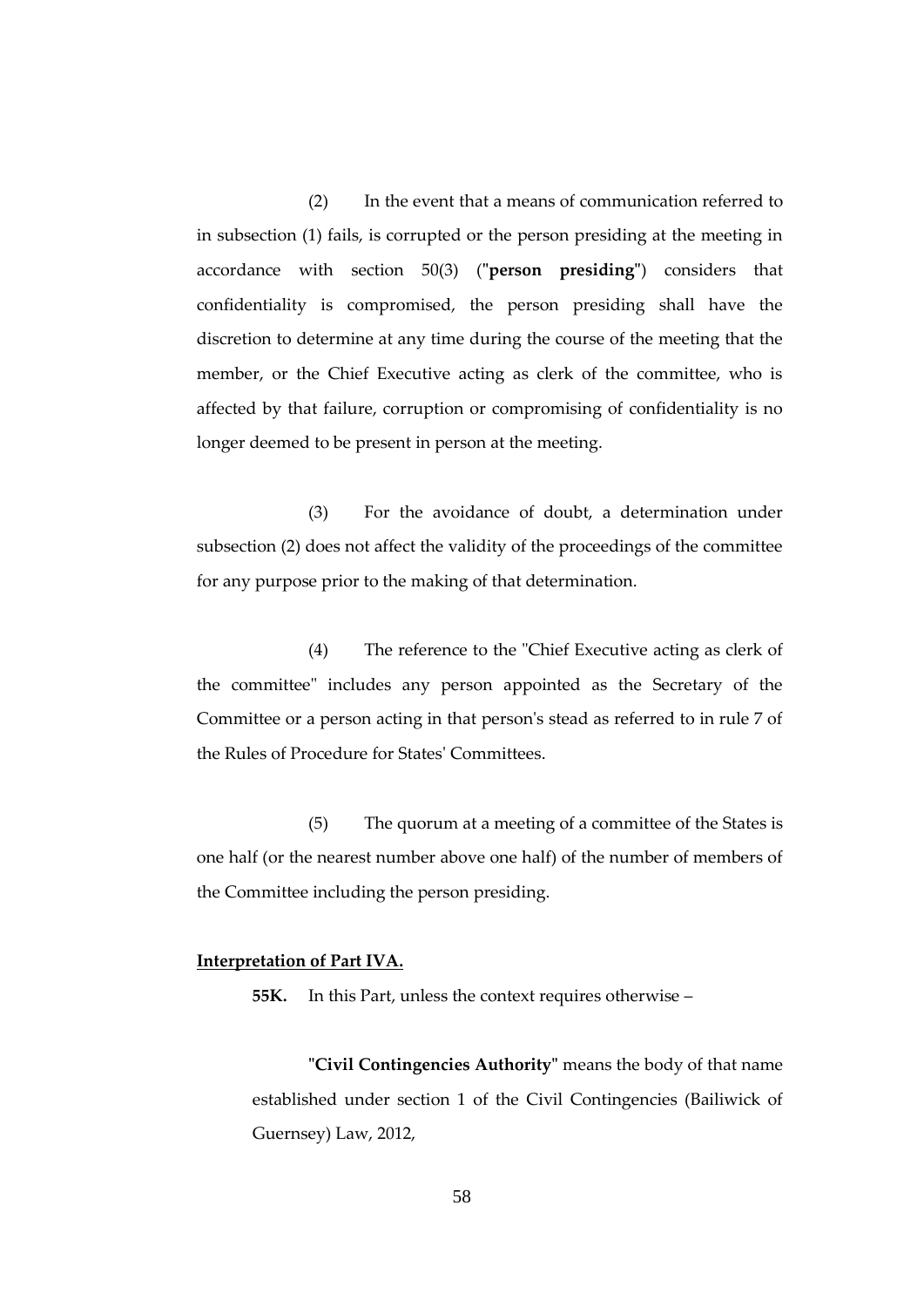**"Official Report"** means the Official Report of the States of the Island of Alderney, also known as "Hansard",

**"Rules of Procedure for States Committees"** means the States of Alderney Rules of Procedure for States Committees made in August, 2005, and

**"States of Alderney Rules of Procedure"** means the States of Alderney Rules of Procedure made on 17<sup>th</sup> March, 2010.

*Chief Pleas of Sark*

## **Modification of the Sark Reform Law.**

**36.** (1) The Reform (Sark) Law, 2008**cc** shall apply as if modified as follows.

(2) After Part IV insert the following Part –

## "PART IVA

#### EMERGENCY PROCEDURES

## **Application.**

1

**55A.** (1) This Part shall apply only in the circumstances set out in subsection (2) and despite any other provisions of or under this Law.

**cc** Order in Council No. V of 2008; amended by No. XII of 2011; No. IX of 2016. There are other amendments not relevant to this provision.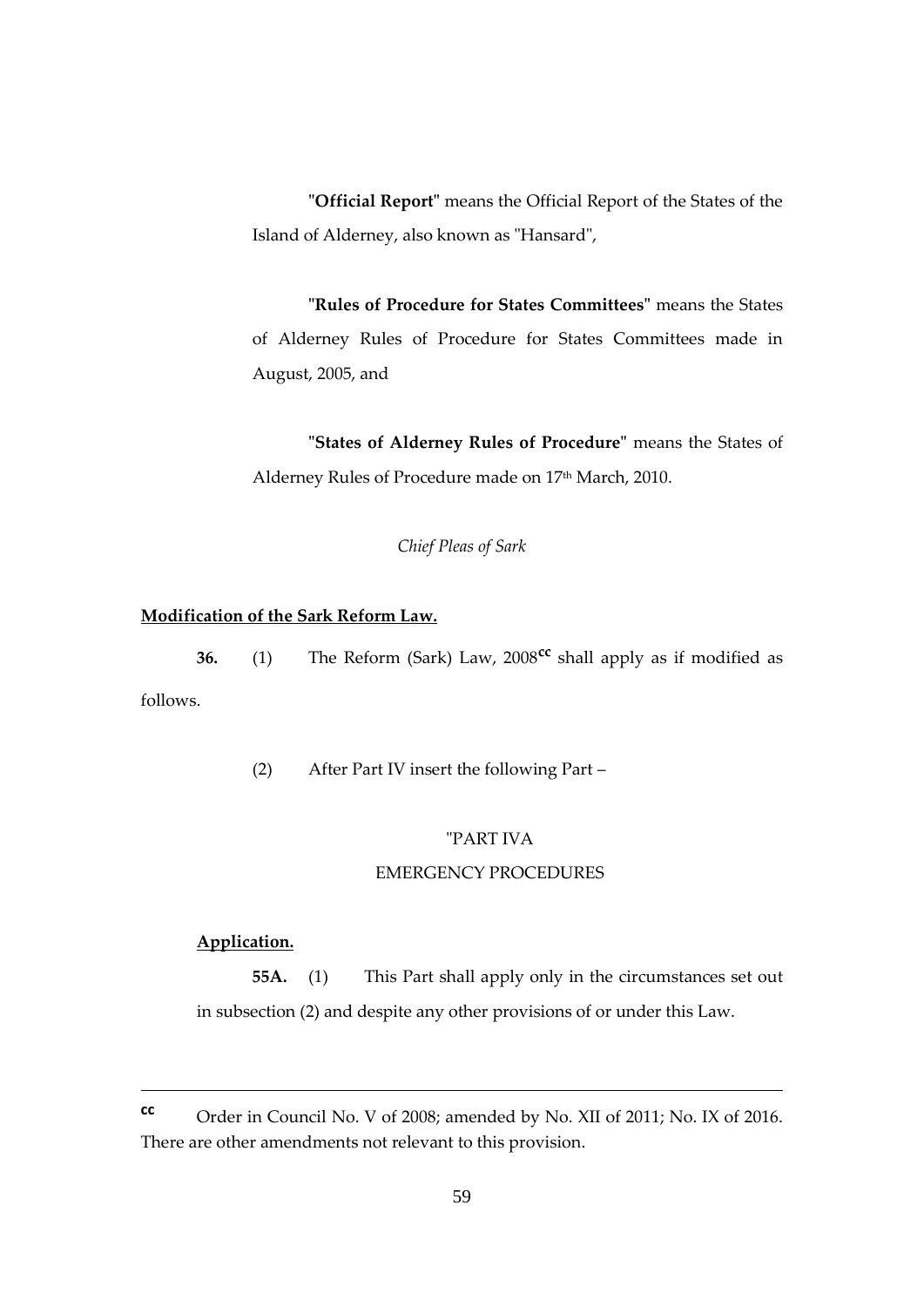(2) The circumstances are that the Speaker has made a determination, upon representations from the Civil Contingencies Authority, in the light of circumstances prevailing in Sark in relation to Severe Acute Respiratory Syndrome Coronavirus 2, which make it appropriate for this Part to apply.

(3) This Part shall cease to apply if the Speaker makes a further determination, upon representations from the Civil Contingencies Authority, in the light of circumstances prevailing in Sark in relation to Severe Acute Respiratory Syndrome Coronavirus 2, that it is appropriate for it to cease to apply.

#### **Public attendance at meetings of the Chief Pleas.**

**55B.** Meetings of the Chief Pleas need not be open to the public.

#### **Remote meetings of the Chief Pleas.**

**55C.** (1) The Chief Pleas may meet remotely where the Speaker, upon representations from the Civil Contingencies Authority in the light of circumstances prevailing in Sark, considers that it might not be possible to convene or maintain a quorate physical meeting of the Chief Pleas.

(2) A member of the Chief Pleas, the Greffier, the Prévôt and the Treasurer shall be treated for all purposes as present at a remote meeting of the Chief Pleas (including, but not limited to, the purpose of forming a quorum in accordance with section 55F) if, by means of electronic communications or telecommunications or otherwise –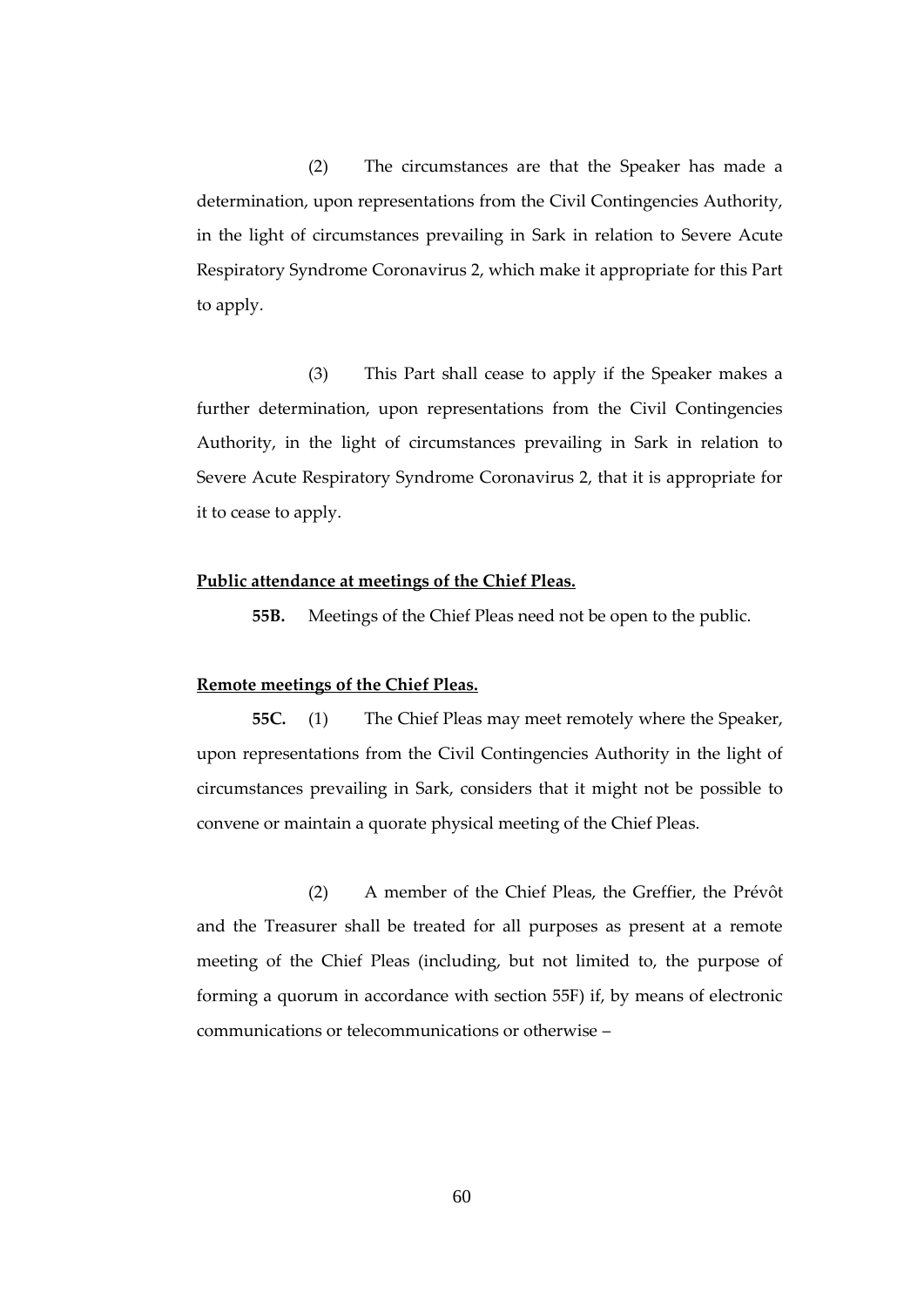- (a) the member, the Greffier, the Prévôt or the Treasurer, as the case may be, has declared that he or she is present, and
- (b) in the case of a member other than the Speaker or other person presiding at the meeting (**"person presiding"**), and in the case of the Greffier, Prévôt or Treasurer, the person presiding has declared that the member, Greffier, Prévôt or Treasurer, as the case may be, shall be treated as present.

(3) For the purposes of this section and section 55D, a meeting of the Chief Pleas is a remote meeting if members of the Chief Pleas, the Greffier, the Prévôt and the Treasurer communicate with one another and (in the case of Conseillers) vote during the meeting solely, or primarily, by means of electronic communications or telecommunications so that each can hear what is said or communicated by each of the others.

## **Rules of procedure for remote meetings of the Chief Pleas.**

**55D.** (1) The Chief Pleas of Sark Rules of Procedure made on 2nd October, 2013 under section 36(1) (**"the Rules of Procedure"**) apply to remote meetings of the Chief Pleas subject to the provisions of this section.

(2) The Greffier must make arrangements to enable members of the Chief Pleas who are absent at the start of a day on which a remote meeting of the Chief Pleas takes place to declare that they are present at the meeting, that they intend to follow the proceedings of the Chief Pleas and that they are able to vote by means of electronic communications or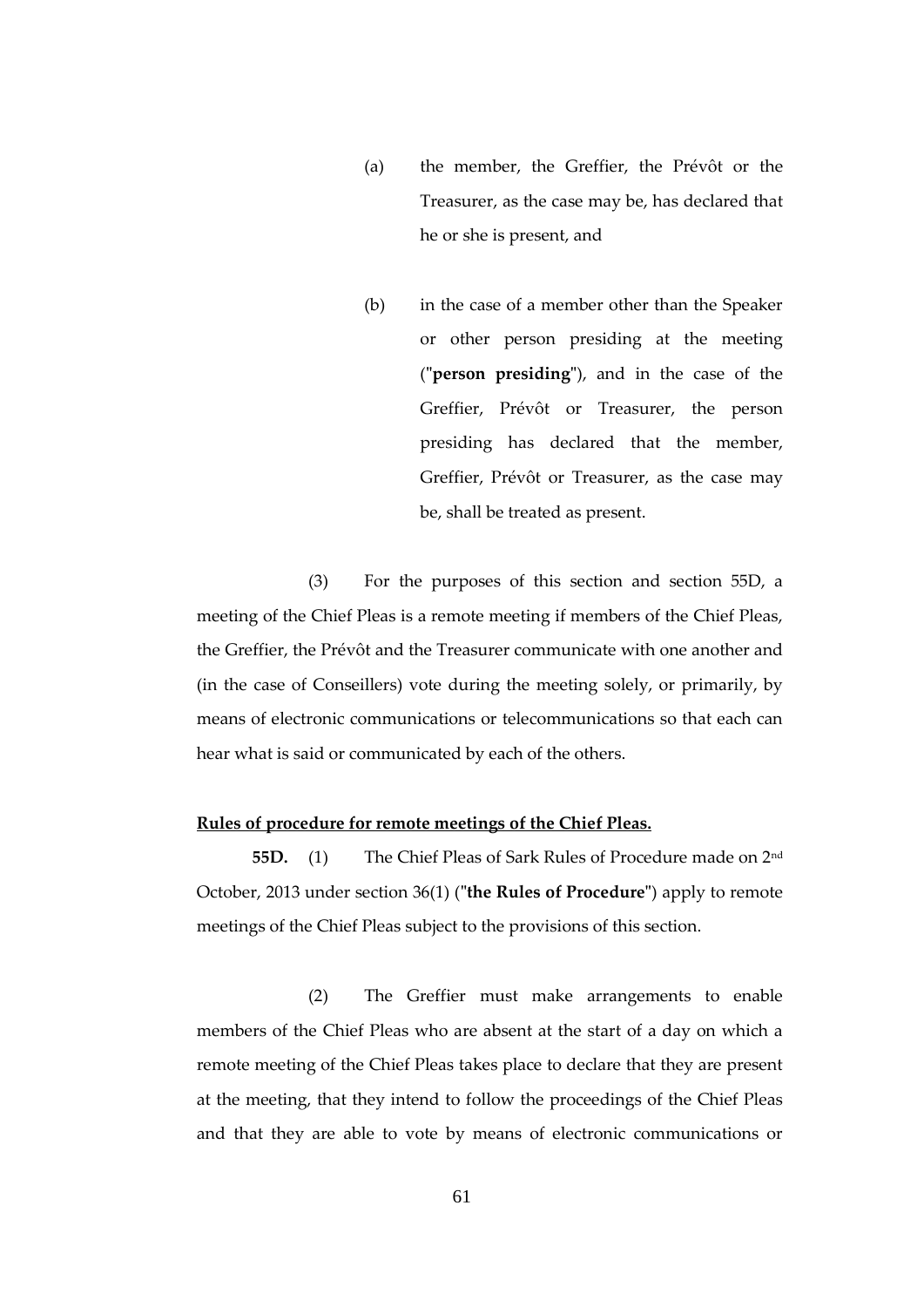telecommunications on that day.

(3) The Greffier must inform the Speaker of the names of every member who has made the declaration under subsection (2) and the Speaker must state that those persons are present and instruct the Greffier to record that fact in the Minutes.

(4) The following modifications to the Rules of Procedure shall apply to remote meetings –

- (a) rules 4(2), 11(2) and (6), 14(3) and 18(2) shall not apply,
- (b) in rule  $1 -$ 
	- (i) in paragraph (3), the words "the same place and" shall not apply,
	- (ii) in paragraph (4), for "placed in the official Island Notice Boxes" substitute "published on the official Sark Government Website and in such other form as the Speaker may determine", and the words "publicly available in paper form and" shall not apply,
- (c) in rule 12(2), the words "from the floor" shall not apply,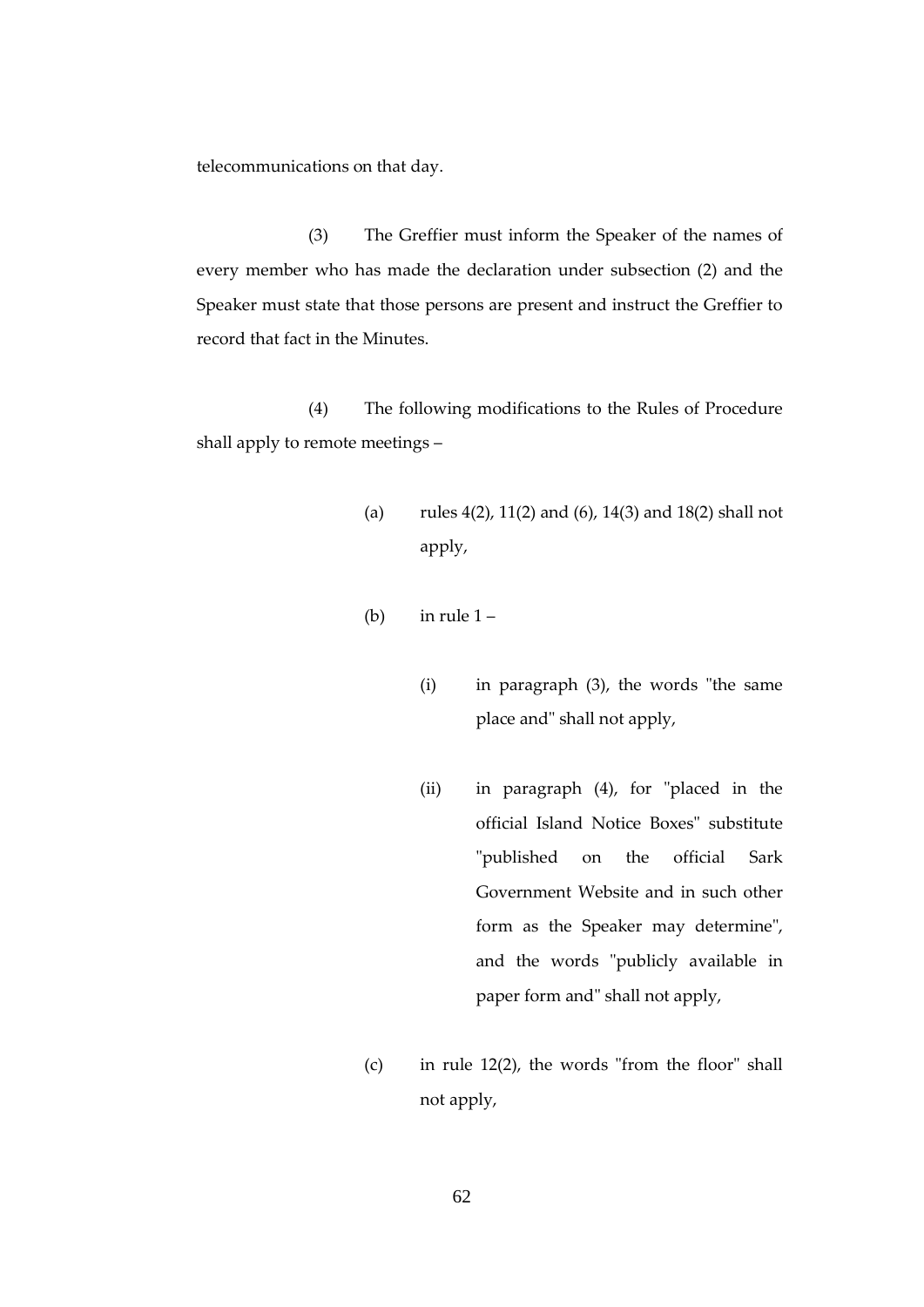- (d) in rule  $14$ 
	- (i) in paragraph (1), for "written declaration, or any updated information, is submitted" substitute "declaration of interests, or updated information, is submitted to the Greffier, which may be submitted via electronic communications or telecommunications, and which declaration or updated information shall be communicated by the Greffier to the Speaker",
	- (ii) in paragraph (2), for "declare his interest and withdraw from the Chamber during" substitute "declare his or her interest to the Speaker via electronic communications or telecommunications and take no part in",
	- (iii) for paragraph (4), substitute "A Conseiller who has declared his or her interest in an issue and is taking no part in the consideration of that issue in accordance with paragraph (2) may, if so requested by any other Conseiller, contribute factual or technical information for the purpose of any general debate of the issue in question.",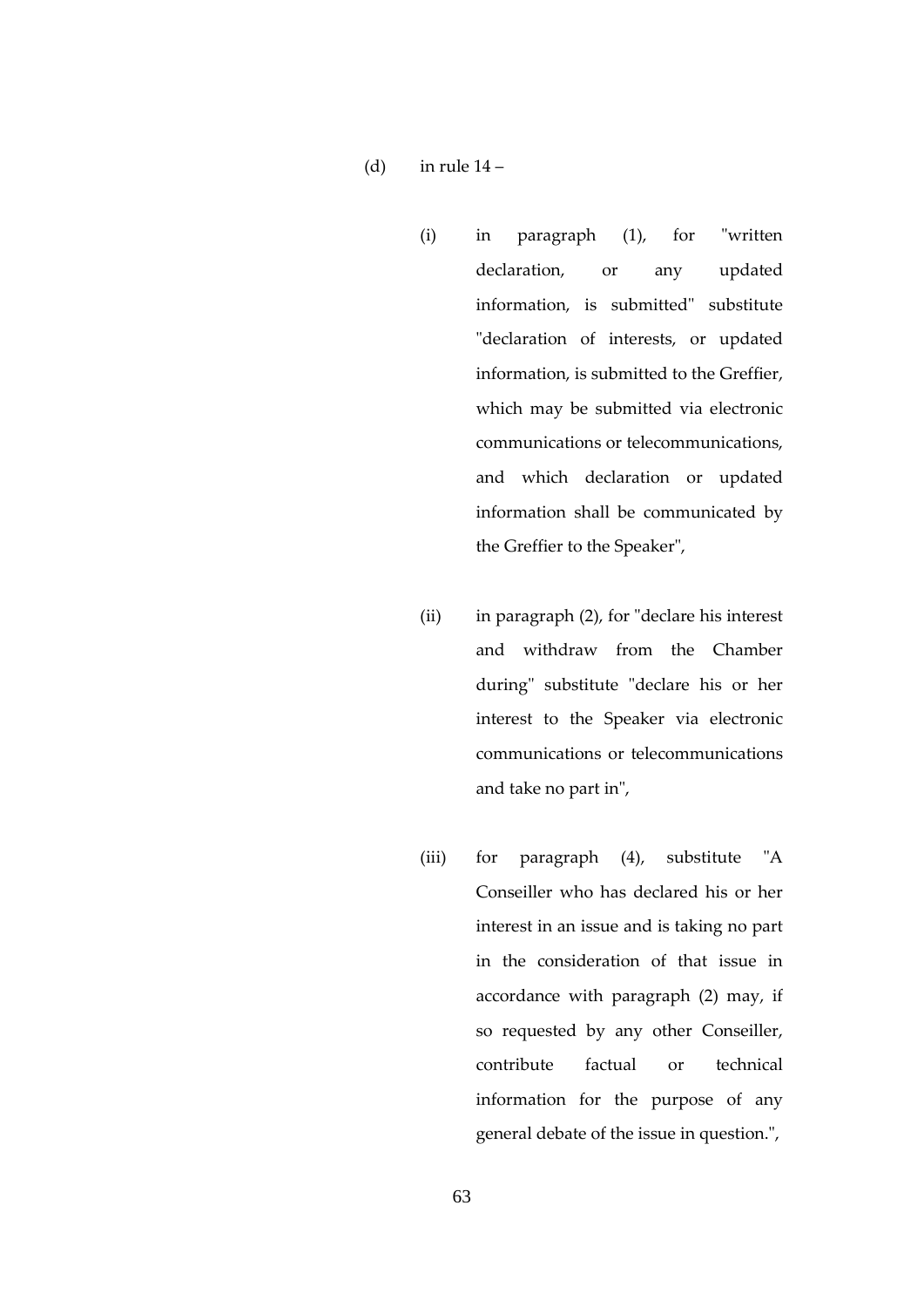- (e) in rule 17, add at the end "For the purposes of, and subject to, this rule, a Member may interrupt another Member by notifying the Greffier via electronic communications or telecommunications stating "Point of Order" or "Point of Correction", as the case may be, and waiting to be invited to speak by the Speaker",
- (f) in the first sentence of rule 19, for "a vote shall be conducted" substitute "a vote shall be conducted by appel nominal by means of electronic communication or telecommunications",
- (g) in rule  $21 -$ 
	- (i) for paragraph (1), substitute "A Conseiller may vote only by appel nominal by means of electronic communication or telecommunications (except where the Conseiller is entitled by virtue of section 55E to vote by proxy)",
	- (ii) in paragraph (2), the first sentence shall not apply.
- (5) The Policy & Finance Committee may make rules of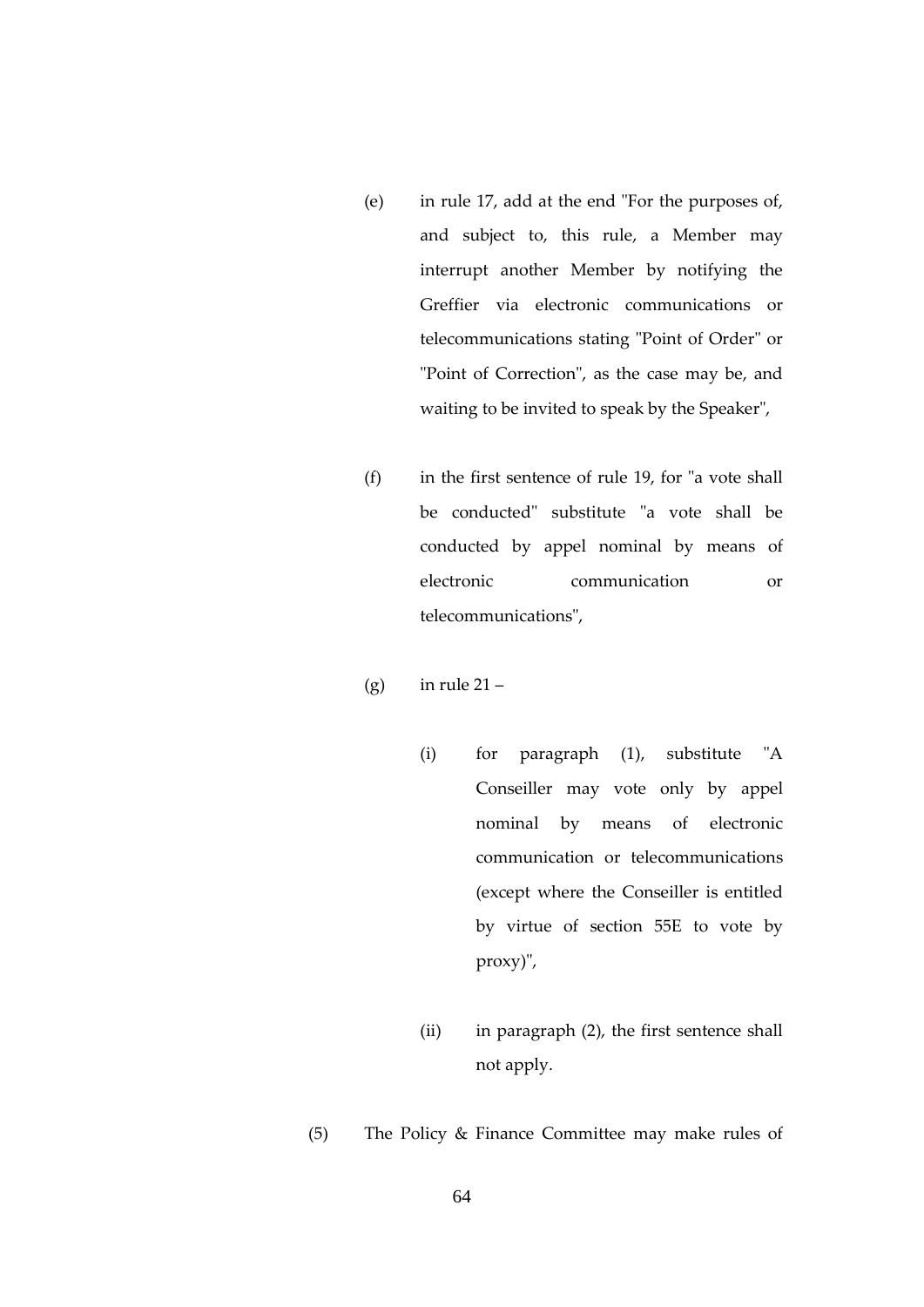procedure applicable to remote meetings of the Chief Pleas, including (but not limited to) provision supplementing this section, and provision modifying the Rules of Procedure.

(6) For the avoidance of doubt, and without prejudice to subsection (5), the Chief Pleas may, whether meeting remotely or otherwise, by resolution –

- (a) make rules of procedure applicable to remote meetings of the Chief Pleas, and
- (b) amend, or revoke, rules of procedure made by the Policy & Finance Committee under subsection (5).

#### **Proxy voting at meetings of the Chief Pleas.**

**55E.** (1) The Speaker may prescribe certain reasons for absence (**"Authorised Absence"**) from a meeting of the Chief Pleas, which shall entitle a Conseiller (**"first Conseiller"**) to arrange for his or her vote to be cast by another Conseiller acting as a proxy if the first Conseiller's circumstances require him or her to take an Authorised Absence from a meeting of the Chief Pleas.

(2) The Speaker shall make directions as to the manner in which proxy arrangements under subsection (1) shall operate in relation to an Authorised Absence.

### **Quorum at a meeting of the Chief Pleas.**

**55F.** The quorum at a meeting of the Chief Pleas is a minimum of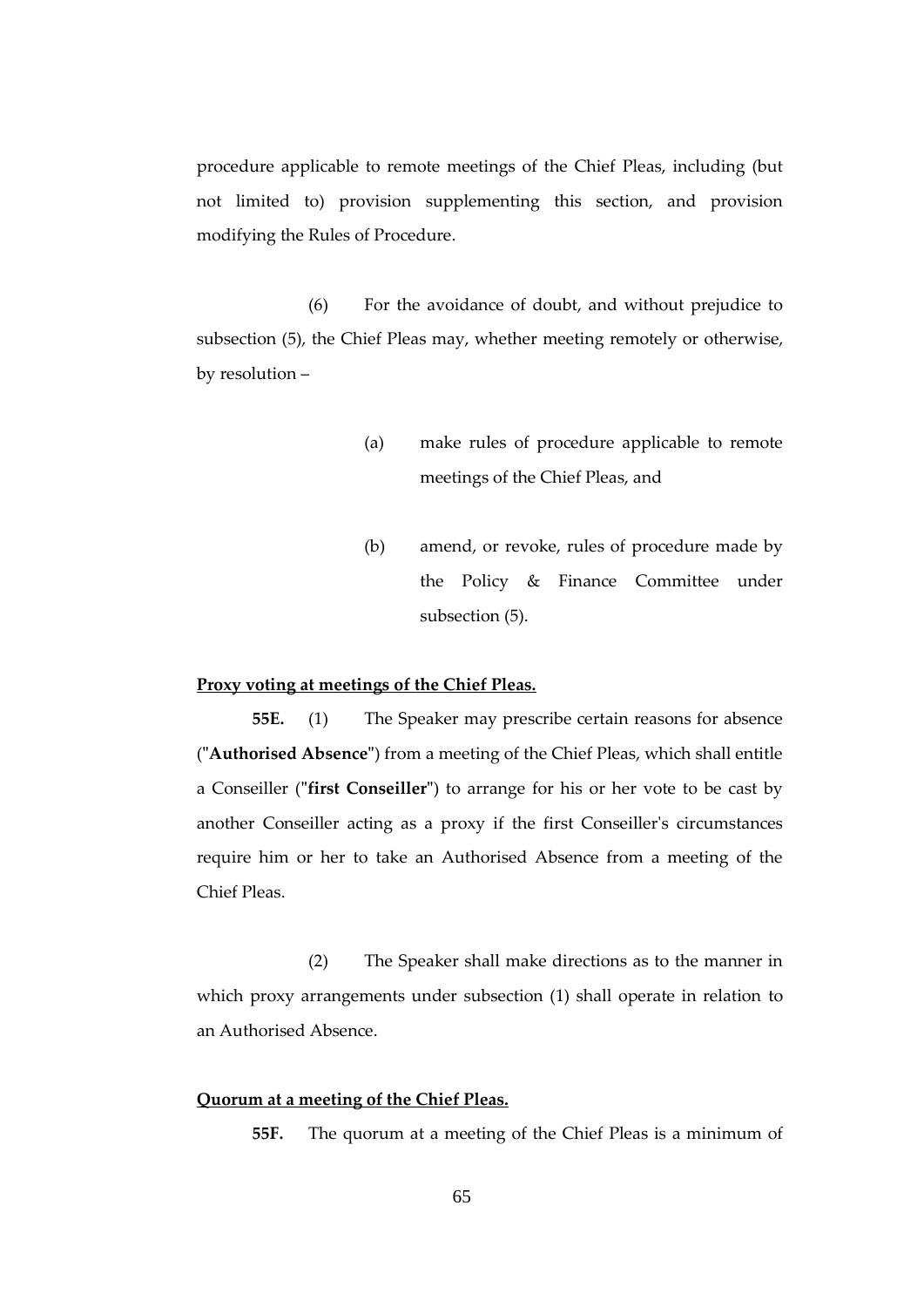seven Conseillers in addition to the person presiding at that meeting.

#### **Meetings of committees.**

**55G.** (1) A member of a committee of the Chief Pleas who is in communication with the other members of the committee by telephone, live television link or any other means of telecommunications or electronic communications, so that each member of the committee can hear or read what is said or communicated by each of the others, is deemed, subject to subsection (2), to be present at a meeting of the committee for all purposes relating to that meeting, including calculating the quorum at the meeting under section 43(5) or 44(5) and under rule 13 of the Constitution and Operation of Chief Pleas Committee Rules, made on 2nd October, 2013.

(2) In the event that a means of communication referred to in subsection (1) fails or is corrupted, or the chairman or other person presiding at a meeting in accordance with section 46(3) (**"person presiding"**) considers that confidentiality is compromised, the person presiding shall have the discretion at any time during the meeting to determine that a member who is affected by that failure, corruption or compromise of confidentiality is no longer deemed to be present at the meeting.

(3) For the avoidance of doubt, a determination under subsection (2) does not affect the validity of the proceedings of the committee for any purpose prior to the making of that determination.

## **Interpretation of Part IVA.**

**55H.** In this Part of this Law, unless the context requires otherwise, **"Civil Contingencies Authority"** means the body of that name established under section 1 of the Civil Contingencies (Bailiwick of Guernsey) Law,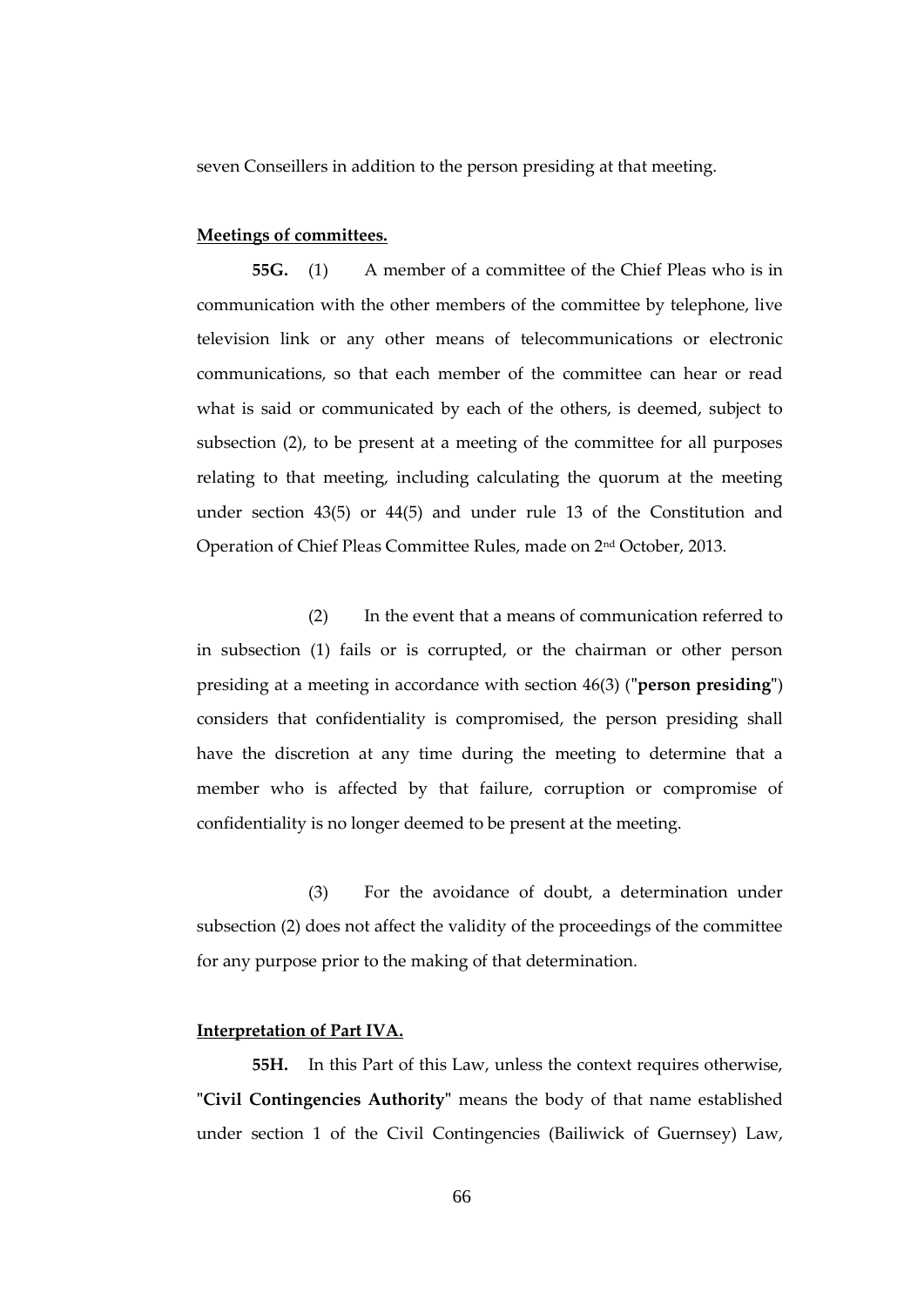2012.".

## PART XI

## MISCELLANEOUS AND FINAL

#### **Population Management Law: Employment Permits.**

- **37.** (1) The holder of a
	- (a) Long Term Employment Permit,
	- (b) Medium Term Employment Permit, or
	- (c) Short Term Employment Permit

granted by the Administrator under the Population Management Law and in force at the time these Regulations are made, may, during the period of validity of that Permit –

- (i) be resident without being employed, and
- (ii) be employed by an employer other than the employer or category of employer specified for that purpose in the Permit,

and the Permit (including the conditions set out therein) shall be deemed to be varied to the extent necessary to give effect to the foregoing.

(2) The provisions of the Population Management Law, any Ordinance and subordinate legislation made under that Law, and any other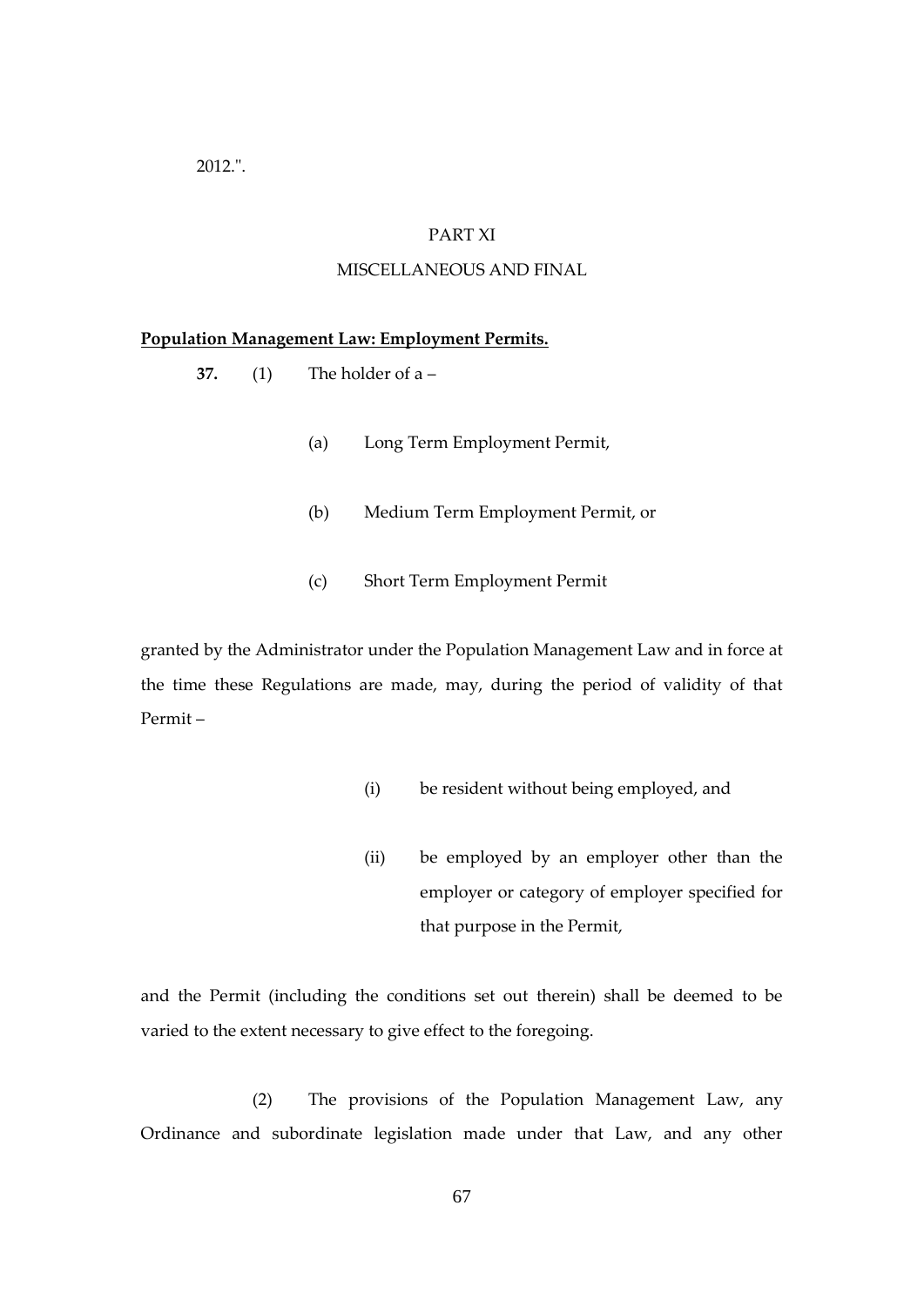enactment, shall be deemed to be modified to the extent necessary to give effect to paragraph (1) and shall have effect accordingly.

(3) For the avoidance of doubt, this regulation shall not affect the period of validity of any Certificate or Permit issued or granted under the Population Management Law, nor the calculation of time for any purpose under that Law.

(4) The Administrator may issue guidance in respect of this regulation.

(5) In this regulation –

**"the Administrator"** means the Administrator of Population Management under the Population Management Law, and

**"the Population Management Law"** means the Population Management (Guernsey) Law, 2016**dd** .

## **Cutting and collection of seaweed.**

1

**38.** (1) Notwithstanding the provisions of any enactment or customary law which prohibits, restricts or otherwise regulates the cutting or collecting of seaweed, the States of Guernsey Committee for the Environment & Infrastructure (**"the Committee"**) may issue a notice authorising a person to cut, collect, land, lift and carry seaweed for the purpose set out in the notice, and, to the extent necessary for that cutting, collecting, landing, lifting and carrying only,

**dd** Order in Council No. VI of 2016; as amended by No. IV of 2018; Ordinance No. VII of 2017; and Ordinance No. XXVII of 2018.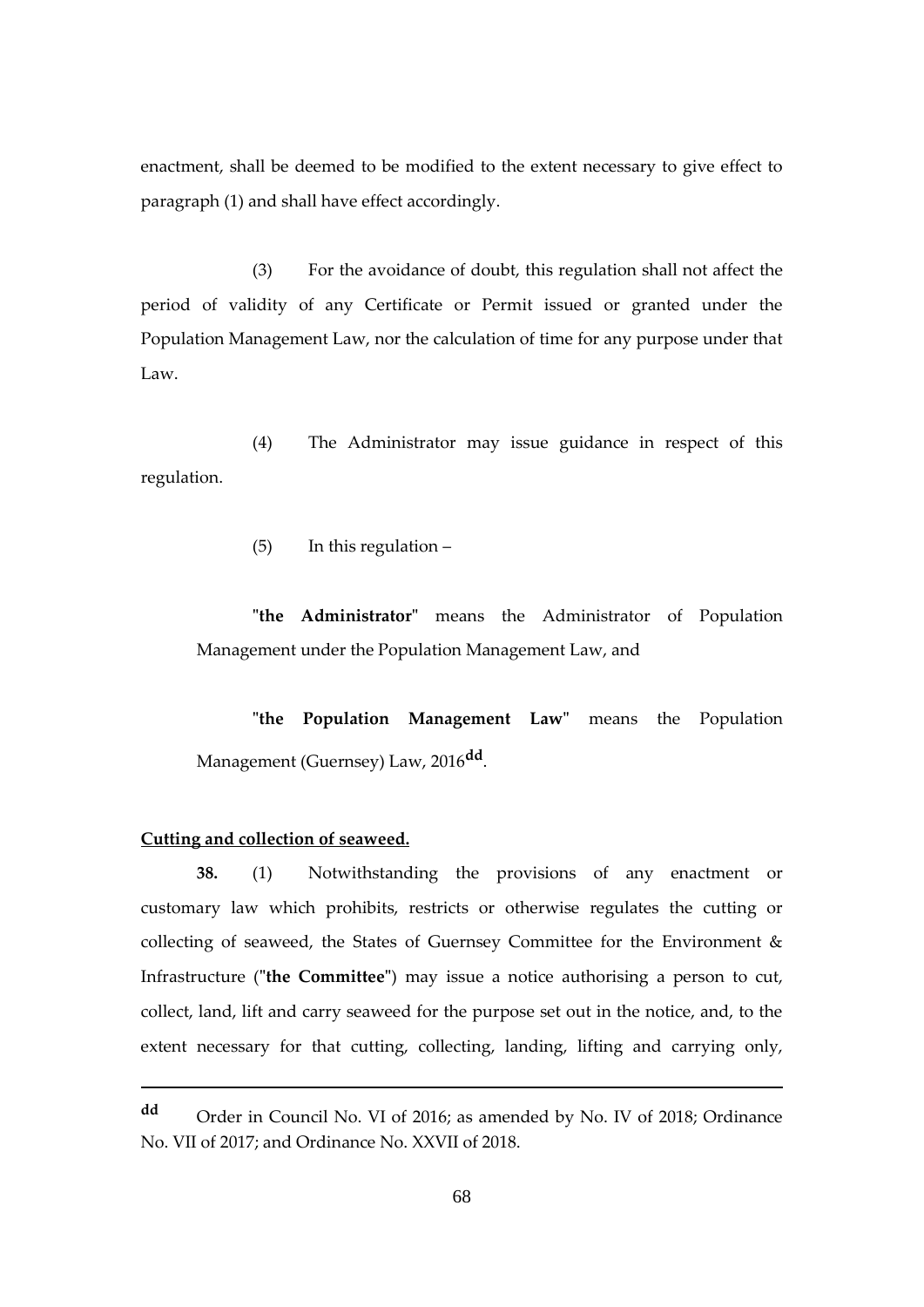temporarily to deposit seaweed on slips or coastal walls.

(2) A notice issued under this regulation may contain such conditions, and be valid for such period, as the Committee thinks fit.

(3) The Committee may vary or revoke a notice issued under this regulation, and the power to vary or revoke a notice is without prejudice to the power to issue a new notice in respect of the same person.

(4) For the avoidance of doubt, in this regulation **"seaweed"** includes (but is not limited to) –

- (a) drift weed, and
- (b) the sea alga *Chondus crispus*.

#### **Offences by legal persons and unincorporated bodies.**

**39.** (1) Where a legal person is guilty of an offence under these Regulations, and the offence is proved to have been committed with the consent or connivance of, or to be attributable to any neglect on the part of –

- (a) any director, manager, secretary or other similar officer, or any foundation official, of the legal person, or
- (b) any person purporting to act in any such capacity,

he or she as well as the legal person is guilty of the offence and may be proceeded against and punished accordingly.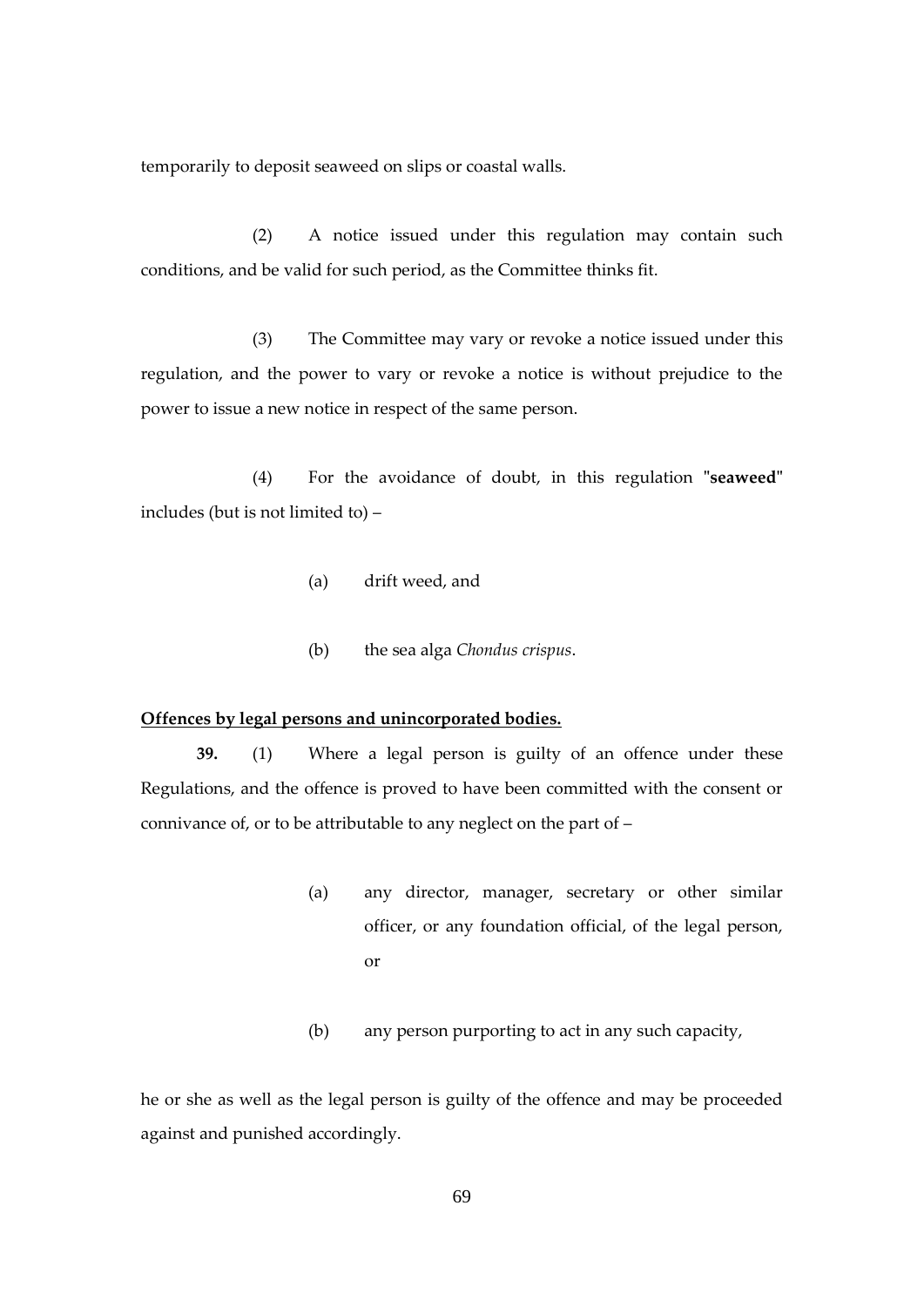(2) Where the affairs of a legal person are managed by its members, subsection (1) applies in relation to the acts and defaults of a member in connection with his or her functions of management as if he or she were a director.

(3) Where an offence under these Regulations is committed by an unincorporated body and is proved to have been committed with the consent or connivance of, or to be attributable to any neglect on the part of –

- (a) in the case of a partnership, any partner,
- (b) in the case of any other unincorporated body, any officer of that body who is bound to fulfil any duty whereof the offence is a breach or, if there is no such officer, any member of the committee or other similar governing body, or
	- (c) any person purporting to act in any capacity described in paragraph (a) or (b),

that person as well as the unincorporated body is guilty of the offence and may be proceeded against and punished accordingly.

(4) Where an offence under these Regulations is alleged to have been committed by an unincorporated body, proceedings for the offence must be brought in the name of that body and not in the name of any of its members.

(5) A fine imposed on an unincorporated body on its conviction of an offence under these Regulations must be paid from the funds of that body.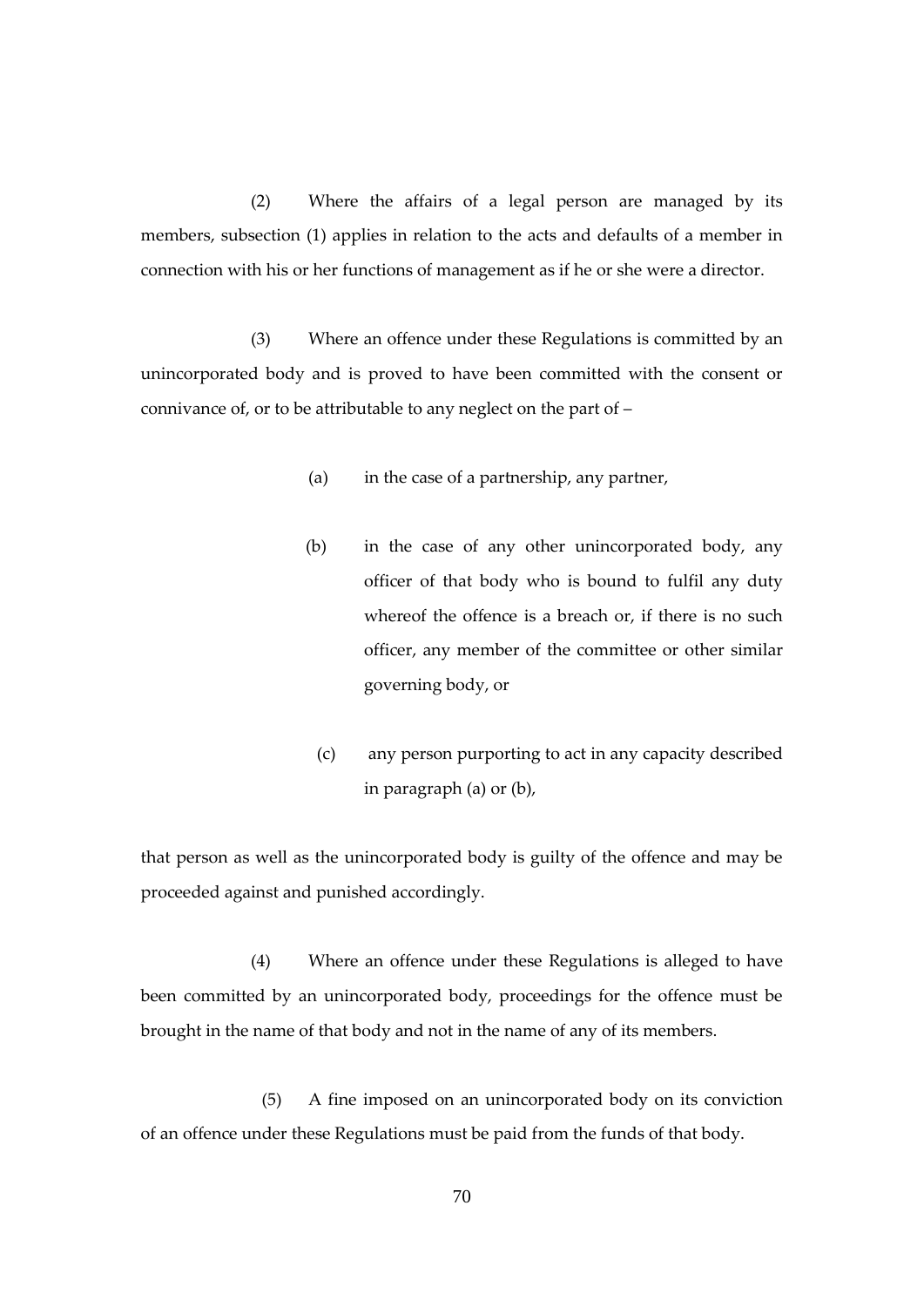## **Revocation and savings.**

**40.** (1) The Emergency Powers (Coronavirus) (General Provision) (Bailiwick of Guernsey) (No. 2) Regulations, 2020**ee** and the Emergency Powers (Coronavirus) (General Provision) (Bailiwick of Guernsey) (No. 2) (Amendment) Regulations, 2020**ff** are revoked.

(2) Anything done under or for the purposes of regulations revoked under paragraph (1) (**"the revoked regulations"**) before the commencement of these Regulations shall, to the extent that the same is required or authorised to be done under or for the purposes of these Regulations, have effect as if done under or for the purposes of the equivalent provision of these Regulations; and for the avoidance of doubt, the revocation of the revoked regulations does not affect any restriction, requirement, condition, prohibition, or penalty, imposed thereunder (including in a direction made thereunder and anything done under a direction).

(3) Anything in the process of being done under or for the purposes of the revoked regulations before the commencement of these Regulations may, to the extent that the same is required or authorised to be done under or for the purposes of these Regulations, be continued to be done under or for the purposes of the equivalent provision of these Regulations.

(4) Any reference howsoever expressed in any enactment or subordinate legislation to a revoked regulation which is re-enacted (with or without modification) by or under these Regulations shall (unless the contrary intention

1

**ee** G.S.I. No. 56 of 2020.

**ff** G.S.I. No. 57 of 2020.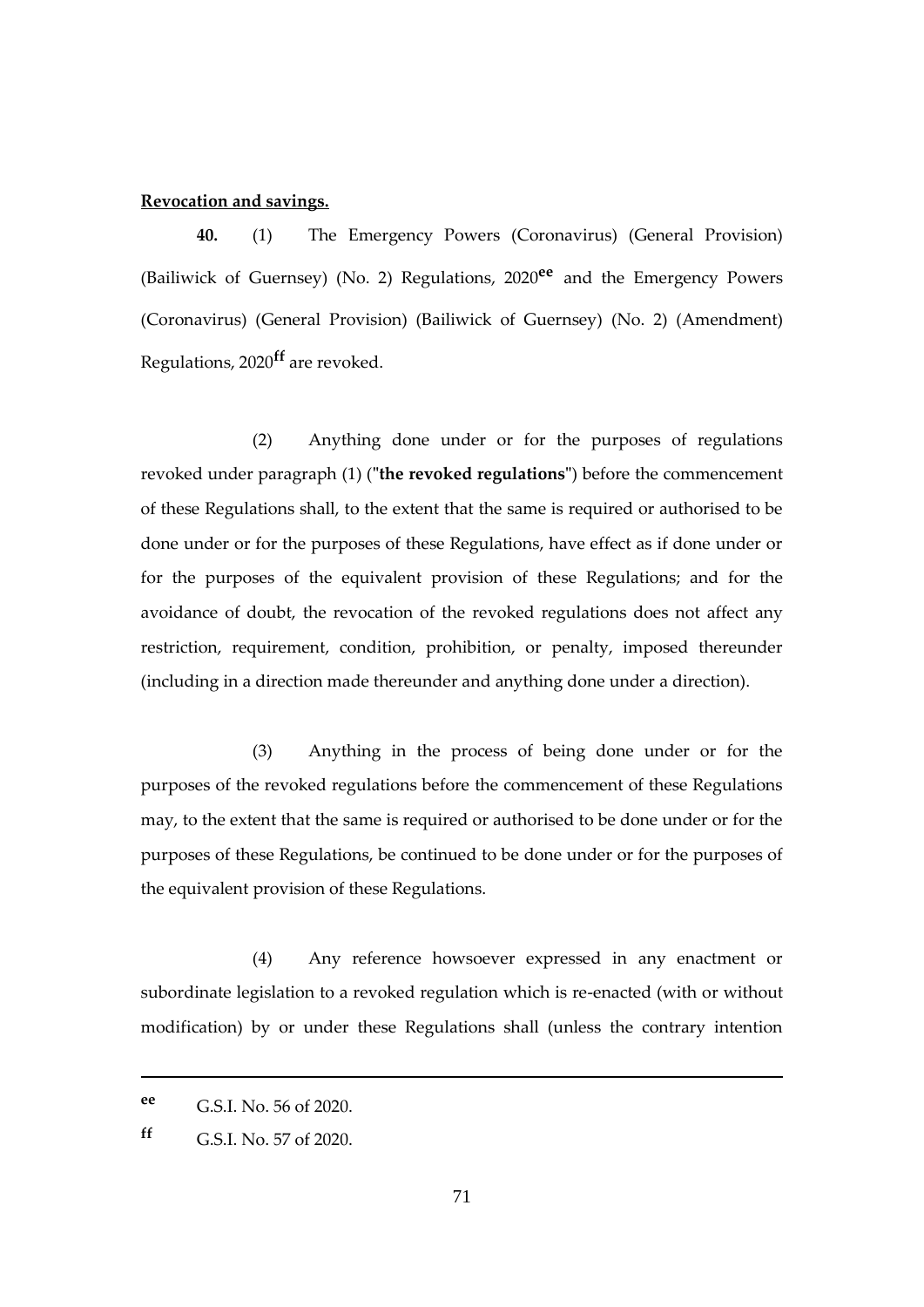appears) be construed as a reference to the provision as re-enacted.

(5) In so far as any subordinate legislation made or other thing done (or having effect as if made or done) under or for the purposes of a revoked regulation could be made or done under or for the purposes of these Regulations, it shall (unless the contrary intention appears) have effect as if made or done under or for the purposes of these Regulations.

#### **Interpretation: general.**

**41.** (1) In these Regulations, unless the context requires otherwise –

"**the Authority**": see regulation 1(2),

**"coronavirus"** means Severe Acute Respiratory Syndrome Coronavirus 2 and/or COVID-19,

**"Medical Officer of Health"** means the Medical Officer of Health appointed by the States of Guernsey Policy & Resources Committee and includes the Deputy or Acting Medical Officer of Health for the time being, and any officer authorised by the Medical Officer of Health to exercise the Medical Officer of Health's functions under these Regulations,

"**the MOH**": see regulation 1(1),

**"by post"** means by recorded delivery service or ordinary letter post, and

**"the Registrar-General"** means the Registrar-General of births and deaths for the Bailiwick.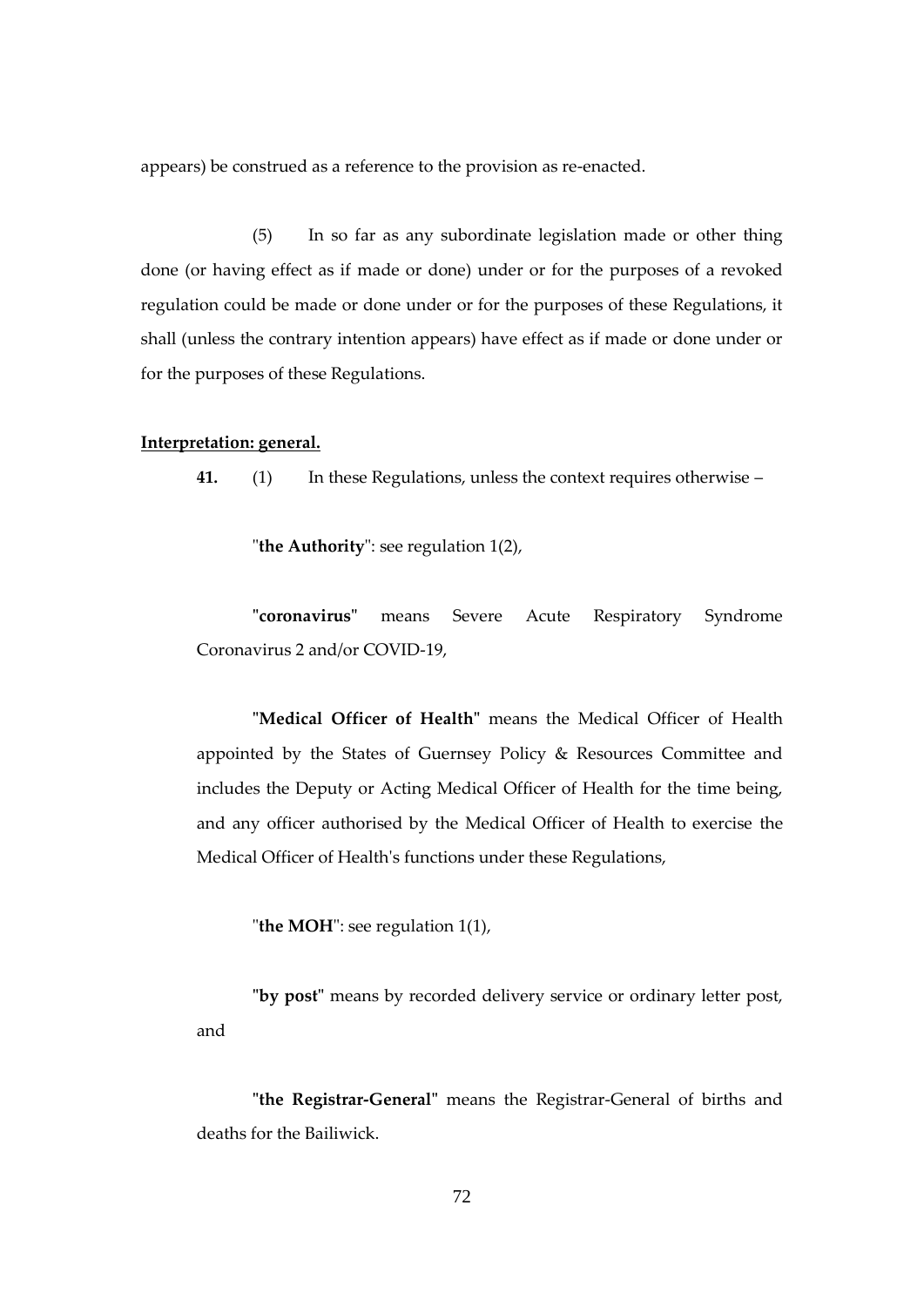(2) Other terms used in these Regulations in provisions modifying an enactment have the same meaning as in that enactment.

(3) For the avoidance of doubt, the powers of police officers under these Regulations are exercisable in addition to all other powers which police officers may exercise.

# **Citation.**

**42.** These Regulations may be cited as the Emergency Powers (Coronavirus) (General Provision) (Bailiwick of Guernsey) (No. 3) Regulations, 2020.

## **Extent.**

**43.** (1) Subject to paragraph (2), these Regulations shall have effect throughout the Bailiwick.

(2) Parts V, VI and VII shall have effect in Guernsey only, except for Part VII which shall have force in Guernsey, Herm and Jethou for the purposes of the Health and Safety (Gas) (Guernsey) Ordinance, 2006.

# **Commencement.**

**44.** These Regulations shall come into force on 13<sup>th</sup> June*,* 2020.

Dated this 12<sup>th</sup> day of June, 2020

G.A. ST PIER Chairman of the Civil Contingencies Authority For and on behalf of the Authority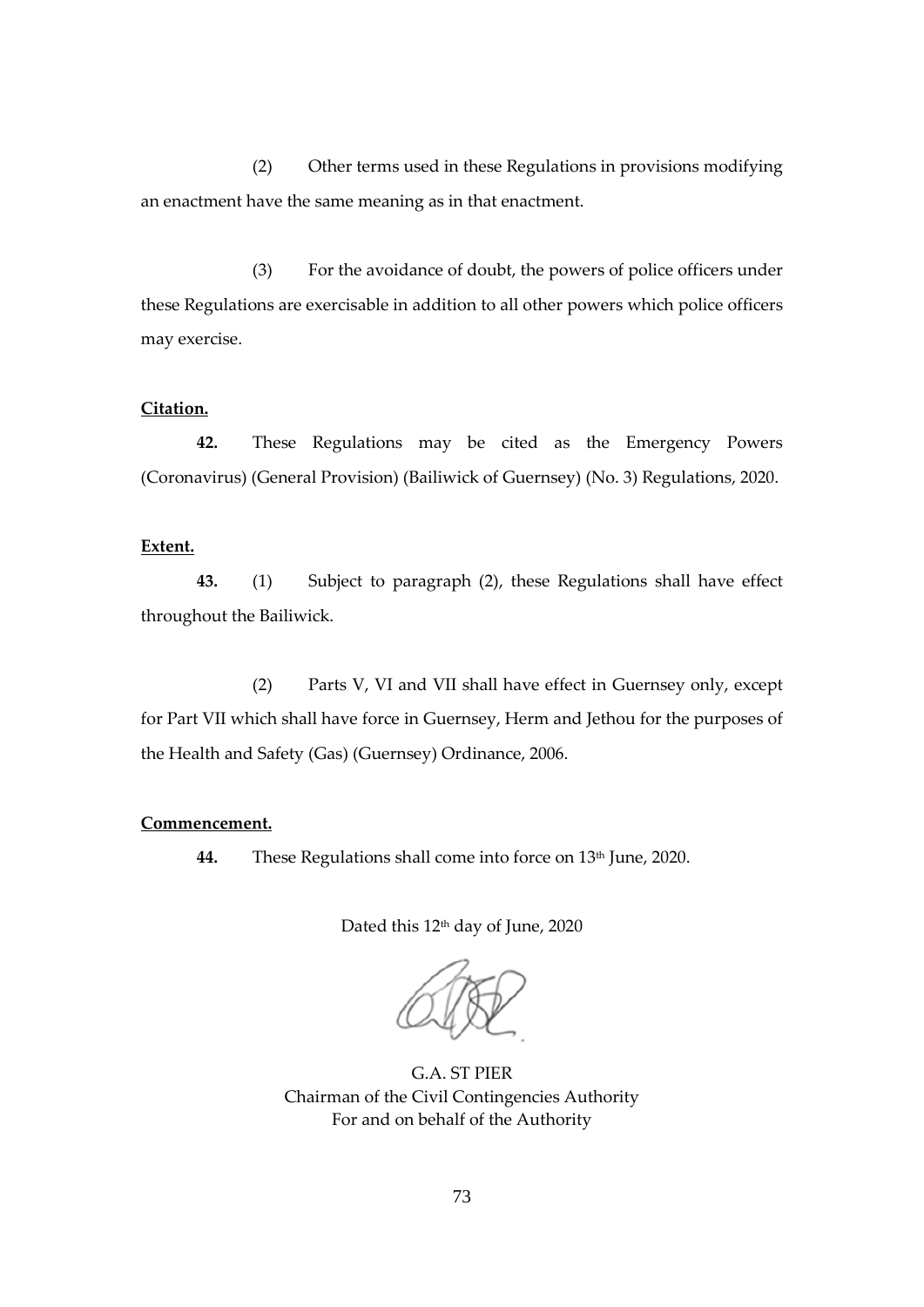## SCHEDULE 1

Regulation 19

## MODIFICATION OF LEGISLATION RELATING TO MENTAL HEALTH

## **Interpretation.**

- 1. References in this Schedule to
	- (a) sections are to sections of the Mental Health (Bailiwick of Guernsey) Law, 2010 (**"the 2010 Law"**), and
	- (b) rules are to rules of the Mental Health Review Tribunal Procedure Rules, 2012 (**"the 2012 Rules"**).

2. Expressions in this Schedule and in the 2010 Law or the 2012 Rules shall have the same meaning as in that Law or those Rules (as the case may be).

#### **Forms.**

3. Where any form prescribed in the Mental Health (Treatment and Forms) Regulations, 2013 or under the 2012 Rules is inconsistent with a modification made by these Regulations, the form –

- (a) may, in connection with that modification, be used with appropriate amendments, and
- (b) is otherwise, for use in that connection, to be read with such amendments as are necessary to reflect that modification.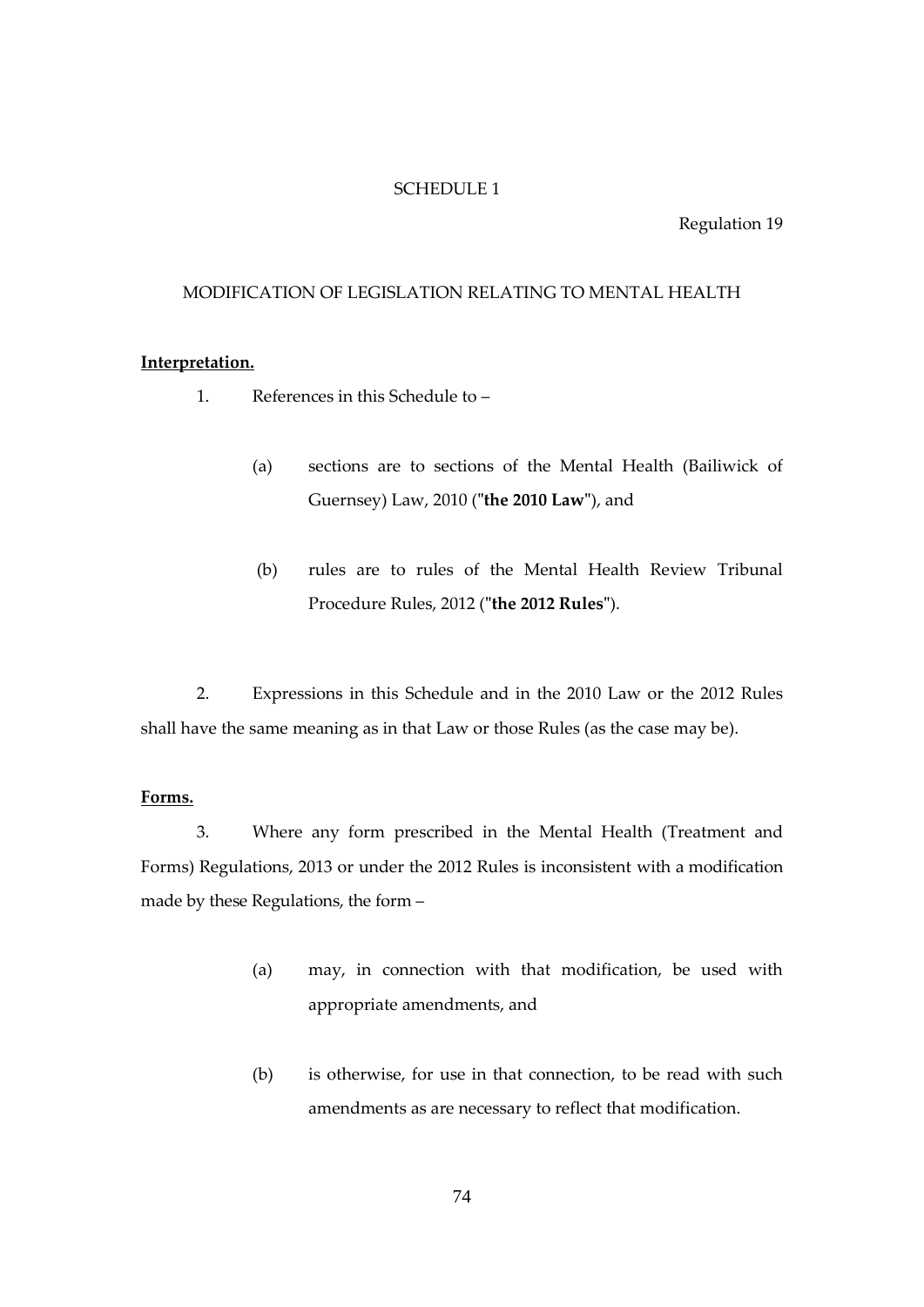## **Modification of the 2010 Law.**

4. Where section 56(1)(b) applies (administration of medicine for more than three months), an approved medical practitioner (other than the responsible medical officer of the patient) may give a certificate under section 56(3)(b) (appropriateness of treatment without understanding or consent) if the responsible medical officer is of the opinion that complying with the requirement under that provision for the certificate to be given by a second opinion approved doctor is not reasonably practicable or would involve unreasonable delay.

5. An approved medical practitioner acting in accordance with section 56(3)(b) as modified by paragraph 4 may give a certificate under that section having consulted only one person, if that practitioner is of the opinion that complying with the requirement under section 56(4) is not reasonably practicable or would involve unreasonable delay.

6. The person consulted in accordance with section 56(4) as modified by paragraph 5 –

- (a) must have been professionally concerned with the patient's medical treatment, and
- (b) must not be the responsible medical officer of the patient.

## **Modification of the 2012 Rules.**

7. For the purposes of any hearing subject to the 2012 Rules –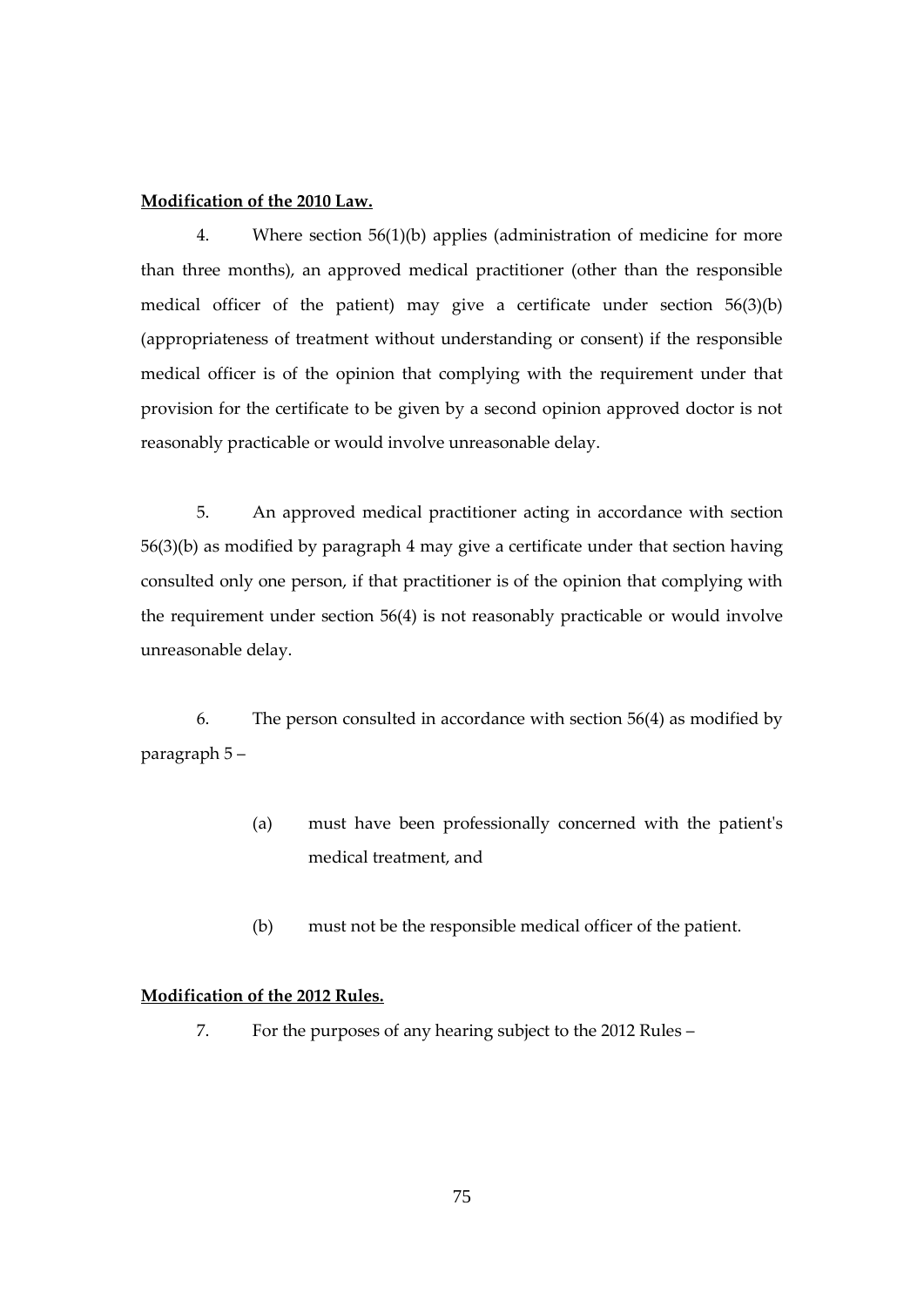- (a) the Tribunal is deemed to be properly constituted by the members of the Tribunal sitting within or without the Bailiwick, or a combination thereof,
- (b) where the legally qualified member is of the opinion that it is not reasonably practicable or would involve unreasonable delay for one, or both, of the other members of the Tribunal to participate in the hearing, the Tribunal is deemed to be properly constituted by the legally qualified member –
	- (i) sitting with the other member able to participate, or
	- (ii) sitting alone,

(as the case may be),

(c) notwithstanding subparagraph (b), where, after hearing from the patient's legal representative or the patient (if unrepresented), the legally qualified member is of the opinion that it is in the patient's interests that the hearing takes place before a single member of the Tribunal (including, but not limited to, where the patient's mental disorder might be adversely affected by the participation of multiple members of the Tribunal by telephone), the Tribunal is deemed to be properly constituted by the legally qualified member sitting alone, and that member may consult with the other members of the Tribunal where it is in the interests of justice to do so, and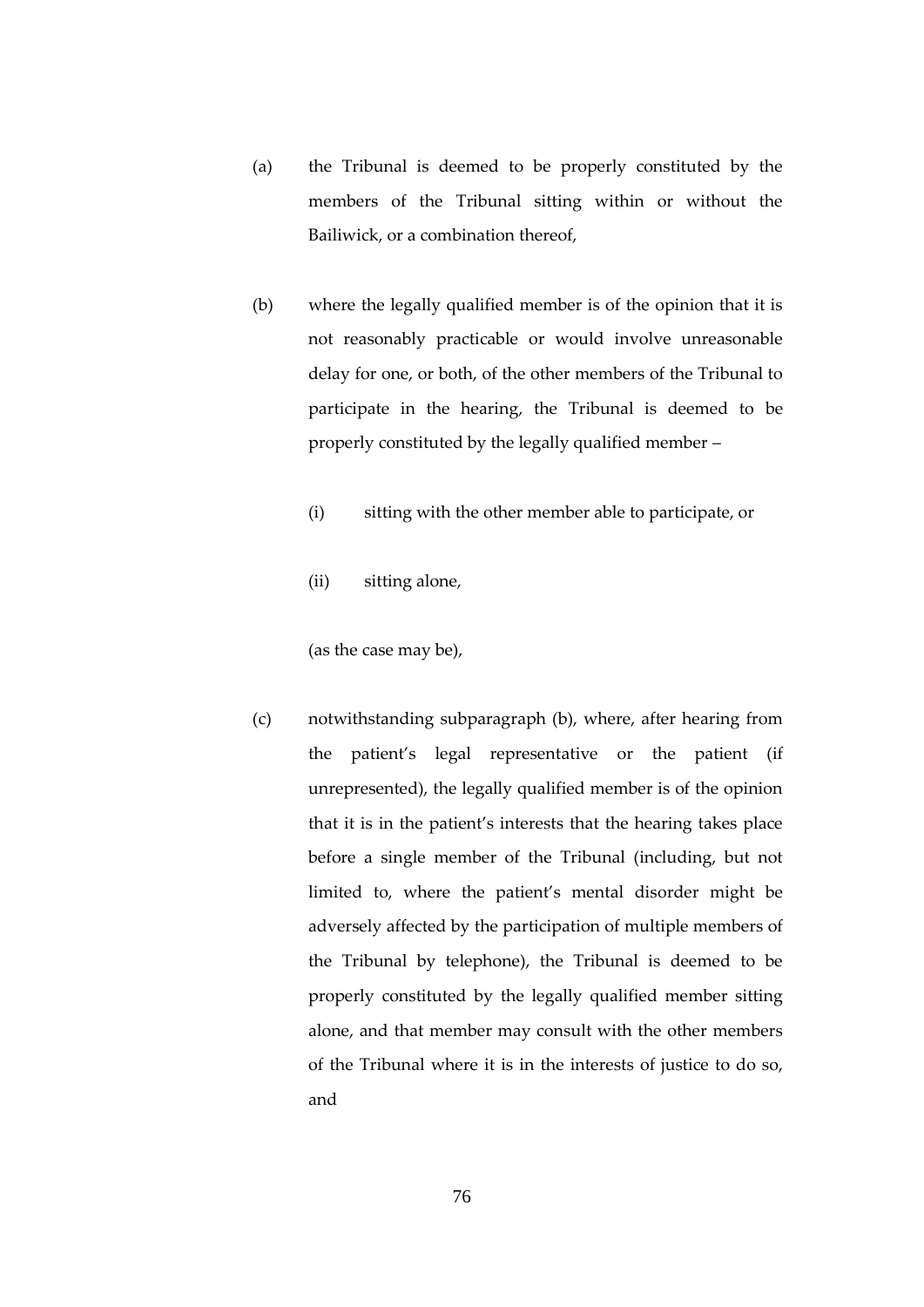(d) for the avoidance of doubt, the Tribunal may exercise any or all of its powers under the 2010 Law where it is constituted in accordance with this paragraph.

8. Any hearing which takes place in accordance with paragraph 8 shall be deemed for all purposes (including that of determining the lex fori) to have taken place in Guernsey and the courts of Guernsey accordingly have jurisdiction in accordance with Part VI of the Law, and sections 46 and 47 have effect accordingly.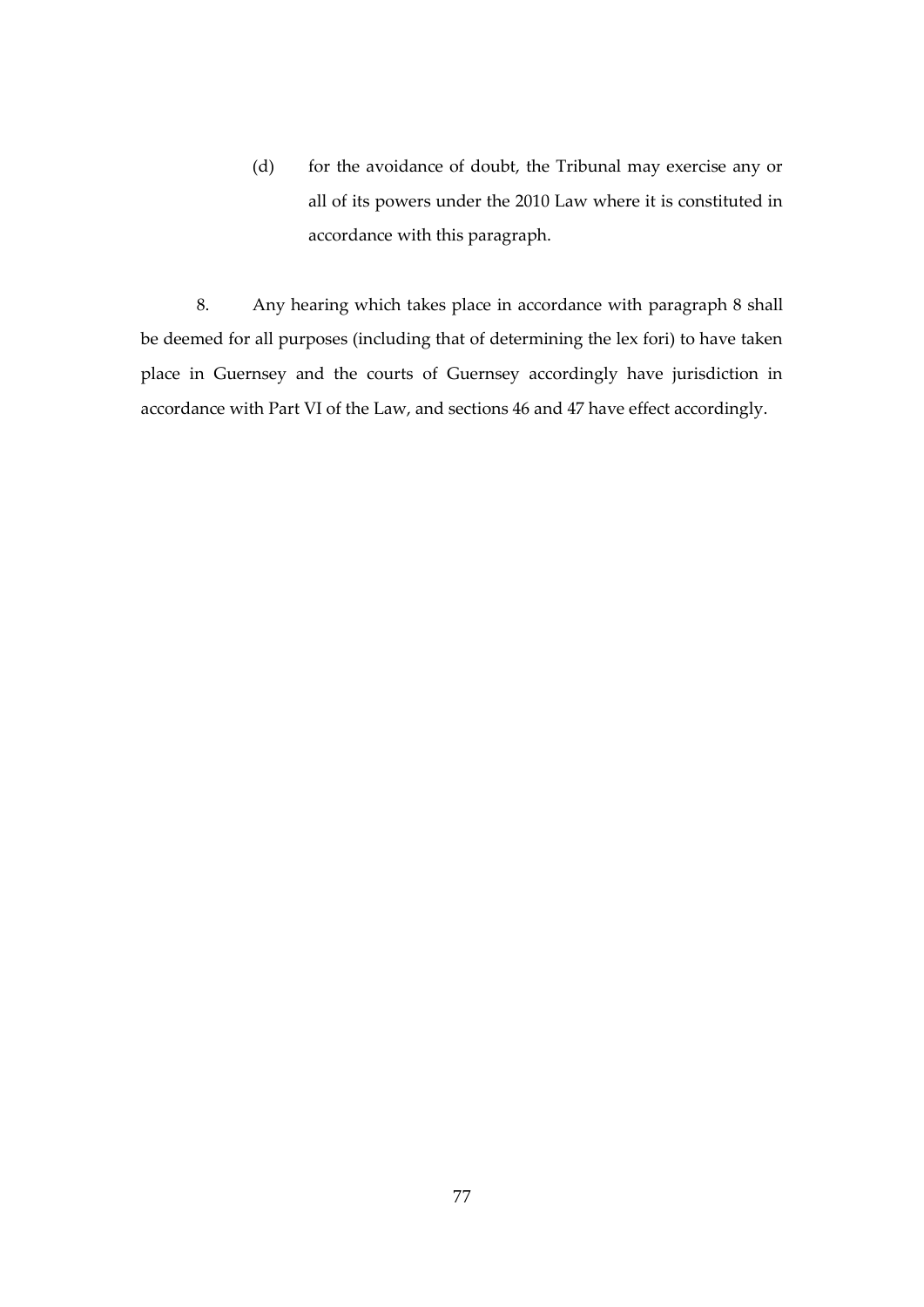# SCHEDULE 2

Regulation 29

# PROVISIONS OF THE SAFETY OF EMPLOYEES (MISCELLANEOUS PROVISIONS) ORDINANCE, 1952

- 1. Section 8(2).
- 2. Section 15(6).
- 3. Section 16(4).
- 4. Section 17(4).
- 5. Section 19(2).
- 6. Section 24(2)(a).
- 7. Section 24(2)(b).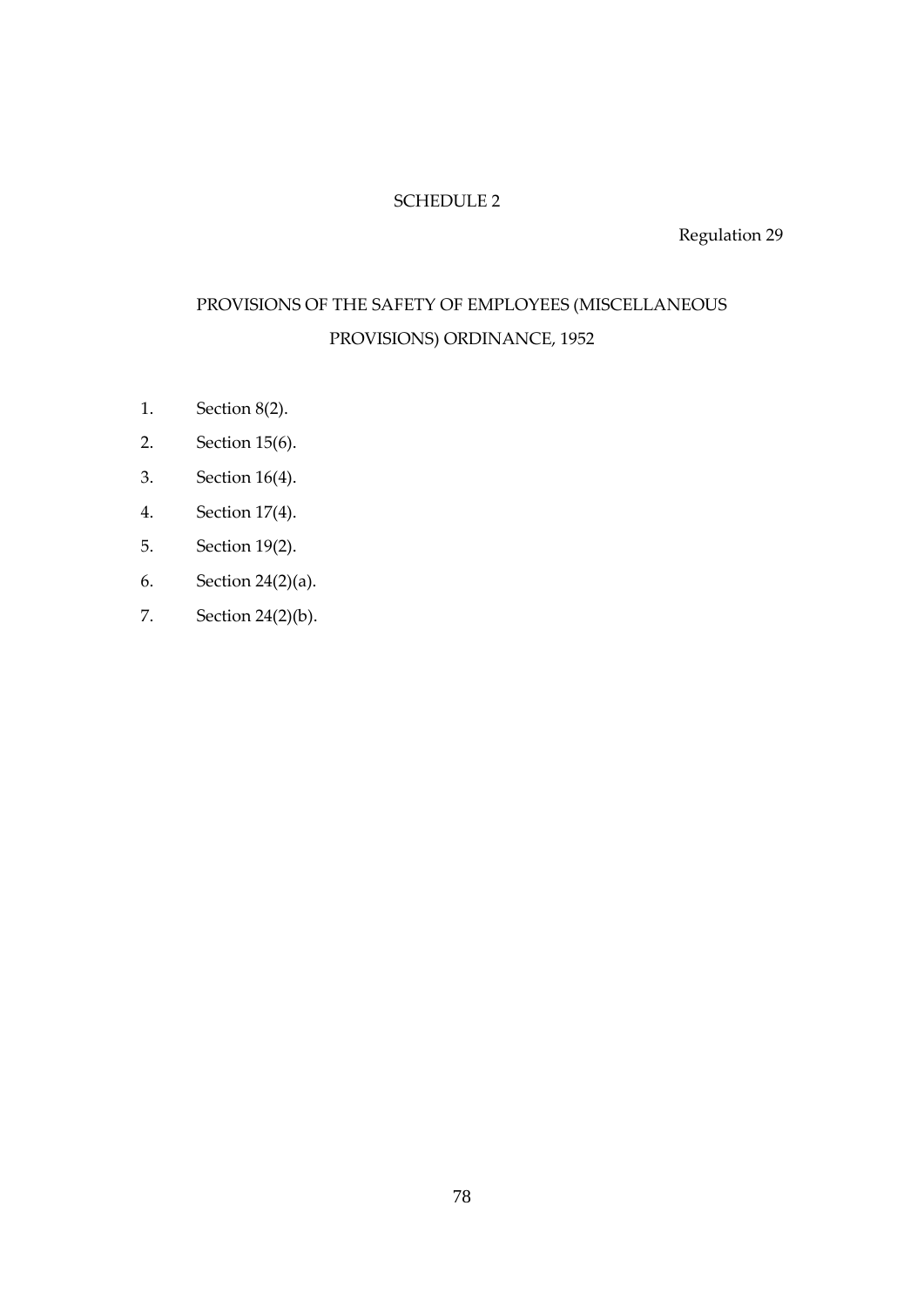# \_\_\_\_\_\_\_\_\_\_\_\_\_\_\_\_\_\_\_\_\_\_\_\_\_\_\_\_\_\_\_\_\_\_\_\_\_\_\_\_\_\_\_\_\_\_\_\_\_\_\_\_\_\_\_\_\_\_\_\_\_\_\_\_\_\_\_\_\_\_\_\_\_\_\_ **EXPLANATORY NOTE**

## (*This note is not part of the Regulations*)

These Regulations are emergency regulations made by the Civil Contingencies Authority under Part 3 of the Civil Contingencies (Bailiwick of Guernsey) Law, 2012 ("the Law"). They are made on the occurrence of an emergency, within the meaning of the Law, in the Bailiwick, arising from the urgent need to prevent, control or mitigate the spread of the virus Severe Acute Respiratory Syndrome Coronavirus 2 and the disease caused thereby, COVID-19 (referred to together in these regulations as coronavirus). They are prefaced with a statement by the Civil Contingencies Authority, as required by section 12(2) of the Law. COVID-19 was made a notifiable disease for the purposes of the Public Health Ordinance, 1936 on 10th February 2020.

These Regulations revoke and re-enact (with minor modifications) regulations previously made by the Civil Contingencies Authority in respect of the coronavirus pandemic.

These Regulations will come into force on the 13<sup>th</sup> June, 2020 and shall have temporary effect only in accordance with the provisions of section 16 (duration and scrutiny of emergency regulations) of the Law.

# *Part I - screening, assessment and powers to detain etc.*

This Part places a requirement to self-isolate on persons arriving in the Bailiwick, enables the Medical Officer of Health to place restrictions and requirements on other persons who are or who may be infected with coronavirus, and makes provision in respect of related matters, including powers for the Medical Officer of Health to impose screening requirements, to detain people and to keep people in isolation. The provisions also create criminal offences and confer powers of enforcement on police officers, and provide for applications to vary or revoke requirements or restrictions imposed under this part to be made to the Royal Court.

# *Part II - control of premises, gatherings etc., and movement of persons*

This Part enables the States Committee *for* Health & Social Care (**"the Committee"**) to impose restrictions in relation to licensed (and other non-residential) premises, and empower the Committee to impose restrictions in relation to events, gatherings and meetings, and the movement of people outside their homes. The regulations in this Part also create criminal offences, and confer powers of enforcement on police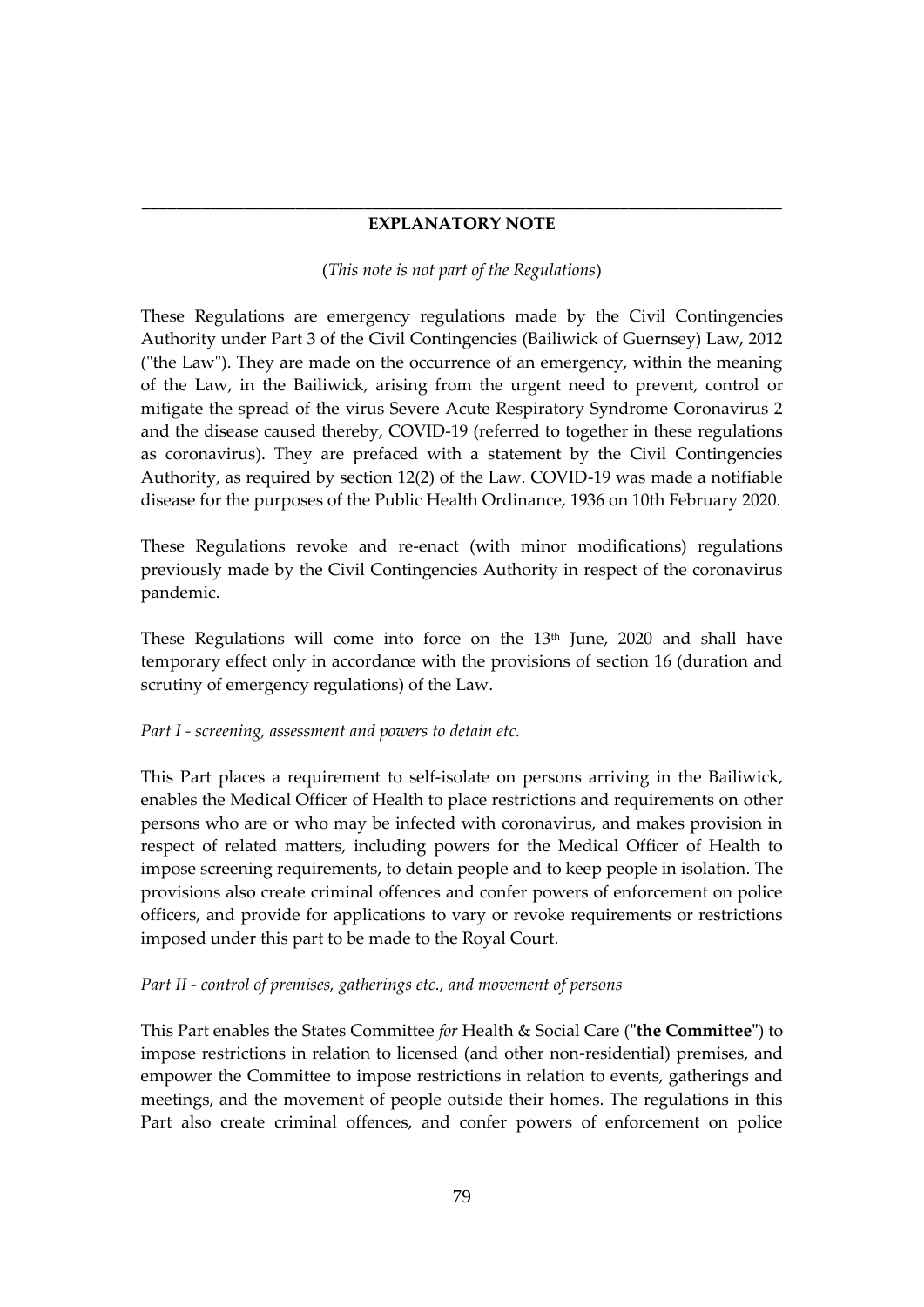officers. The Committee must consult the Medical Officer of Health before exercising the powers under the regulations, and in addition must consult Her Majesty's Procureur when issuing a direction imposing restrictions in relation to the movement of persons outside their homes; and when exercising powers in relation to premises in Alderney and Sark, the relevant Committees on those islands must also be consulted.

## *Part III – mental health*

Schedule 1 to these Regulations sets out the modifications to be made to mental health legislation having effect in the Bailiwick.

Paragraphs 4 to 6 of Schedule 1 modify the Mental Health (Bailiwick of Guernsey) Law, 2010 ("the Law") to permit an approved medical practitioner (rather than only a second opinion approved doctor) to provide a certificate for the purposes of section 56 of the Law and, in doing so, that practitioner will only be required to consult with one person, where the practitioner is of the opinion that is not reasonably practicable or would involve unreasonable delay to comply with the unmodified requirements.

Paragraphs 7 to 8 modify the Mental Health Review Tribunal Procedure Rules, 2012 to provide that the Mental Health Review Tribunal ("the Tribunal") may properly be constituted according to specified criteria.

#### *Parts IV and V - registration of deaths and still-births, and cremations in Guernsey*

These Parts temporarily modify procedures in relation to registration of deaths and still births in Guernsey and Sark and in Alderney (Part IV) and in relation to cremations in Guernsey (Part V). These amendments are to remove requirements for things to be done in person and to simplify procedures relating to registration of deaths and still-births and cremations during the current emergency situation.

The modifications in relation to registration of deaths and still-births are to remove requirements to make declarations of death in person, for a doctor signing a medical certificate of death to certify that he or she had attended the deceased during his or her last illness and to disapply requirements limiting the time a body is kept provided it is in the custody of the States of Guernsey (where the body is in Guernsey), the States of Alderney (where the body is in Alderney) or the relevant funeral director.

The modifications in relation to cremations are to remove the requirements for an application for cremation to be verified by being countersigned or by the applicant giving a declaration made on oath and for a confirmatory medical certificate to be given (Form C in the Cremation Ordinance, 1972).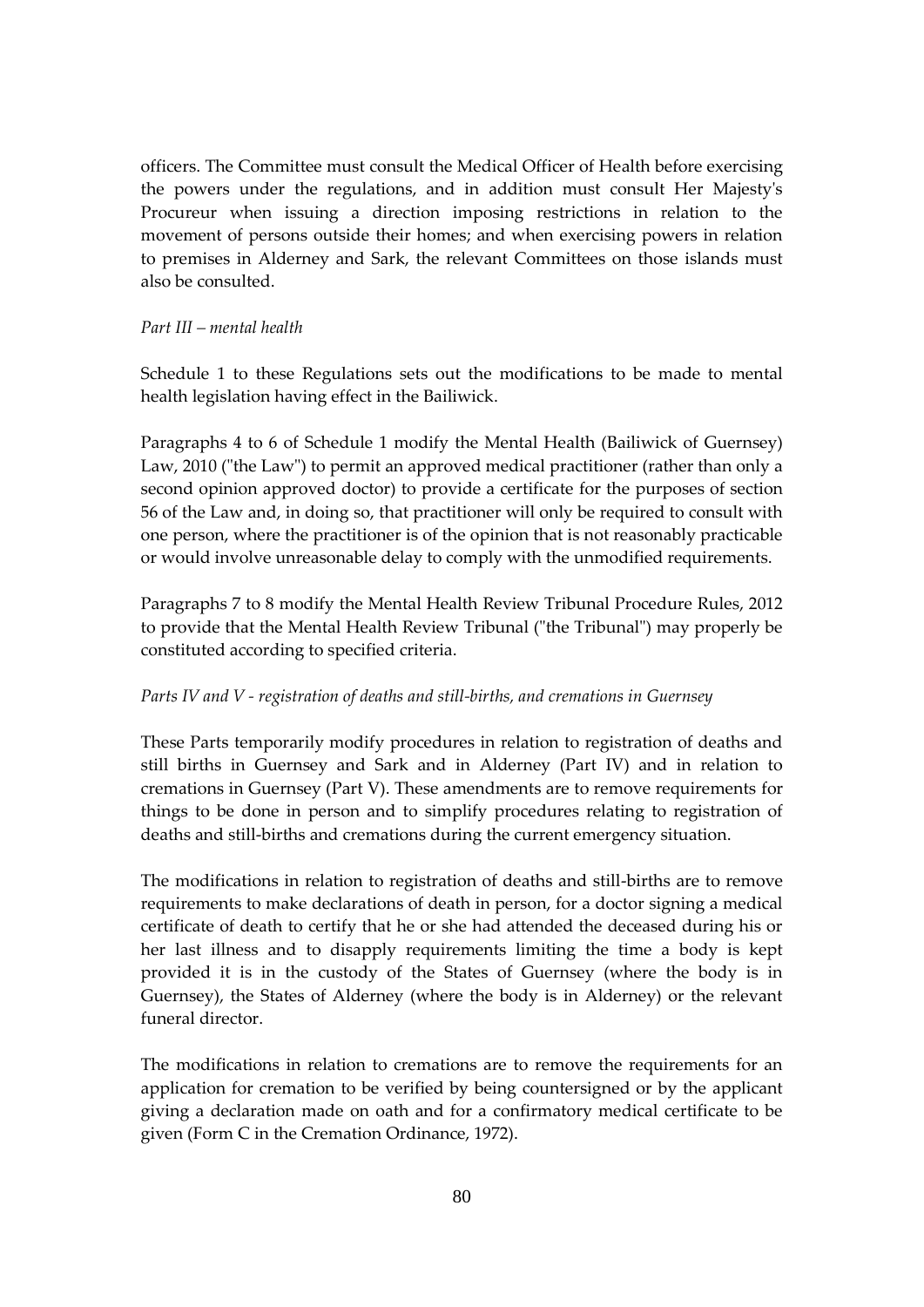#### *Part VI - parochial meetings, etc.*

Part VI makes provision enabling parish business to be conducted despite the inability to hold parish meetings. For all normal parish business, including approval of the expenditure to be incurred by each parish, and the rates to be levied in order to meet that expenditure, decisions will be made by the Constables and Douzaine in respect of all matters, but after consultation with the Rector and Churchwardens where the decision concerns ecclesiastical matters. Notice of the matters to be determined and the proposed decision in each case will be published in La Gazette Officielle and further information and documents will be made available on a specified website; and ratepayers will be given an opportunity to make representations. Meetings of the Constables and Douzaine may be held remotely, in line with the provisions for States' Committees already agreed. The Constables and Douzaine must take into account of any representations received. Their decision must be notified to the ratepayers who will then have the opportunity to oppose the application to the Royal Court for confirmation of the decision in relation to the "remède", having given prior notification to the Greffe and the parish of their intention to object. Any necessary elections during the emergency period may be substituted by appointments by the Dean of the Douzaine, after consultation with the Rector and Churchwardens where appropriate. Such appointments will expire one month after the regulations cease to have effect when an election will need to be held in order to fill any vacancy in the normal way.

#### *Part VII - health and safety*

Part VII allows the Chief Health and Safety Officer ("the Chief Officer") to grant a certificate disapplying the requirements for examination, testing and inspection set out in regulation 29 and Schedule 2 in respect of equipment, an occupier's electrical installation or gas appliance and flue (as the case may be) specified in an application. A certificate may only be given where the Chief Officer is of the opinion that the disapplication will not prejudice the safety of any person operating the equipment etc. or any other person likely to be affected by its operation. The certificate may only disapply the relevant requirement for a period of up to 30 days, and may not disapply any other health and safety requirement (and, in particular, the requirement to keep the equipment etc. in a safe condition and good working order).

## *Part VIII – the Court of Appeal*

The provisions in Part VIII enable the Court of Appeal to conduct its proceedings remotely, and enable a Judge of Appeal to be sworn into office by the Royal Court constituted by the Bailiff sitting alone.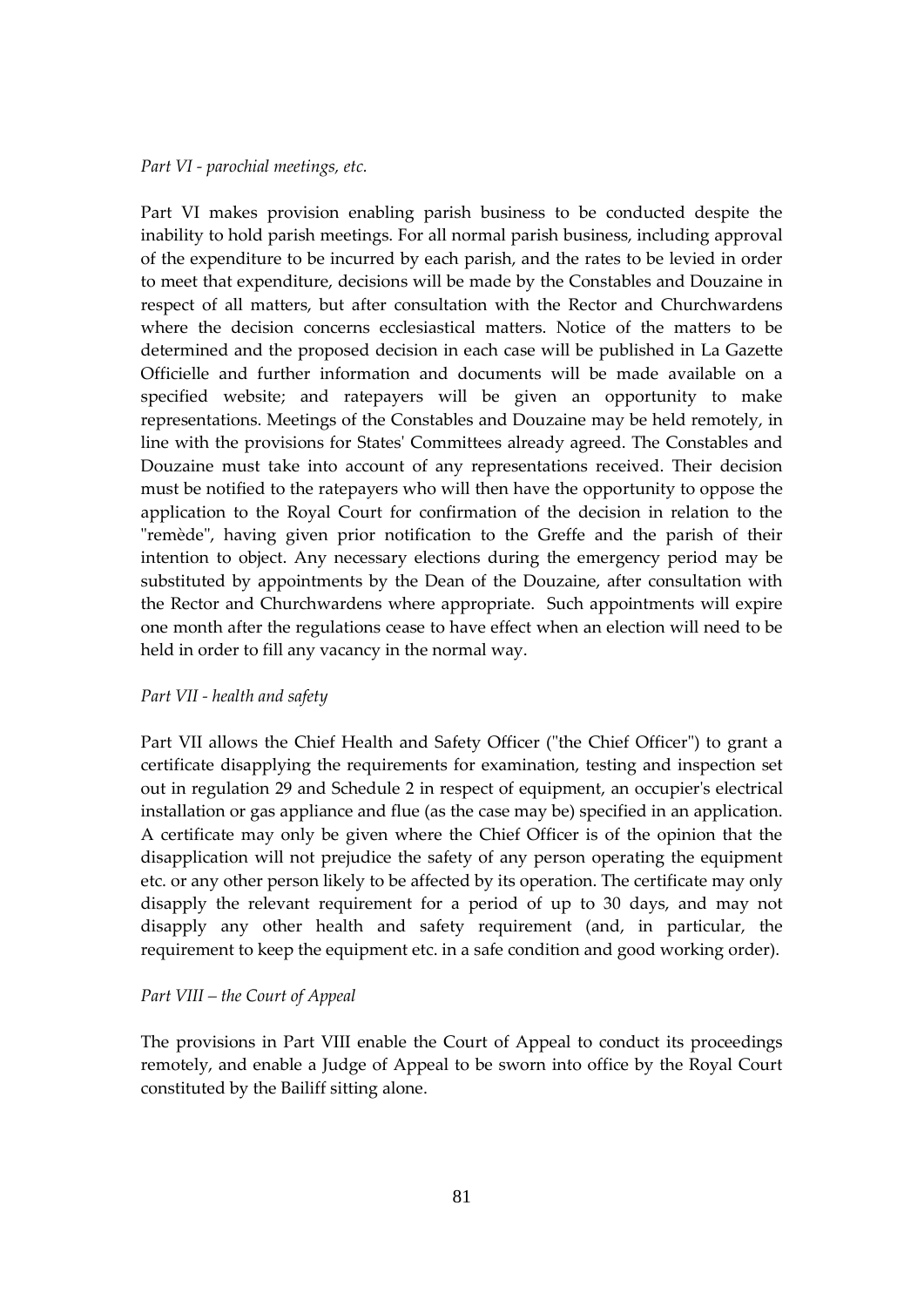# *Part IX - schools*

Part IX empowers the Medical Officer of Health to exercise her powers to require schools to take measures to prevent the spread of infection in Sark, and provide, for the avoidance of doubt, that such measures may include the immediate closure of any school.

# *Part X - the States of Deliberation, the States of Alderney and the Chief Pleas of Sark*

# States of Deliberation

The regulations relating to the States of Deliberation provide that the Reform (Guernsey) Law, 1948 shall apply as if modified by the insertion of a new Article enabling the States of Deliberation to meet remotely. This Part also empowers the States' Assembly & Constitution Committee to make Rules of Procedure governing remote meetings of the States held pursuant to the inserted Article, and includes provision modifying the application of the Reform (Guernsey) Law, 1948 and the States Reform (Guernsey) Law, 2015 to enable the terms of office of People's Deputies elected in 2016 (and at any subsequent election to fill any casual vacancy) to extend beyond 30<sup>th</sup> June 2020, and the General Election to be held in June 2021 instead of June 2020.

# States of Alderney

The regulations relating to the States of Alderney apply the Government of Alderney Law, 2004 as if modified by adding a new Part relating to emergency procedures in relation to meetings of the States of Alderney and committees of the States of Alderney, including provision allowing meetings of the States of Alderney to take place remotely during the current emergency. The Part only applies where the President of the States of Alderney has made a determination, following representations from the Civil Contingencies Authority, that it is appropriate for it to apply in the light of the circumstances in Alderney in relation to coronavirus. The Part will cease to apply when the President makes a determination, following representations from the Civil Contingencies Authority in the light of circumstances in Alderney in relation to coronavirus, that it is appropriate for it to cease to apply.

The emergency procedures include special arrangements so that public meetings do not need to be held, to allow for proxy voting in the States of Alderney, to reduce the quorum of the States of Alderney and to allow members of committees of the States of Alderney to take part in meetings remotely.